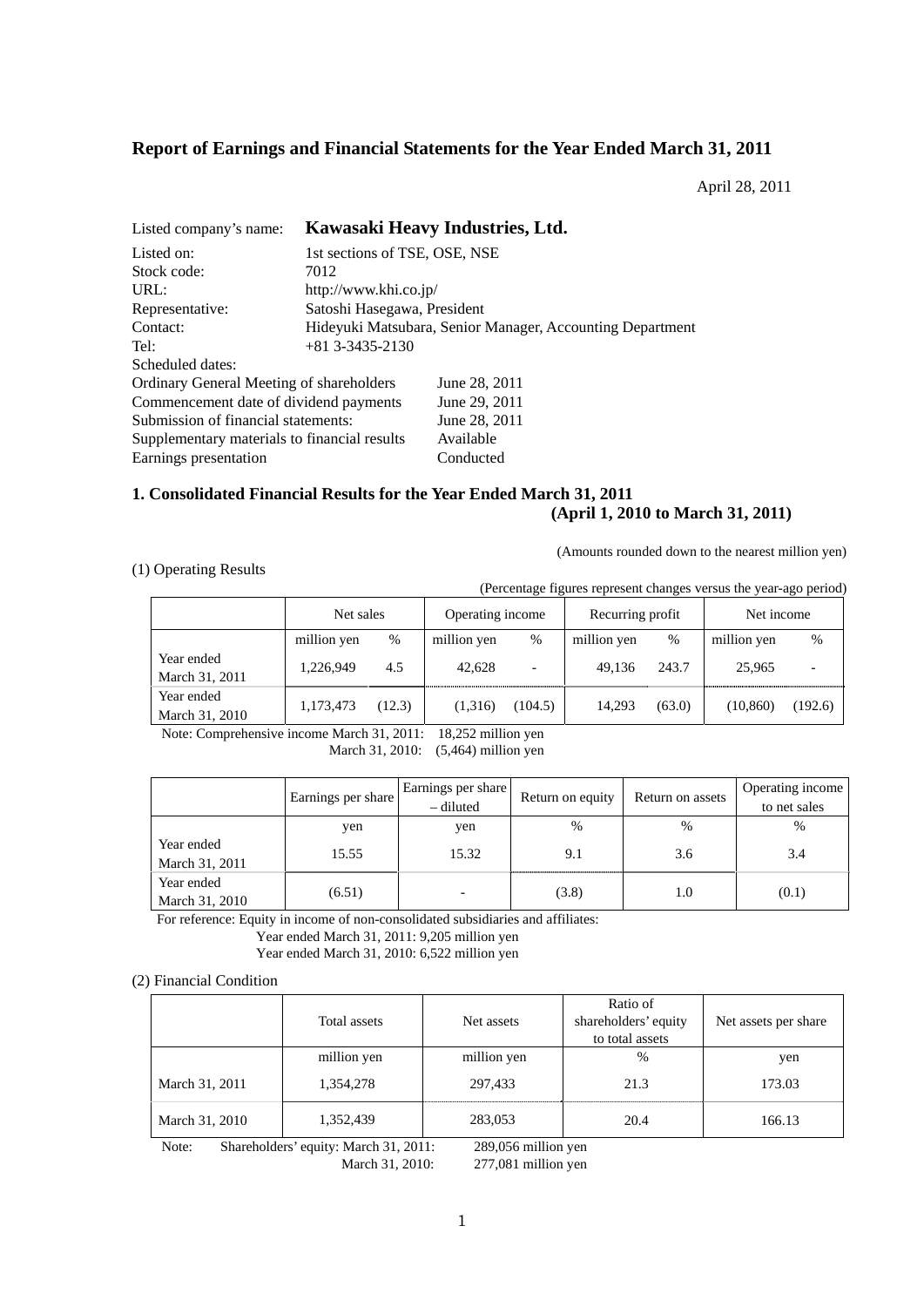# (3) Cash Flow Position

|                              | Cash flows from<br>operating activities | Cash flows from<br>investing activities | Cash flows from<br>financing activities | Cash and cash<br>equivalents at end of<br>year |
|------------------------------|-----------------------------------------|-----------------------------------------|-----------------------------------------|------------------------------------------------|
|                              | million yen                             | million yen                             | million yen                             | million yen                                    |
| Year ended<br>March 31, 2011 | 81.929                                  | (52, 942)                               | (18, 862)                               | 44,629                                         |
| Year ended<br>March 31, 2010 | 30,178                                  | (63, 277)                               | 35,911                                  | 34,137                                         |

# **2. Dividends**

|                                          |         |         | Dividend per share |           | Total     |             | Dividends /    |                |
|------------------------------------------|---------|---------|--------------------|-----------|-----------|-------------|----------------|----------------|
| Record date or term                      | End of  | End of  | End of             | End of    |           | dividends   | Payout ratio   | Net assets     |
|                                          | first   | second  | third              | financial | Full year | paid        | (consolidated) | (consolidated) |
|                                          | quarter | quarter | quarter            | vear      |           | (annual)    |                |                |
|                                          | yen     | yen     | yen                | yen       | yen       | million yen | $\%$           | $\%$           |
| Year ended<br>March 31, 2010             |         | 0.00    |                    | 3.00      | 3.00      | 5,003       |                | 1.7            |
| Year ended<br>March 31, 2011             |         | 0.00    |                    | 3.00      | 3.00      | 5,011       | 19.3           | 1.7            |
| Year ending March<br>31, 2012 (forecast) |         | 0.00    |                    | 4.00      | 4.00      |             | 20.8           |                |

# **3. Forecast of Consolidated Earnings for the Year Ending March 31, 2012**

**(April 1, 2011 to March 31, 2012)** 

|  |  | (Percentage figures represent changes versus the year-ago period) |  |  |
|--|--|-------------------------------------------------------------------|--|--|
|  |  |                                                                   |  |  |

|                                                   | Net sales   |      | Operating income |       | Recurring profit |       | Net income  |       | Earnings per<br>share |
|---------------------------------------------------|-------------|------|------------------|-------|------------------|-------|-------------|-------|-----------------------|
|                                                   | million yen | %    | million yen      | %     | million yen      | $\%$  | million yen | %     | yen                   |
| For six months<br>ending<br>September 30,<br>2011 | 650,000     | 13.6 | 20,000           | (4.3) | 21,000           | (1.1) | 12.000      | (2.7) | 7.18                  |
| Full year                                         | 1,360,000   | 10.8 | 50,000           | 17.2  | 52,000           | 5.8   | 32,000      | 23.2  | 19.15                 |

# **4. Other Information**

1) Changes affecting the status of material subsidiaries (scope of consolidation): None

2) Changes in accounting principles, procedures, and methods of presentation applicable to the preparation of consolidated financial statements:

(1) Changes in accordance with revisions to accounting standards: Yes

(2) Changes other than (1) above: None

Note: For details, see "Changes in basis of preparation of financial statements" on page 22 in the "Consolidated Financial Statements" section.

# 3) Number of shares issued (common stock)

|                                                         | (1) Number of shares issued at end of period (treasury stock included): |
|---------------------------------------------------------|-------------------------------------------------------------------------|
| March 31, 2011:                                         | 1,670,646,460 shares                                                    |
| March 31, 2010:                                         | 1,669,629,122 shares                                                    |
| (2) Number of shares held in treasury at end of period: |                                                                         |
| March 31, 2011:                                         | 100,288 shares                                                          |
| March 31, 2010:                                         | 1,780,388 shares                                                        |
| (3) Average number of shares during respective periods  |                                                                         |
| March 31, 2011:                                         | 1,669,359,273 shares                                                    |
| March 31, 2010:                                         | 1,668,119,883 shares                                                    |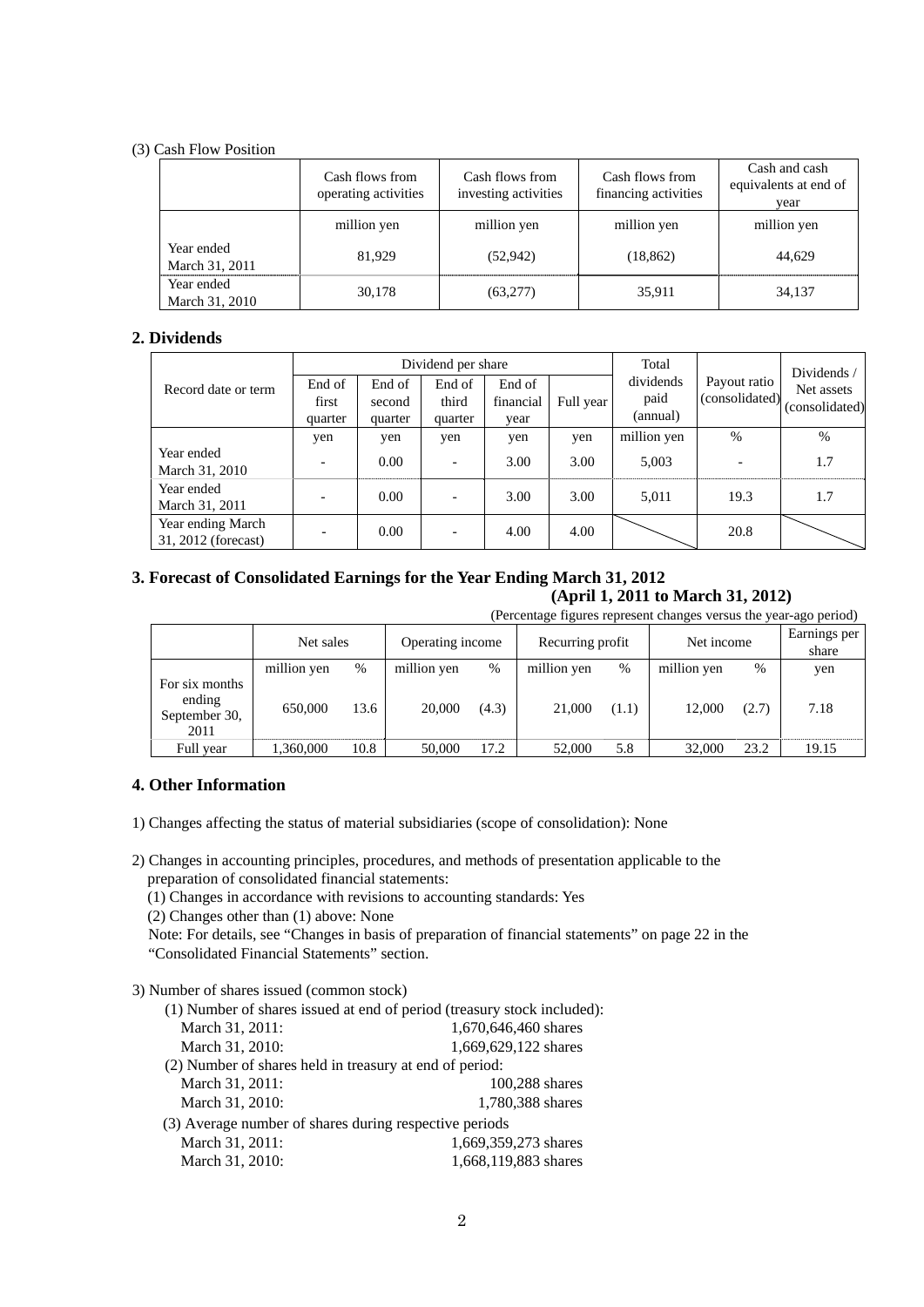# **For reference:**

# **Overview of Non-Consolidated Financial Results**

## (1) Operating Results

|                              |             |                               |             |                          |                  |       | (Percentage figures represent changes versus the year-ago period) |                          |
|------------------------------|-------------|-------------------------------|-------------|--------------------------|------------------|-------|-------------------------------------------------------------------|--------------------------|
|                              |             | Operating income<br>Net sales |             |                          | Recurring profit |       | Net income                                                        |                          |
|                              | million yen | %                             | million yen | $\%$                     | million yen      | $\%$  | million yen                                                       | %                        |
| Year ended March 31,<br>2011 | 817,455     | 26.9                          | 1,731       | (109.1)                  | 32,837           | 280.6 | 33.341                                                            |                          |
| Year ended March 31,<br>2010 | 644,133     | (16.5)                        | (18,995)    | $\overline{\phantom{0}}$ | 8.627            | 230.0 | (5,417)                                                           | $\overline{\phantom{0}}$ |

|                              | Earnings per share | Earnings per share<br>– diluted |
|------------------------------|--------------------|---------------------------------|
|                              | yen                | yen                             |
| Year ended March 31,<br>2011 | 19.97              | 19.66                           |
| Year ended March 31,<br>2010 | (3.24)             |                                 |

# (2) Financial Condition

|                | Total assets | Net assets  | Ratio of<br>shareholders' equity<br>to total assets | Net assets per share |
|----------------|--------------|-------------|-----------------------------------------------------|----------------------|
|                | million yen  | million yen | %                                                   | yen                  |
| March 31, 2011 | 1,116,076    | 246,888     | 22.1                                                | 147.78               |
| March 31, 2010 | 976,460      | 220,720     | 22.6                                                | 132.33               |

Note: Shareholders' equity: March 31, 2011: 246,888 million yen March 31, 2010: 220,720 million yen

#### **\* Review status**

This report is exempt from the review of accounts conducted in accord with Japan's Financial Instruments and Exchange Act. As of this report's publication, the review of the financial results had not been completed.

# **\* Appropriate use of financial forecasts and other important matters**

# *Forward-Looking Statements*

These materials contain various forward-looking statements and other forecasts regarding performance and other matters. Such statements are based on information available at the time of preparation. Actual results may differ from those expressed or implied by forward-looking statements due to a range of factors. For the assumptions underlying the earnings forecasts presented and other information regarding the use of such forecasts, refer to "Consolidated Earnings Outlook" in "Qualitative Information and Financial Statements," beginning on page 8.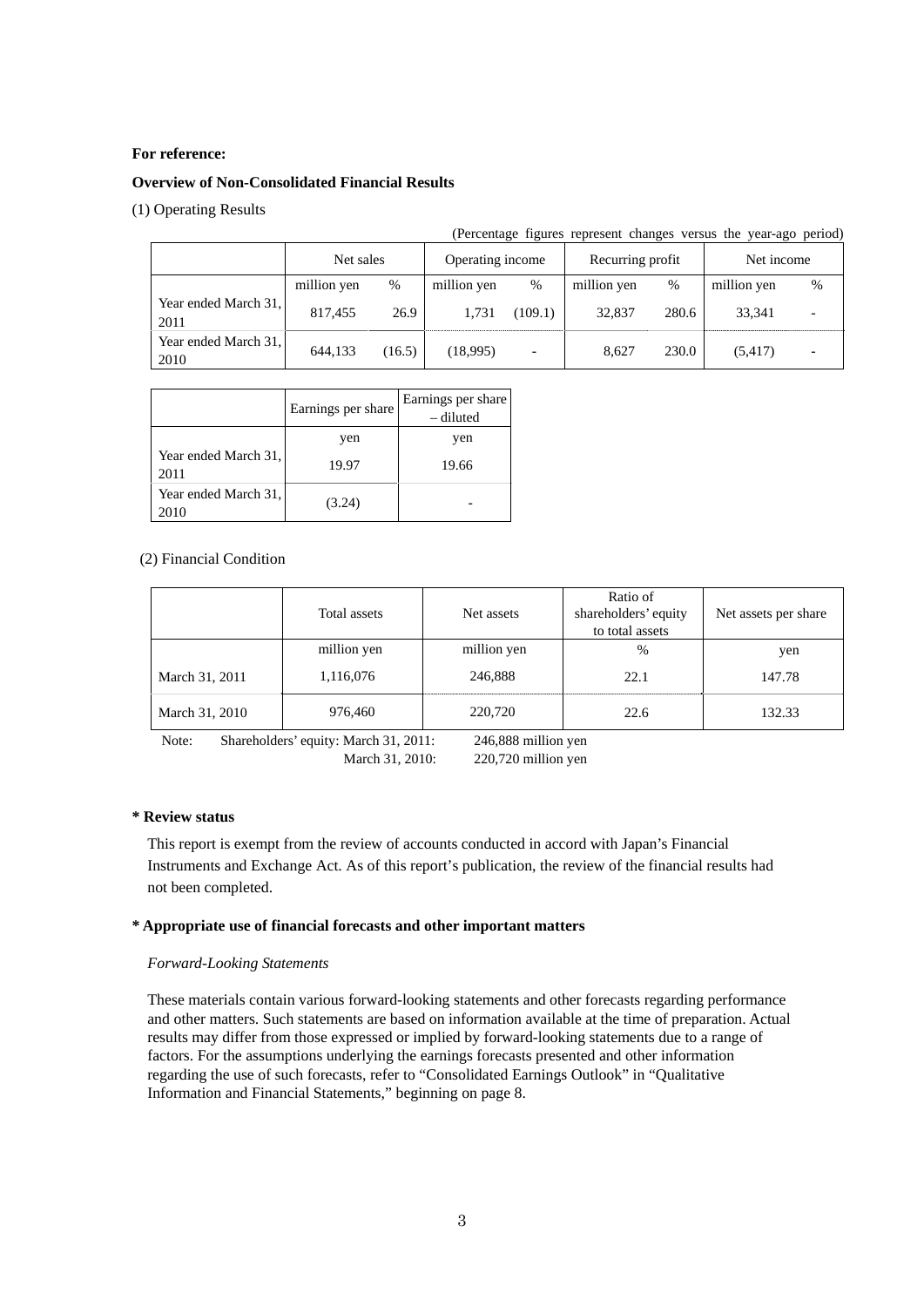# **Accompanying Materials – Contents**

| 1. Qualitative Information and Financial Statements                                              | $\mathfrak s$ |
|--------------------------------------------------------------------------------------------------|---------------|
| (1) Consolidated operating results                                                               | 5             |
| (2) Consolidated financial position                                                              | 9             |
| (3) Dividend policy and dividends for the fiscal years through March 31, 2011 and 2012           | 10            |
| (4) Business and other risks                                                                     | 10            |
| 2. Status of Group                                                                               | 10            |
| 3. Management Strategy                                                                           | 12            |
| (1) Basic management strategy                                                                    | 12            |
| (2) Target management metrics                                                                    | 12            |
| (3) Medium- to long-term management strategy                                                     | 12            |
| (4) Management priorities                                                                        | 13            |
| 4. Consolidated Financial Statements                                                             | 15            |
| (1) Consolidated balance sheets                                                                  | 15            |
| (2) Consolidated statements of income and comprehensive income                                   | 17            |
| (3) Consolidated statement of changes in shareholders' equity                                    | 19            |
| (4) Consolidated cash flow statements                                                            | 21            |
| (5) Notes on the going-concern assumption                                                        | 22            |
| (6) Basis of preparation of financial statements                                                 | 22            |
| (7) Changes in basis of preparation of financial statements                                      | 22            |
| (8) Change in the presentation of accounts                                                       | 23            |
| (9) Additional information                                                                       | 23            |
| (10) Notes on financial statements                                                               | 23            |
| 5. Non-Consolidated Financial Statements                                                         | 36            |
| (1) Non-consolidated balance sheets                                                              | 36            |
| (2) Non-consolidated statements of income                                                        | 38            |
| (3) Non-consolidated statement of changes in shareholders' equity                                | 39            |
| (4) Events or circumstances that raise material doubt regarding the going-concern<br>assumption  | 40            |
| 6. Others                                                                                        | 41            |
| (1) Corporate officer changes                                                                    | 41            |
| (2) Consolidated orders and sales                                                                | 41            |
| (3) Non-consolidated orders and sales                                                            | 42            |
| (4) Supplementary information on earnings forecasts for the fiscal year ending March 31,<br>2012 | 44            |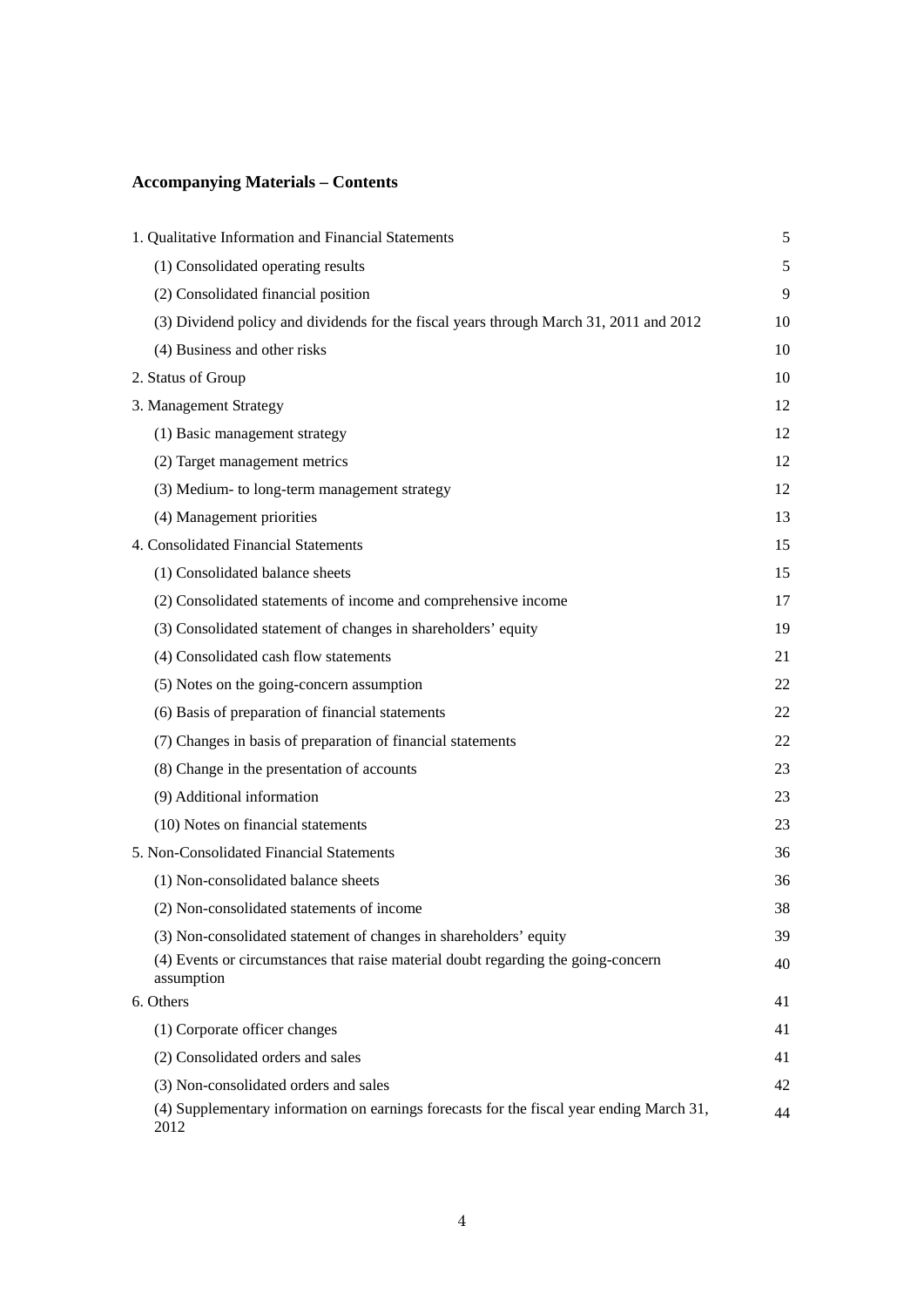# **1. Qualitative Information and Financial Statements**

#### **(1) Consolidated operating results**

In the fiscal year ended March 31, 2011, the KHI Group was beset by an adverse business environment marked by continued domestic economic sluggishness, yen appreciation, and sharply rising material prices. Moreover, the Japanese economic outlook has recently become even murkier in the aftermath of the catastrophic earthquake that struck eastern Japan on March 11.

The global economy generally remained in a moderate recovery trend despite a minor slowdown in emerging market economies' robust growth rates. The US economic outlook, however, remained uncertain. In Europe, concerns about certain countries' financial systems have yet to be dispelled, posing a worrisome risk to the global economy.

Amid such an economic environment, most of the Group's businesses achieved year-on-year earnings growth. Orders received grew across all business segments except two: Gas Turbine & Machinery and Plant & Infrastructure. Overall orders received also were up from the previous fiscal year, bolstered by large orders booked by the Rolling Stock and Aerospace segments. Overall sales likewise increased from the previous fiscal year despite sales declines in certain segments. The Precision Machinery, Motorcycle & Engine, Gas Turbine & Machinery, and Aerospace segments all achieved sales growth. Earnings similarly declined in a few segments but improved substantially overall, largely by virtue of improved operating performance in the Motorcycle & Engine and Precision Machinery segments.

The Group's consolidated orders received totaled ¥1,270.6 billion, a ¥269.3 billion increase from the previous fiscal year. Consolidated net sales were up ¥53.4 billion to ¥1,226.9 billion. Consolidated operating income totaled ¥42.6 billion, a ¥43.9 billion improvement from the previous fiscal year. Consolidated recurring profit grew ¥34.8 billion year on year to ¥49.1 billion. Consolidated net income was ¥25.9 billion, a ¥36.8 billion improvement from the previous fiscal year.

Consolidated operating performance in the fiscal year ended March 31, 2011, is summarized by segment below.

## **Segment Information**

Effective from the first quarter of the fiscal year ended March 31, 2011, the Group adopted the Accounting Standards Board of Japan's *Revised Accounting Standard for Disclosures about Segments of an Enterprise and Related Information* (ASBJ Statement No. 17, March 27, 2009) and associated *Guidance on the Accounting Standard for Disclosures about Segments of an Enterprise and Related Information* (ASBJ Guidance No. 20, March 21, 2008). The Group also renamed its Consumer Products & Machinery segment the Motorcycle & Engine segment and its Hydraulic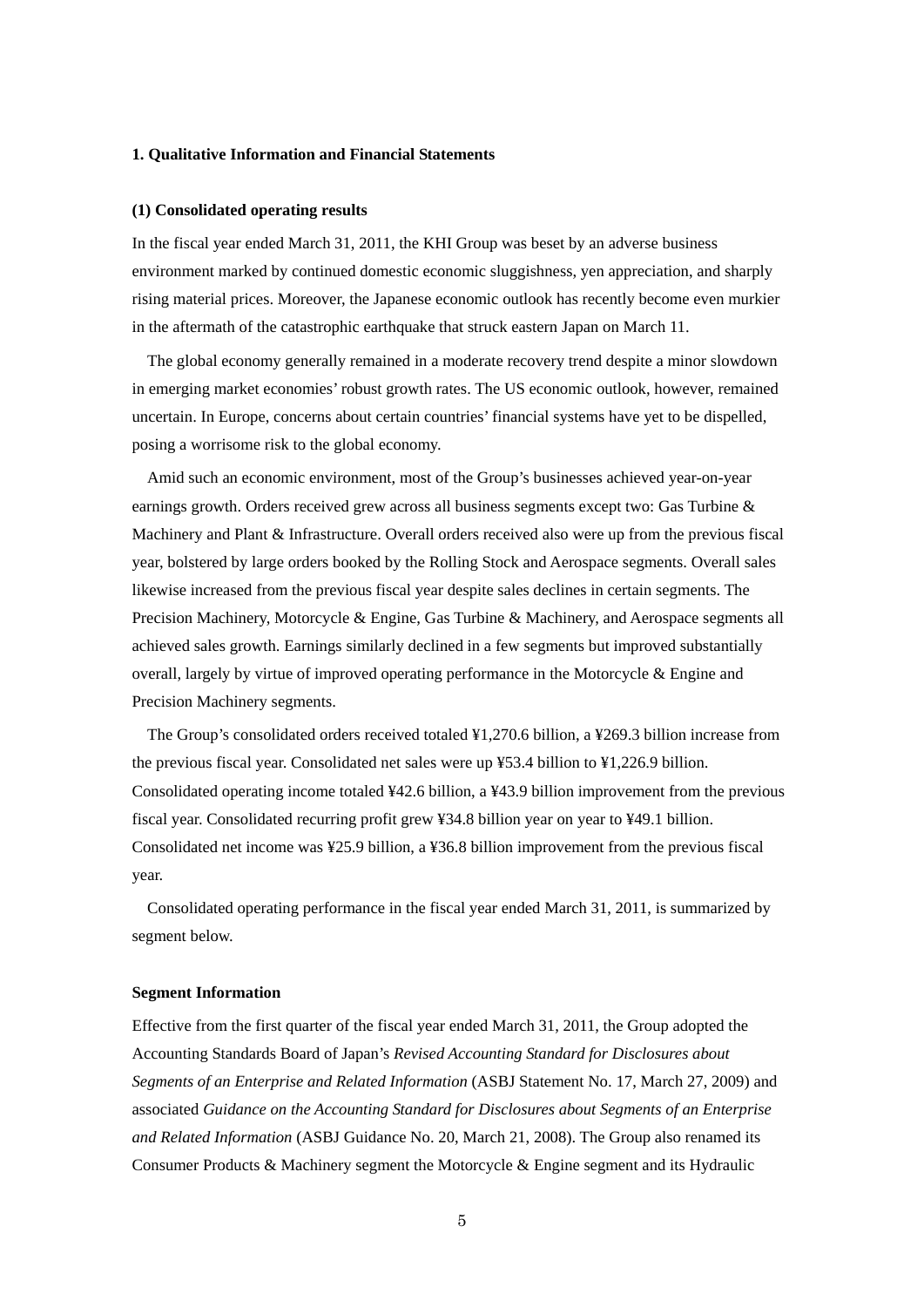Machinery segment the Precision Machinery segment in conjunction with new industry segmentation for internal reporting adopted in April 2010. Also effective from April 2010, the crushing machine business was shifted from the Rolling Stock segment to the Plant & Infrastructure segment, and the industrial robot business was shifted from the Consumer Products & Machinery segment to the Precision Machinery segment. Additionally, the Group renamed its Shipbuilding segment the Ship & Offshore Structure segment in conjunction with its October 2010 reorganization.

To reflect this change, year-earlier figures for net sales, operating income/loss, and orders received in the table below have been restated based on the newly adopted accounting standard and guidance and resegmentation of operations.

| Fiscal year ended March 31, |           |         |           |         |                                                   |
|-----------------------------|-----------|---------|-----------|---------|---------------------------------------------------|
|                             |           |         |           |         |                                                   |
| <b>Net</b>                  | Operating | Net     | Operating |         |                                                   |
| sales                       | income    | sales   | income    | 2011    | 2010                                              |
| 118.4                       | (1.0)     | 151.8   | 1.5       | 78.9    | 16.1                                              |
| 131.1                       | 8.1       | 150.0   | 8.7       | 187.1   | 66.2                                              |
| 196.8                       | 3.0       | 188.8   | 3.7       | 206.7   | 171.3                                             |
| 202.6                       | 9.5       | 191.3   | 8.9       | 187.5   | 226.2                                             |
| 89.0                        | 8.2       | 107.5   | 7.9       | 119.9   | 135.6                                             |
| 234.4                       | (4.9)     | 203.0   | (27.0)    | 234.4   | 203.0                                             |
| 140.3                       | 22.3      | 82.7    | 3.4       | 148.9   | 84.9                                              |
| 114.0                       | 2.5       | 97.8    | (1.0)     | 106.8   | 97.5                                              |
|                             | (5.3)     |         | (7.5)     |         |                                                   |
| 1,226.9                     | 42.6      | 1,173.4 | (1.3)     | 1,270.6 | 100.12                                            |
|                             |           | 2011    |           | 2010    | Orders received<br>Fiscal year ended<br>March 31, |

Segment net sales, operating income, and orders received (billions of yen)

Note: Net sales include only sales to external customers.

#### **Ship & Offshore Structure**

Consolidated orders received totaled ¥78.9 billion, a ¥62.8 billion increase from the previous fiscal year, when only one newbuild order was received. The increase was attributable to an influx of newbuild orders for 11 bulk carriers and one submarine.

Consolidated net sales totaled ¥118.4 billion, a decrease of ¥33.4 billion from the previous fiscal year, when revenues from large newbuild sales were recognized.

The segment incurred an operating loss of ¥1.0 billion, ¥2.5 billion below the previous fiscal year's operating income, largely due to provisioning of additional reserves against losses on construction contracts.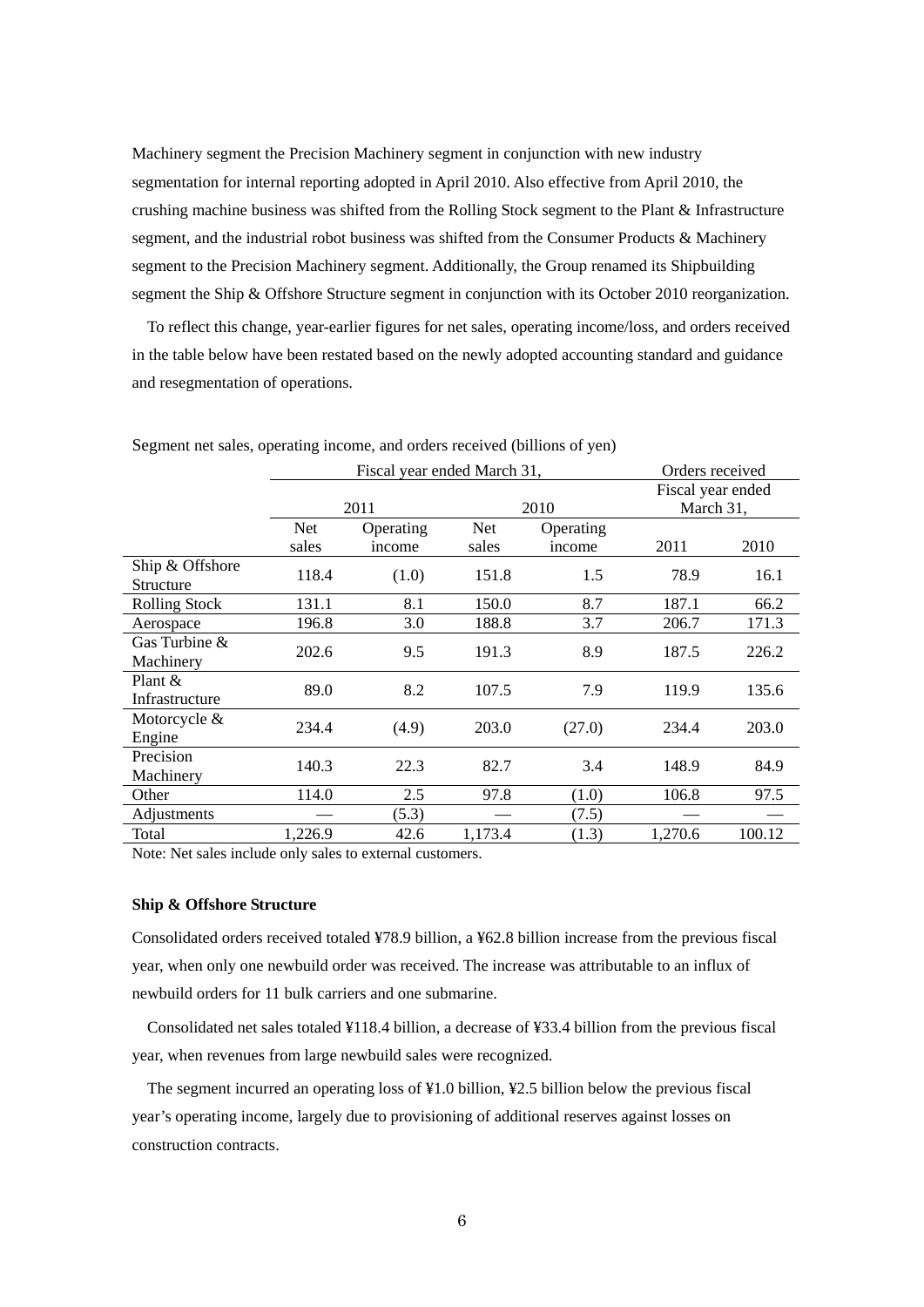# **Rolling Stock**

Consolidated orders received totaled ¥187.1 billion, up ¥120.8 billion from the previous fiscal year. The increase was largely attributable to subway car orders from the Washington Metropolitan Area Transit Authority.

Consolidated net sales decreased ¥18.9 billion year on year to ¥131.1 billion, largely reflecting a decline in overseas railway car sales.

The decrease in overseas railway car sales weighed on profits, with consolidated operating income down ¥500 million to ¥8.1 billion.

# **Aerospace**

Consolidated orders received totaled ¥206.7 billion, a ¥35.3 billion year-on-year increase derived largely from growth in orders for component parts for the Boeing 777 and 787.

Consolidated net sales totaled ¥196.8 billion, up ¥7.9 billion from the previous fiscal year, largely by virtue of growth in sales to Japan's Ministry of Defense and sales of Boeing 787 component parts. Despite the sales growth, consolidated operating income fell ¥700 million year on year to ¥3.0 billion, largely due to yen appreciation.

## **Gas Turbine & Machinery**

Consolidated orders received totaled ¥187.5 billion, a ¥38.6 billion decrease from the previous fiscal year, when the segment's order book was swelled by large orders for aircraft engine components and gas compressors.

Consolidated net sales increased ¥11.3 billion year on year to ¥202.6 billion, boosted by growth in sales of gas compressor and diesel generators.

Consolidated operating income was up ¥600 million year on year to ¥9.5 billion, largely as a result of sales growth.

# **Plant & Infrastructure**

Consolidated orders received totaled ¥119.9 billion, down ¥15.6 billion from the previous fiscal year, when the segment booked overseas orders for large plant installations.

Consolidated net sales decreased ¥18.5 billion year on year to ¥89.0 billion, although the segment booked a diverse mix of domestic and overseas sales of various plant installations.

Despite the sales decline, consolidated operating income increased ¥300 million year on year to ¥8.2 billion, largely due to improved profitability stemming from brisk progress in fulfilling existing orders.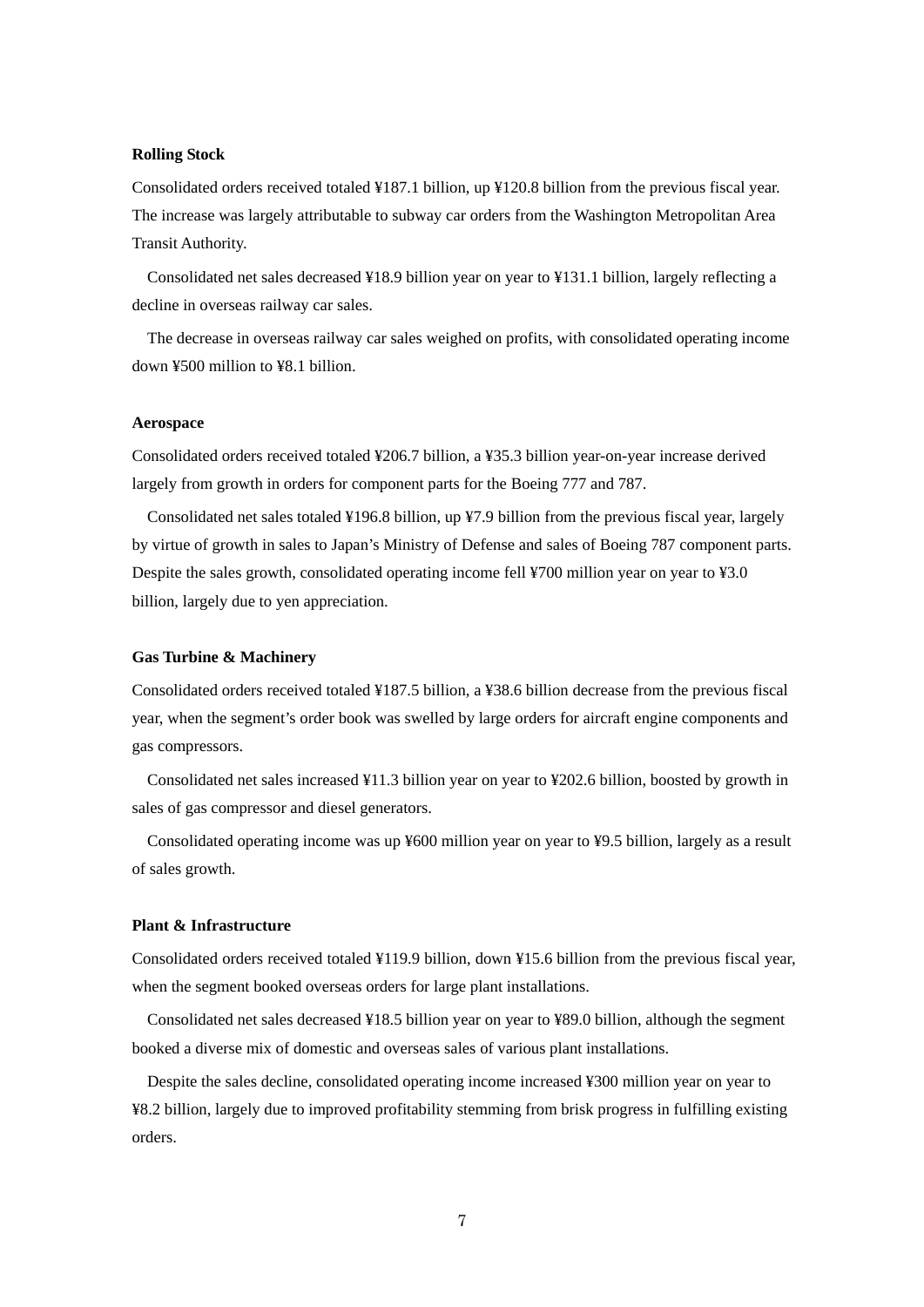## **Motorcycle & Engine**

Consolidated net sales grew ¥31.3 billion year on year to ¥234.4 billion, largely reflecting sales growth in emerging markets.

Consolidated operating loss was reduced to ¥4.9 billion, a dramatic ¥22.0 billion improvement from the previous fiscal year despite the strong yen's adverse impact. The improvement was attributable to fixed-cost cutting and an increase in contribution margin ratio in addition to sales growth.

# **Precision Machinery**

Consolidated orders received totaled ¥148.9 billion, a ¥64.0 billion increase from the previous fiscal year. Order growth was driven predominantly by demand for hydraulic equipment from construction machinery makers.

Consolidated net sales rose ¥57.6 billion year on year to ¥140.3 billion, buoyed by growth in hydraulic equipment sales to construction machinery makers and sales of clean robots for semiconductor production facilities.

Consolidated operating income was up ¥18.9 billion year on year to ¥22.3 billion as profitability improved by virtue of sales growth coupled with increased capacity utilization.

## **Other Operations**

Consolidated net sales totaled ¥114.0 billion, a ¥16.1 billion increase from the previous fiscal year. Consolidated operating income totaled ¥2.5 billion, a ¥3.6 billion improvement from the previous fiscal year.

#### **Consolidated Earnings Outlook**

The global economic outlook remains uncertain, clouded by deceleration of economic recovery in developed countries, Europe's fiscal crisis, and heightened tensions in the Middle East. Nonetheless, the global economy as a whole will likely remain in a gradual recovery driven by emerging market economies, particularly Asian ones. The Japanese economy faces likely ripple effects from supply chain disruptions and destabilization of power supplies stemming from the March 11 earthquake, in addition to concerns about exchange rate movements and raw material cost inflation.

Faced with such a highly uncertain business environment, the Company will steadily and vigorously push ahead with specific initiatives to rebuild its earnings foundation and re-embark on a sustained growth trajectory toward realization of *Kawasaki Business Vision 2020*.

For the fiscal year ending March 31, 2012, the Company forecasts consolidated net sales of ¥1,360 billion, a ¥140 billion increase from the fiscal year just ended. The Company plans to derive the bulk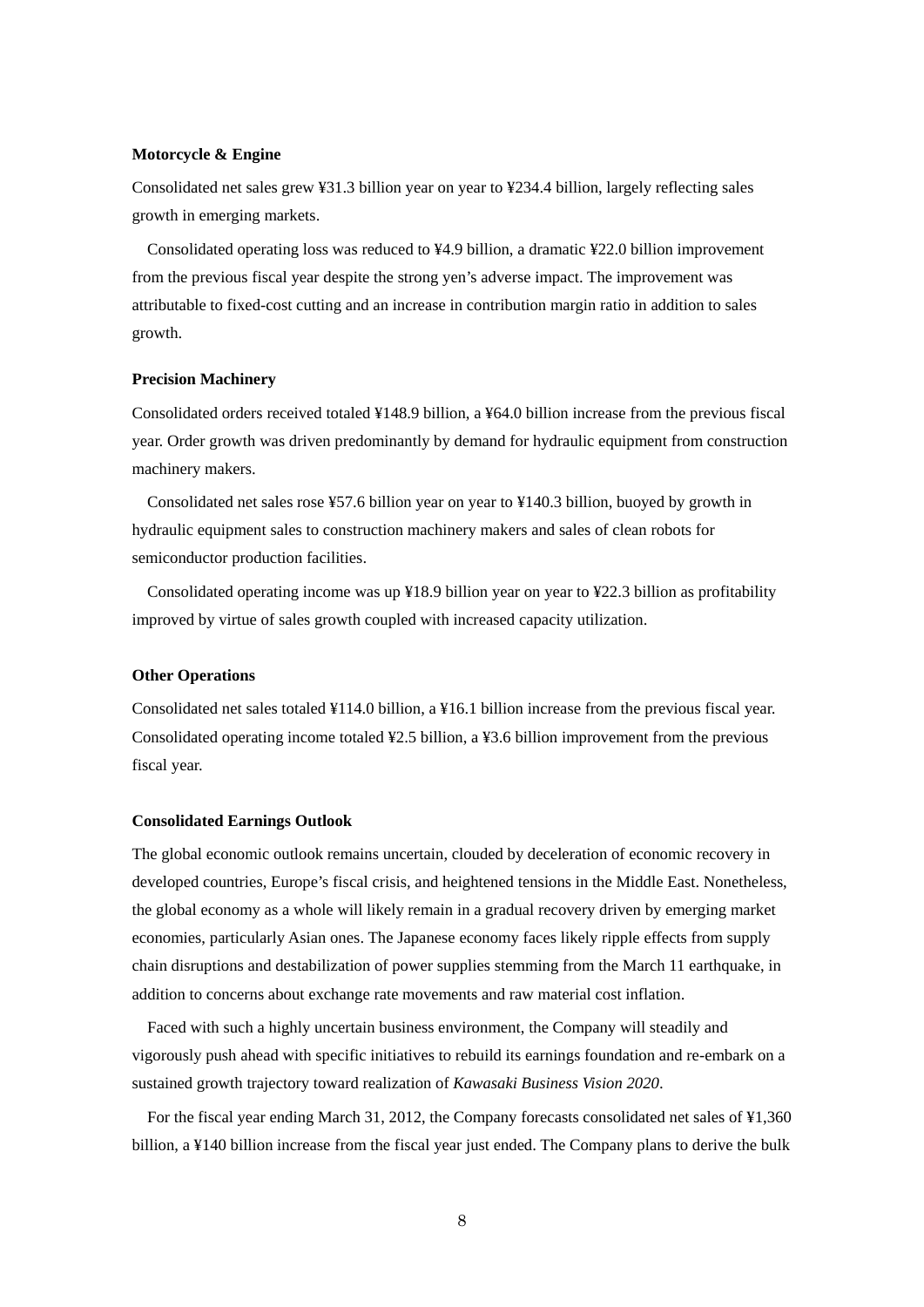of this sales growth from the Plant & Infrastructure, Motorcycle & Engine, and Precision Machinery segments.

In terms of earnings, the Company forecasts consolidated operating income of ¥50 billion, ordinary income of ¥52 billion, and net income of ¥32 billion. The Company plans to achieve these forecasts by continuing to pursue ongoing initiatives to improve earnings across all operations through such means as reducing fixed and overhead costs and boosting productivity.

The Company's earnings forecasts assume exchange rates of ¥83 to the US dollar and ¥115 to the euro.

#### **(2) Consolidated financial position**

# **Financial Condition**

At March 31, 2011, consolidated assets totaled ¥1,354.2 billion, essentially unchanged from March 31, 2010. Of this total, current assets accounted for ¥951.7 billion, a 2.1% increase from March 31, 2010. The increase was mainly attributable to growth in deferred tax assets, growth in trade receivables in conjunction with sales activities, and inventory growth reflecting progress toward completion of construction jobs. Fixed assets totaled ¥402.5 billion at March 31, 2011, a 4.3% decrease from a year earlier. The decrease was largely attributable to fixed-asset impairment losses and valuation losses on investment securities holdings.

Consolidated liabilities at March 31, 2011, totaled ¥1,056.8 billion, down 1.1% from March 31, 2010, largely as a result of advances from customers being recognized as revenues. Interest-bearing debt at March 31, 2011, totaled ¥429.1 billion, roughly unchanged from a year earlier.

Consolidated net assets at March 31, 2011, totaled ¥297.4 billion, a 5.0% increase from March 31, 2010. The increase was largely attributable to net income partially offset by dividend payments.

## **Cash Flows**

Operating activities provided net cash of ¥81.9 billion, a ¥51.7 billion increase from the previous fiscal year. Major sources of operating cash flow included depreciation expense of ¥50.2 billion, a ¥15.3 billion increase in reserves against losses on construction contracts, asset impairment losses of ¥9.9 billion, and a ¥25.1 billion increase in trade payables. Major uses of operating cash flow included a ¥17.7 billion increase in inventories, ¥15.5 billion decrease in advances from customers, and ¥13.2 billion in tax payments.

Investing activities used net cash of ¥52.9 billion, ¥10.3 billion less than in the previous fiscal year, mainly to acquire property, plant and equipment.

Financing activities used net cash of ¥18.8 billion, a ¥54.7 billion increase from the previous fiscal year, mainly for repayment of borrowings.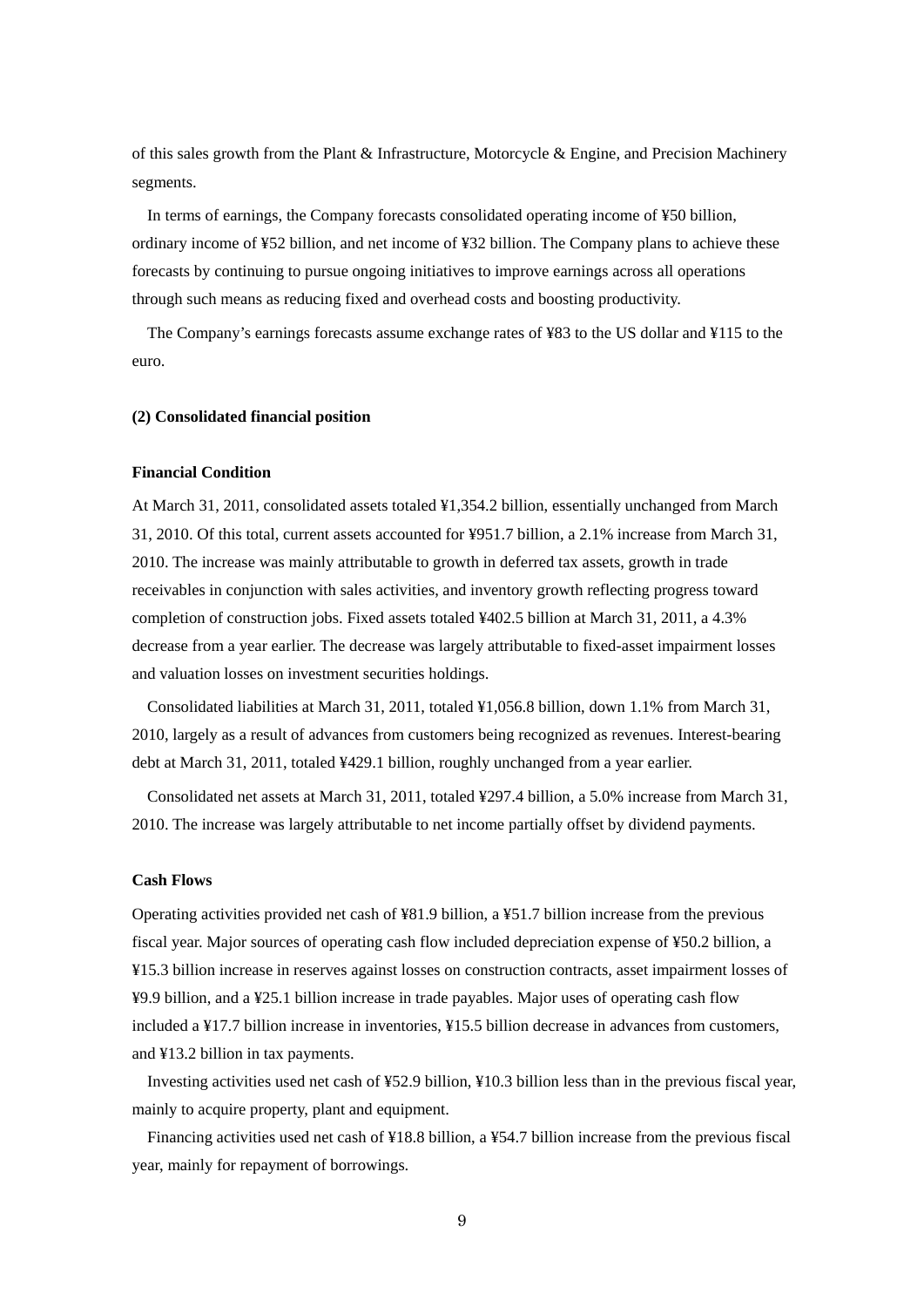# **Cash Flow Ratios**

| Year ended March 31:             | 2007  | 2008  | 2009 | 2010    | 2011  |
|----------------------------------|-------|-------|------|---------|-------|
| Ratio of shareholders' equity to | 21.3  | 22.7  | 20.7 | 20.4    | 21.3  |
| total assets $(\% )$             |       |       |      |         |       |
| Market-value equity ratio (%)    | 60.9  | 26.8  | 23.3 | 31.8    | 45.1  |
| Debt-to-cash-flow ratio $(\%)$   | 663.3 | 364.8 |      | 1.421.2 | 523.7 |
| Interest-coverage ratio (times)  |       | 9.4   |      | 5.5     | 17.2  |

Notes:

1. Ratios are calculated as follows.

Ratio of shareholders' equity to total assets: Shareholders' equity / Total assets

Market-value equity ratio: Market capitalization / Total assets

Debt-to-cash-flow ratio: Interest-bearing debt / Cash flow from operating activities

- Interest-coverage ratio: Cash flow from operating activities / Interest paid
- 2. All ratios are calculated using consolidated-basis financial data.
- 3. Market capitalization is calculated by multiplying the closing price of the company's stock by the number of shares issued and outstanding (excluding treasury stock) at the end of the fiscal year.
- 4. The figure for cash flow from operating activities is taken from cash flow from operating activities on the consolidated statement of cash flows.
- 5. Interest-bearing debt is all interest-bearing debt listed under liabilities on the consolidated balance sheet. Interest paid is the figure for "Cash paid for interest" on the consolidated statement of cash flows.
- 6. The debt-to-cash-flow ratio and interest coverage ratio are omitted for the fiscal year ended March 31, 2009, because that fiscal year's operating cash flow was negative.

### **(3) Dividend policy and dividends for the fiscal years through March 31, 2011 and 2012**

The Company's basic policy is to pay shareholders stable dividends commensurate with earnings on an ongoing basis while internally retaining sufficient funds to strengthen and expand its earnings power and operating foundation in pursuit of future growth. After comprehensively considering its earnings performance, the sufficiency of its retained earnings, and other relevant factors in light of said policy, the Company intends to pay a dividend of ¥3 per share for the fiscal year ended March 31, 2011.

For the fiscal year ending March 31, 2012, the Company plans to pay a dividend of ¥4 per share.

#### **(4) Business and other risks**

No risks other than those disclosed under the heading "Business and Other Risks" in the Company's most recent full-year statutory financial report (filed June 25, 2010) have surfaced since said filing. Updated risk disclosures are therefore omitted here.

# **2. Status of Group**

A "Chart of Operations (Nature of Operations)" is presented on the following page. There have been no material changes in the "Status of Affiliated Companies" in the Company's most recent full-year statutory financial report (filed June 25, 2010). Updated disclosure of said status is therefore omitted here.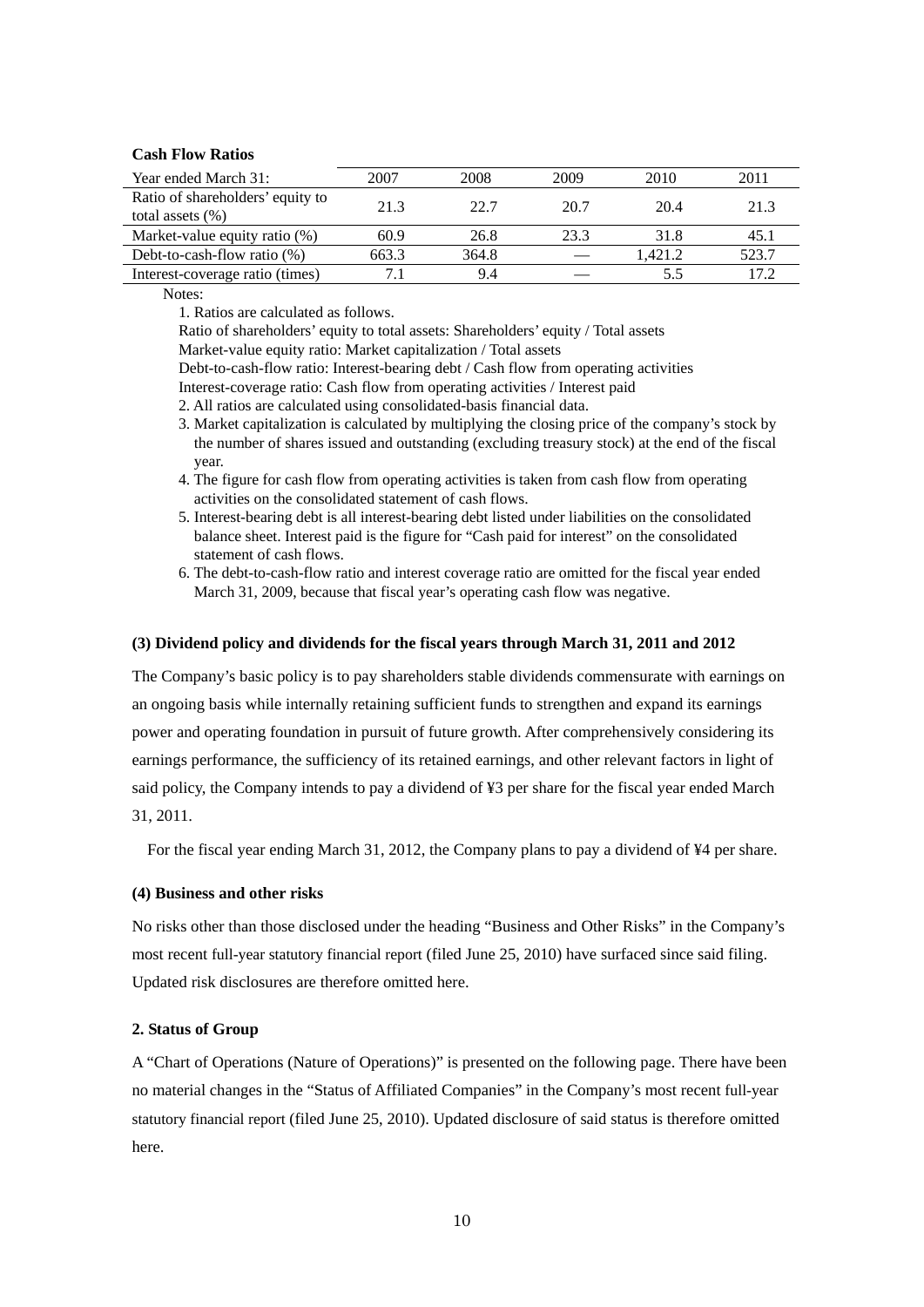# **Chart of Operations (Nature of Operations)**

|                                               | Sales &<br><b>Manufacturing</b>  | Manufacturing                                                                                                       | <b>Sales</b>                                                                                                                                        | incidental business                                                                             |
|-----------------------------------------------|----------------------------------|---------------------------------------------------------------------------------------------------------------------|-----------------------------------------------------------------------------------------------------------------------------------------------------|-------------------------------------------------------------------------------------------------|
| Ship &<br><b>Offshore</b><br><b>Structure</b> |                                  |                                                                                                                     | Nantong COSCO KHI ShipEngineering Co., Ltd.                                                                                                         | Kawajyu Kobe Support Co., Ltd.                                                                  |
| <b>Rolling stock</b>                          |                                  | Kawasaki Motors<br>Manufacturing Corp., U.S.A.                                                                      | Kawasaki Rail Car, Inc.                                                                                                                             | Kawasaki Rolling Stock<br>Component Co., Ltd.<br>Kawasaki Rolling Stock<br>Technology Co., Ltd. |
| Aerospace                                     |                                  |                                                                                                                     | NIPPI Corporation                                                                                                                                   | KGM Co.,Ltd<br>Kawaju Gifu Engineering Co., Ltd.                                                |
| <b>Gas Turbine</b><br>& Machinery             | Kawasaki<br>Heavy<br>Industries. |                                                                                                                     | Kawasaki Thermal Engineering Co., Ltd.<br>Kawasaki Machine Systems, Ltd.                                                                            |                                                                                                 |
| Plant &<br><b>Infrastructure</b>              | Ltd.                             |                                                                                                                     | EarthTechnica Co., Ltd.                                                                                                                             | Kawasaki Engineering Co., Ltd.<br><b>KEE Environmental</b><br>Construction CoLtd.               |
| Motorcycle<br>& Engine                        |                                  | Kawasaki Motors<br>Manufacturing Corp., U.S.A.                                                                      | Kawasaki Motors Corporation Japan<br>Kawasaki Motors Corp., U.S.A.<br>Kawasaki Motors Europe N.V.<br>Kawasaki Motors Enterprise(Thailand) Co., Ltd. |                                                                                                 |
| <b>Precision</b><br><b>Machinery</b>          |                                  |                                                                                                                     | Flutek, Ltd.<br>Kawasaki Precision Machinery (UK) Ltd.<br>Kawasaki Machine Systems, Ltd.<br>Kawasaki Robotics (USA) Inc.                            |                                                                                                 |
| Other<br><b>Operations</b>                    |                                  | (Intermediate of Order)<br>Kawasaki Heavy Industries<br>$(U.S.A.)$ Inc.<br>Kawasaki Heavy Industries<br>(U.K.) Ltd. | <b>KCM Corporation</b><br><b>KCMA Corporation</b><br><b>KCMJ Corporation</b><br>(Trading)<br>Kawasaki Trading Co., Ltd.                             | (Trading and Others)<br>Kawasaki Life Corporation                                               |

Notes: 1. The above chart includes only major consolidated subsidiaries (in solid boxes) and major equity-method affiliates (in dotted boxes).

2. Kawasaki Thermal Engineering Co., Ltd., is listed on JASDAQ Standard, an Osaka Securities Exchange market.

3. In October 2010, the Company merged Kawasaki Shipbuilding Corporation, Kawasaki Precision Machinery Ltd., and Kawasaki Plant Systems, Ltd. into itself.

4. Kawasaki Machine Systems, Ltd.(Industrial robot business) and Kawasaki Robotics (USA) Inc. were shifted from the Motorcycle & Engine segment to the Precision Machinery segment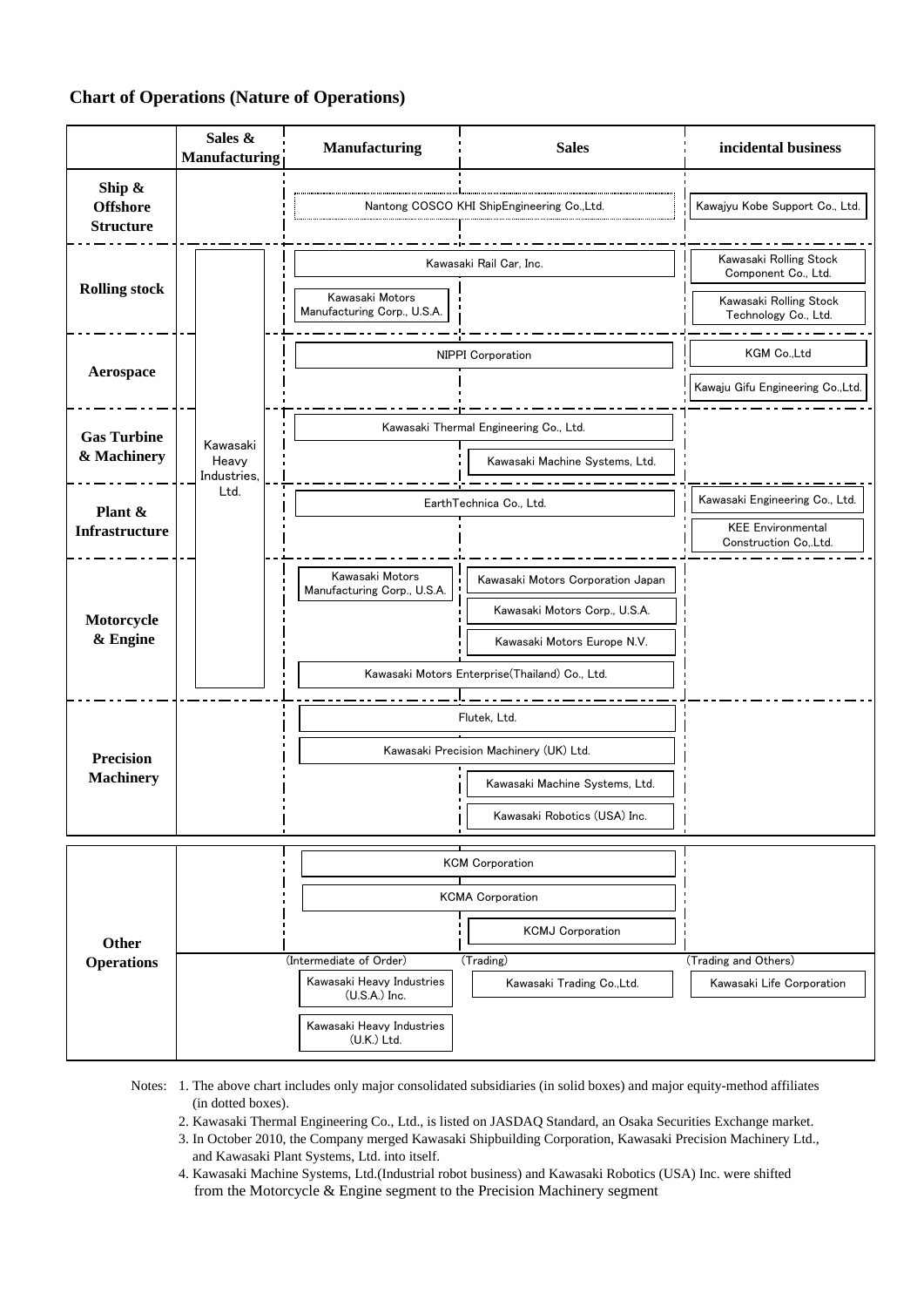# **3. Management Strategy**

### **(1) Basic management strategy**

The Group has amassed a broad range of technologies related to air, marine, and land transport systems, energy, environmental engineering, and industrial machinery. In accord with its Group Mission Statement, "Kawasaki, working as one for the good of the planet," the Group has embraced a mission of creating new value conducive to formation of an affluent, beautiful society in harmony with the global environment through utilization of its broad array of sophisticated technological capabilities.

In addition to providing products and services, the Group is committed to fulfilling its societal responsibilities as a corporate citizen in all of its operations in accord with its Group Management Principles. The Group aims to meet the expectations of its shareholders and other stakeholders by developing human resources globally and continuously enhancing its earnings power and corporate value.

The Group's basic policy is to meet shareholders expectations by paying dividends commensurate with earnings on an ongoing basis while internally retaining sufficient funds to strengthen and expand its earnings power and operating foundation in pursuit of future growth.

#### **(2) Target management metrics**

In the aim of generating profits sufficient to meet investors' expectations, the Group has adopted ROIC (return on invested capital: earnings before interest and taxes  $\div$  invested capital), a measure of capital efficiency, as its target metric of operating performance. While seeking to maximize ROIC, the Group will also endeavor to strengthen its financial condition through earnings growth and improvement in invested-capital efficiency.

#### **(3) Medium- to long-term management strategy**

In April 2010, the Company adopted a new three-year business plan, *"Medium-Term Business Plan 2010"* (FY2010-FY2012). The plan sets forth a detailed roadmap for re-embarking on a growth trajectory based on core policies of rebuilding the Group's earnings foundation and returning to a sustained growth path. At the same time, the Group has formulated *Kawasaki Business Vision 2020*, which clarifies its businesses' longer-term direction and strategies, in the aim of achieving sustained growth into the future. Based on *Kawasaki Business Vision 2020*, the Group has incorporated specific initiatives for developing new businesses and new products into its *"Medium-Term Business Plan 2010"* (FY2010-FY2012).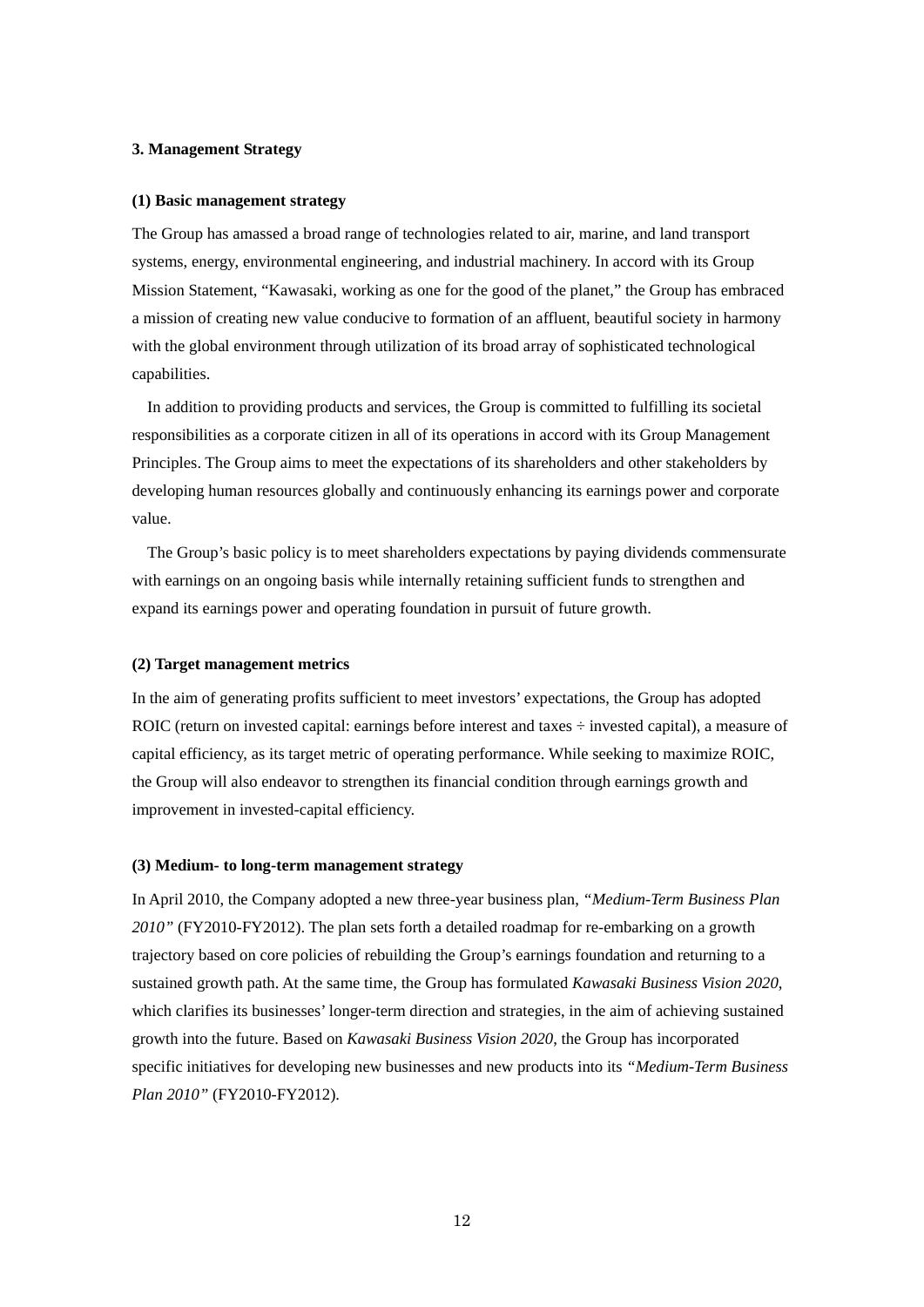## **(4) Management priorities**

In order for the Group to achieve sustained growth into the future, it has become important to secure a level of performance in FY2011 (the interim year of *"Medium-Term Business Plan 2010"*  (FY2010-FY2012)) that exceeds that of FY2010 and ensure achievement of the objectives of the plan for FY2012. Although the impact of the strong Yen on the Motorcycle & Engine segment was larger than expected in FY2010, we succeeded in achieving a level of performance that exceeded the initial target, due to securing profitability as a result of large-scale projects and growth of the hydraulic machinery business for China. We will continue to work on the thorough reimplementation of "employing prudent risk management" and "emphasizing quality over quantity", satisfy demand from emerging countries and enhance measures to respond to exchange fluctuations to reinforce our revenue base.

To strengthen our financial and business position, we will focus on enhancing financial strength, improving the efficiency of capital use and cutting fixed expenses. Moreover, taking the opportunity of the consolidation of four Group companies on October 1, 2010, we will strengthen system proposals as well as system orders on a group-wide basis by sharing and using intellectual properties such as technology and human resources accumulated in each business division across the entire Group.

The earthquake of March 11, 2011 caused unprecedented damage in Japan. Based on experience of the recovery from the Great Hanshin-Awaji Earthquake, the Group will cooperate fully with restoration and recovery from the damage of the earthquake by actively providing our technologies and products in the area of energy and environment.

The initiatives to be undertaken by each business segment are as follows.

- (i) Ship & Offshore Structures: Maintain competitiveness of the business in China, and reform the structure of the domestic segments as the engineering and leading technology development center
- (ii) Rolling Stock: Enhance competitiveness in domestic and overseas markets through low-cost rolling stock, reinforce our project management to handle overseas projects in the North America and Asian markets, overseas high-speed rolling stock, and overseas system projects, etc.
- (iii) Aerospace: Move ahead with major projects, including moving into the mass production of the next maritime patrol aircraft, next transport aircraft, and component parts for the Boeing 787
- (iv) Gas Turbine & Machinery: Promote development of new models of jet engines for commercial aircraft, strengthen the energy and environment business areas through promoting development of new products and models, including industrial gas turbines and high-efficiency gas engines, and increase competitiveness by improving productivity
- (v) Plant & Infrastructure: Bolster research and development in order to expand in the fields of energy and the environment, and accelerate efforts to commercialize new products and new business concepts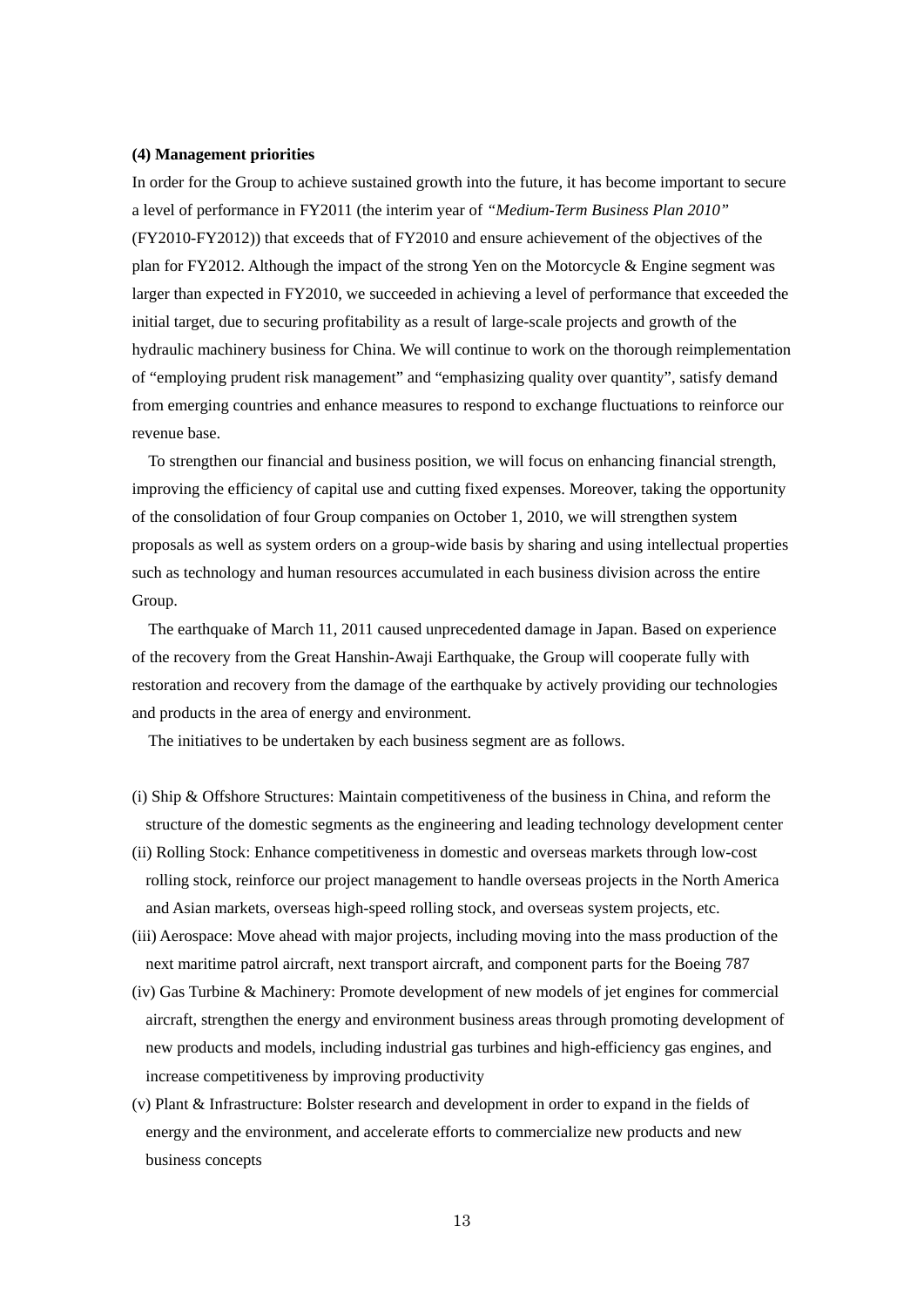- (vi) Motorcycle & Engine: Enhance cost competitiveness through optimal production and optimal procurement on a global basis, expand sales channels and develop new markets in emerging countries we already enter (Southeast Asia and Brazil, etc.) and develop leading technologies to respond to environmental requirements
- (vii) Precision Machinery: Accurately respond to strong demand for hydraulic equipment for construction machinery in China and emerging markets and strengthen system-handling capabilities for industrial robots
- (viii) Others: Improve development and sales capabilities with respect to the construction machinery division by deepening our alliance with Hitachi Construction Machinery Co., Ltd. and enhance profitability by lowering break-even points

Needless to say, compliance is a fundamental premise in carrying out business activities such as those above. The Group strives to ensure that employees are made thoroughly aware of the provisions of the various laws and regulations which apply to them, by implementing such measures as establishing internal regulations concerning corporate ethics, carrying out staff training for each position level, distribution of compliance guidebooks, and setting up CSR committees in each organization. Furthermore, we have continued to take thoroughgoing organizational compliance initiatives by setting up a department which presides over internal controls, compliance, and CSR promotion, and creating units in charge of compliance within each business unit, while also striving to create a corporate culture that places the highest priority at all times on information disclosure and transparency.

The Group aims to increase profitability across all businesses in this way, and along with enhancing corporate value through thorough compliance, it aims to establish the Kawasaki brand as one that can be highly trusted.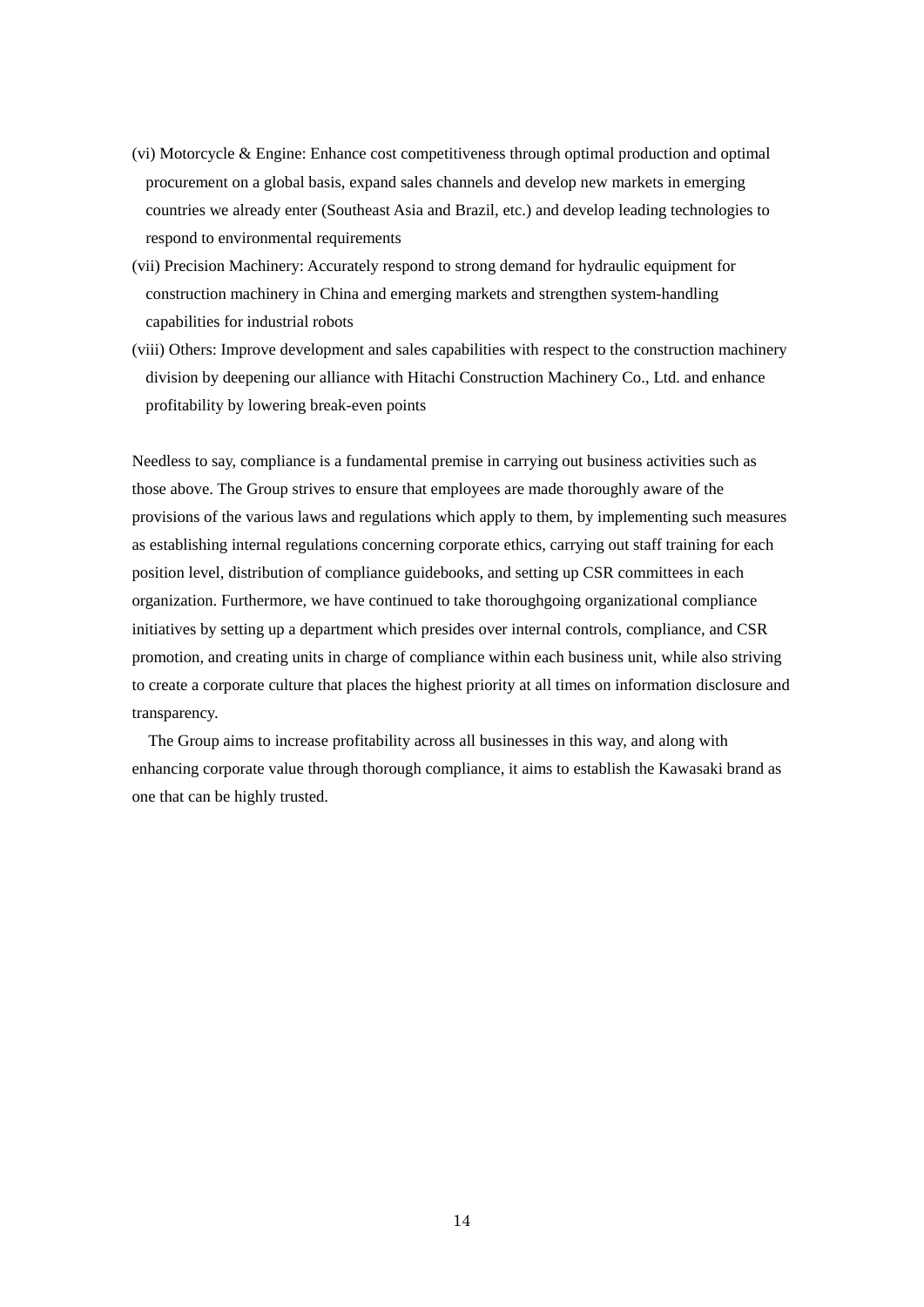# **4. Consolidated Financial Statements**

# **(1) Consolidated balance sheets**

|                                                | Millions of yen |                |
|------------------------------------------------|-----------------|----------------|
|                                                | As of           | As of          |
|                                                | March 31, 2010  | March 31, 2011 |
| <b>Assets</b>                                  |                 |                |
| Current assets                                 |                 |                |
| Cash on hand and in banks                      | 34,745          | 47,233         |
| Trade receivables                              | 400,264         | 401,753        |
| Merchandise and finished products              | 56,807          | 50,528         |
| Work in process                                | 281,023         | 285,977        |
| Raw materials and supplies                     | 80,392          | 88,817         |
| Deferred tax assets                            | 25,204          | 35,887         |
| Other current assets                           | 55,663          | 44,351         |
| Allowance for doubtful receivables             | (2, 424)        | (2,829)        |
| Total current assets                           | 931,678         | 951,719        |
| Fixed assets                                   |                 |                |
| Net property, plant and equipment              |                 |                |
| Buildings and structures                       | 116,123         | 113,186        |
| Machinery and equipment                        | 79,868          | 74,156         |
| Land                                           | 64,282          | 64,107         |
| Leased assets                                  | 282             | 283            |
| Construction in progress                       | 9.744           | 12,651         |
| Other                                          | 14,106          | 11,394         |
| Total property, plant and equipment            | 284,407         | 275,780        |
| Intangible assets                              |                 |                |
| Goodwill                                       | 866             | 626            |
| Other                                          | 19,852          | 18,622         |
| Total intangible assets                        | 20,718          | 19,249         |
| Investments and other assets                   |                 |                |
| Investments in securities                      | 28,448          | 24,641         |
| Long-term loans                                | 515             | 458            |
| Deferred tax assets                            | 51,503          | 47,193         |
| Other                                          | 36,438          | 36,221         |
| Allowance for doubtful receivables             | (1,270)         | (986)          |
| Total investments and other assets             | 115,635         | 107,529        |
| Total fixed assets                             | 420,761         | 402,558        |
| <b>Total assets</b>                            | 1,352,439       | 1,354,278      |
| <b>Liabilities</b>                             |                 |                |
| <b>Current liabilities</b>                     |                 |                |
| Trade payables                                 | 302,739         | 319,271        |
| Short-term debt                                | 125,614         | 143,972        |
| Lease obligations, current                     | 708             | 242            |
| Income taxes payable                           | 4,833           | 5,988          |
| Deferred tax liabilities                       | 859             | 765            |
| <b>Accrued bonuses</b>                         | 14,202          | 15,692         |
| Provision for product warranties               | 6,640           | 7,288          |
| Provision for losses on construction contracts | 17,991          | 33,068         |
| Provision for restructuring charges            | 6,326           | 1,077          |
| Provision for losses on damages suit           | 5,165           |                |
| Provision for environmental measures           | 778             | 499            |
| Advances from customers                        | 99,532          | 80,815         |
| Current portion of bonds                       | 477             | 30,483         |
| Commercial paper                               | 32,000          |                |
| Asset retirement obligations                   |                 | 10             |
| Other                                          | 75,053          | 64,550         |
| Total current liabilities                      | 692,923         | 703,726        |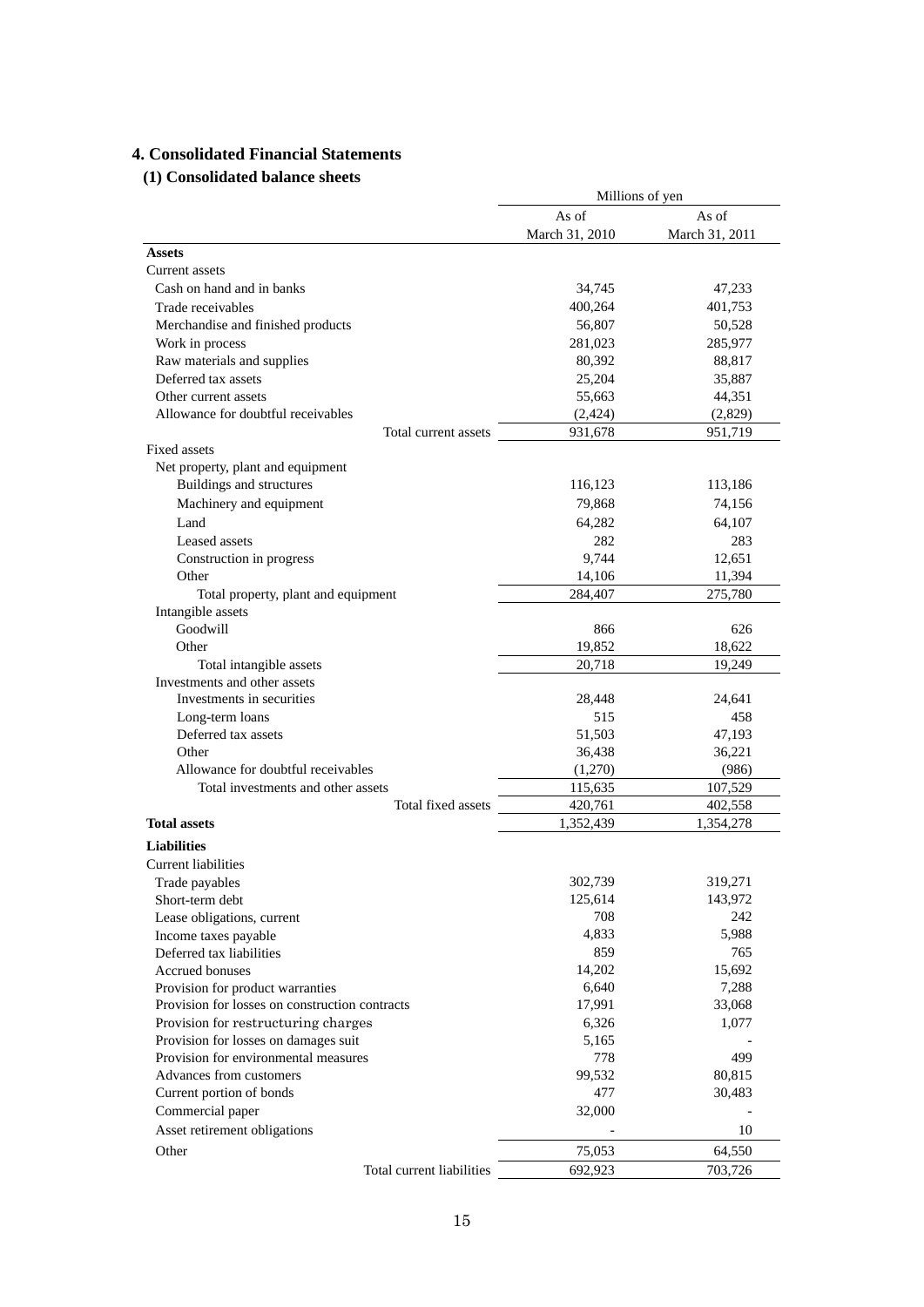| Long-term liabilities                        |           |           |
|----------------------------------------------|-----------|-----------|
| Bonds payable                                | 60,513    | 50,000    |
| Long-term debt                               | 209,360   | 203,801   |
| Lease obligations                            | 236       | 645       |
| Deferred tax liabilities                     | 2,526     | 3,990     |
| Provision for loss on damages suit           | 6.706     | 5,868     |
| Provision for environmental measures         | 3.713     | 3,333     |
| Employees' retirement and severance benefits | 89,240    | 80,556    |
| Asset retirement obligations                 |           | 440       |
| Other                                        | 4,166     | 4,480     |
| Total long-term liabilities                  | 376,463   | 353,117   |
| <b>Total liabilities</b>                     | 1,069,386 | 1,056,844 |
| <b>Net assets</b>                            |           |           |
| Shareholders' equity                         |           |           |
| Common stock                                 | 104,328   | 104,340   |
| Capital surplus                              | 54,275    | 54,251    |
| Retained earnings                            | 137,689   | 158,615   |
| Treasury stock                               | (552)     | (30)      |
| Total shareholders' equity                   | 295,741   | 317,176   |
| Accumulated other comprehensive income       |           |           |
| Net unrealized gains (losses) on securities  | 5,305     | 3,876     |
| Deferred loss on hedges                      | (162)     | (990)     |
| Foreign currency translation adjustment      | (23, 803) | (31,006)  |
| Total accumulated other comprehensive income | (18, 659) | (28, 119) |
| Minority interests                           | 5,972     | 8,376     |
| <b>Total net assets</b>                      | 283,053   | 297,433   |
| <b>Total net assets and liabilities</b>      | 1,352,439 | 1,354,278 |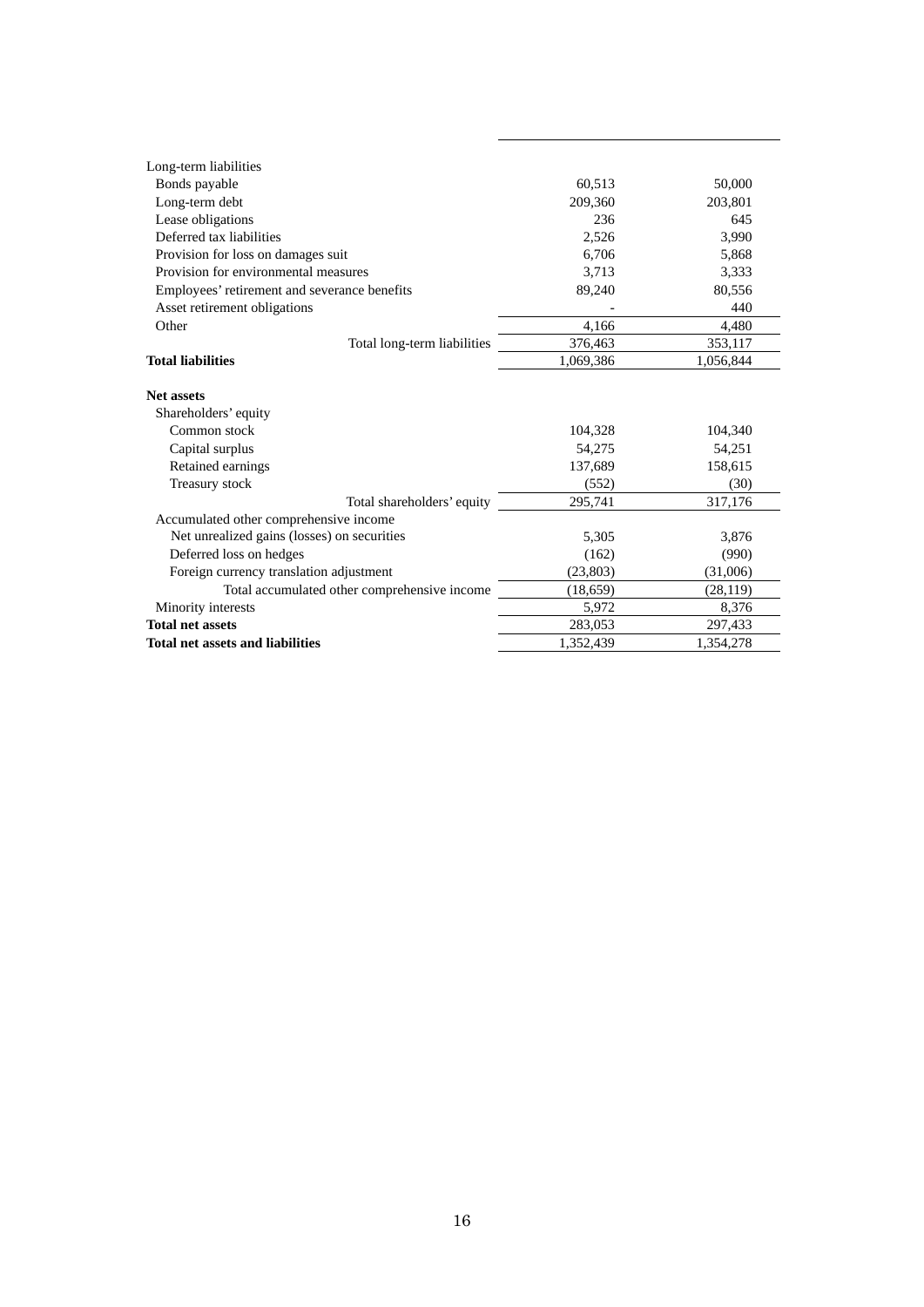# **(2) Consolidated Statements of Operations and Comprehensive Income**

# **Consolidated statements of operations**

| гонзончакса знакенилиз от ор                                                              | Millions of yen              |                              |
|-------------------------------------------------------------------------------------------|------------------------------|------------------------------|
|                                                                                           | Year ended March<br>31, 2010 | Year ended March<br>31, 2011 |
| Net sales                                                                                 | 1,173,473                    | 1,226,949                    |
| Cost of sales                                                                             | 1,023,609                    | 1,037,078                    |
| Gross profit                                                                              | 149,863                      | 189,870                      |
| Selling, general and administrative expenses                                              |                              |                              |
| Salaries and benefits                                                                     | 39,570                       | 39,429                       |
| Advertising expenses                                                                      | 7,741                        | 7,967                        |
| R&D expenses                                                                              | 38,057                       | 37,090                       |
| Provision for doubtful receivables                                                        |                              | 282                          |
| Other                                                                                     | 65,811                       | 62,472                       |
| Total selling, general and administrative expenses                                        | 151,180                      | 147,242                      |
| Operating income (loss)                                                                   | (1,316)                      | 42,628                       |
| Non-operating income                                                                      |                              |                              |
| Interest income                                                                           | 3,065                        | 1,779                        |
| Dividend income                                                                           | 549                          | 527                          |
| Gain on sale of marketable and investment securities                                      | 1,739                        | $\theta$                     |
| Equity in income of non-consolidated subsidiaries and affiliates                          | 6,522                        | 9,205                        |
| Foreign exchange gain, net                                                                | 10,955                       | 1,491                        |
| Other                                                                                     | 6,743                        | 6,326                        |
| Total non-operating income                                                                | 29,575                       | 19,330                       |
| Non-operating expenses                                                                    |                              |                              |
| Interest expense                                                                          | 5,399                        | 4,677                        |
| Loss on valuation of securities                                                           |                              | 1,577                        |
| Other                                                                                     | 8,566                        | 6,567                        |
| Total non-operating expenses                                                              | 13,965                       | 12,822                       |
| Recurring profit                                                                          | 14,293                       | 49,136                       |
| Extraordinary income                                                                      |                              |                              |
| Reversal of provision for environmental measures                                          | 1,077                        |                              |
| Reversal of allowance for doubtful accounts for subsidiaries<br>and affiliates            | 460                          |                              |
| Total extraordinary income                                                                | 1,537                        | $\overline{\phantom{a}}$     |
| <b>Extraordinary losses</b>                                                               |                              |                              |
| Loss on impairment of fixed assets                                                        | 3,132                        | 9,923                        |
| Provision for doubtful receivables for affiliates                                         |                              | 325                          |
| Loss on adjustment for changes of accounting standard for asset<br>retirement obligations |                              | 291                          |
| Restructuring charges                                                                     | 7,648                        |                              |
| Provision for losses on damages suit                                                      | 6,983                        |                              |
| Provision for environmental measures                                                      | 1,489                        |                              |
| Loss on liquidation of affiliate                                                          | 399                          |                              |
| Total extraordinary losses                                                                | 19,651                       | 10,540                       |
| Income (loss) before income taxes and minority interests                                  | (3,821)                      | 38,595                       |
| Income taxes                                                                              |                              |                              |
| Current                                                                                   | 8,805                        |                              |
| Deferred                                                                                  | (2,822)                      | 14,341<br>(3,503)            |
| Total income taxes                                                                        |                              |                              |
|                                                                                           | 5,983                        | 10,837                       |
| Income before minority interests                                                          |                              | 27,758                       |
| Minority interests in net income of consolidated subsidiaries                             | 1,055                        | 1,792                        |
| Net income (loss)                                                                         | (10, 860)                    | 25,965                       |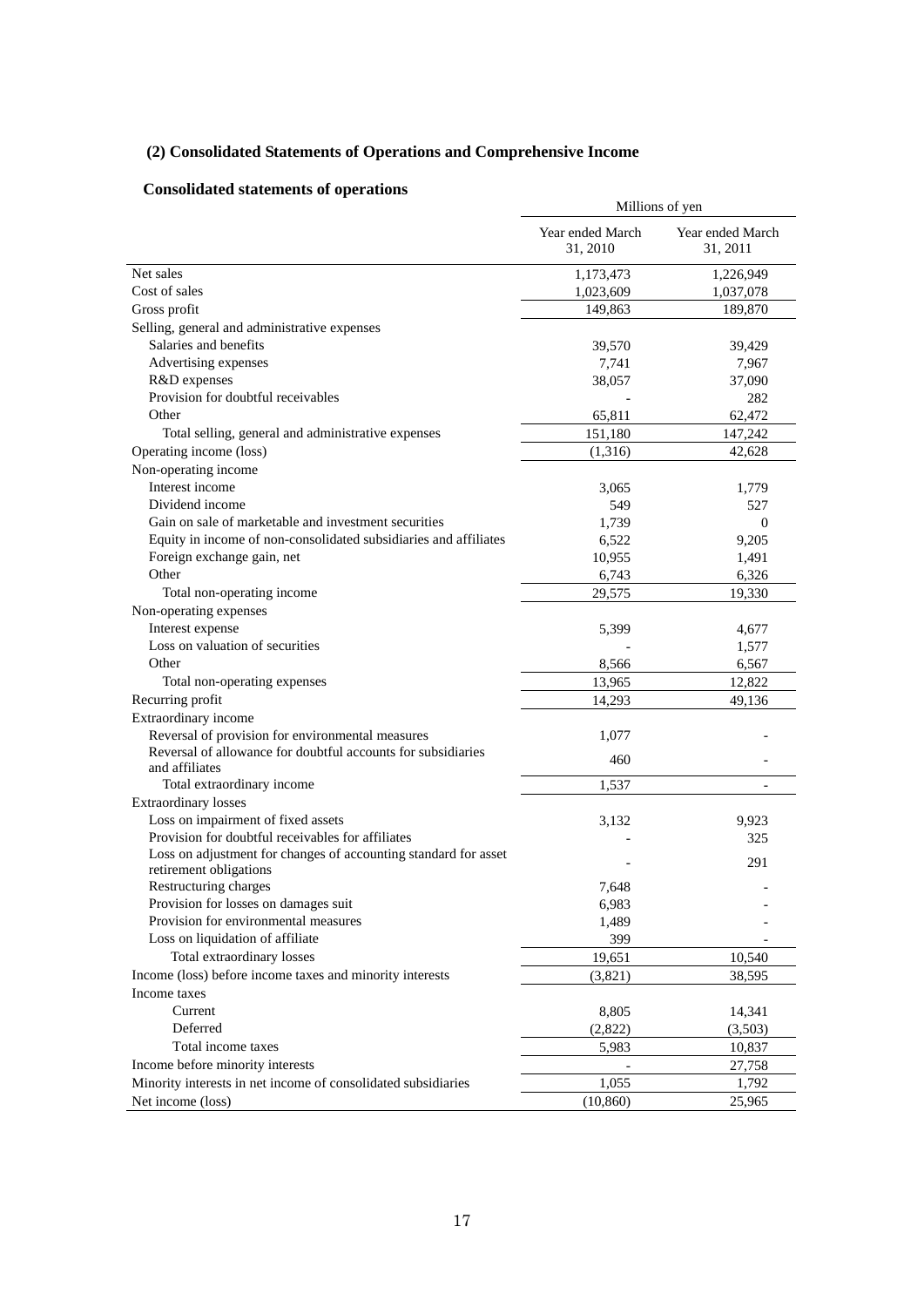# **Consolidated statements of comprehensive income**

| Consonuated statements of comprenensive income            | Millions of yen              |                              |
|-----------------------------------------------------------|------------------------------|------------------------------|
|                                                           | Year ended March<br>31, 2010 | Year ended March<br>31, 2011 |
| Income before minority interests                          |                              | 27,758                       |
| Other comprehensive income                                |                              |                              |
| Net unrealized gains (losses) on securities               |                              | (1,437)                      |
| Differed loss on hedges                                   |                              | (480)                        |
| Foreign currency translation adjustment                   |                              | (5,420)                      |
| Share of other comprehensive income of associates         |                              | (2,167)                      |
| Total other comprehensive income                          |                              | (9,505)                      |
| Comprehensive Income                                      |                              | 18,252                       |
| Comprehensive income attributable to owners of the parent |                              | 16,505                       |
| Comprehensive income attributable to minority interests   |                              | 1.746                        |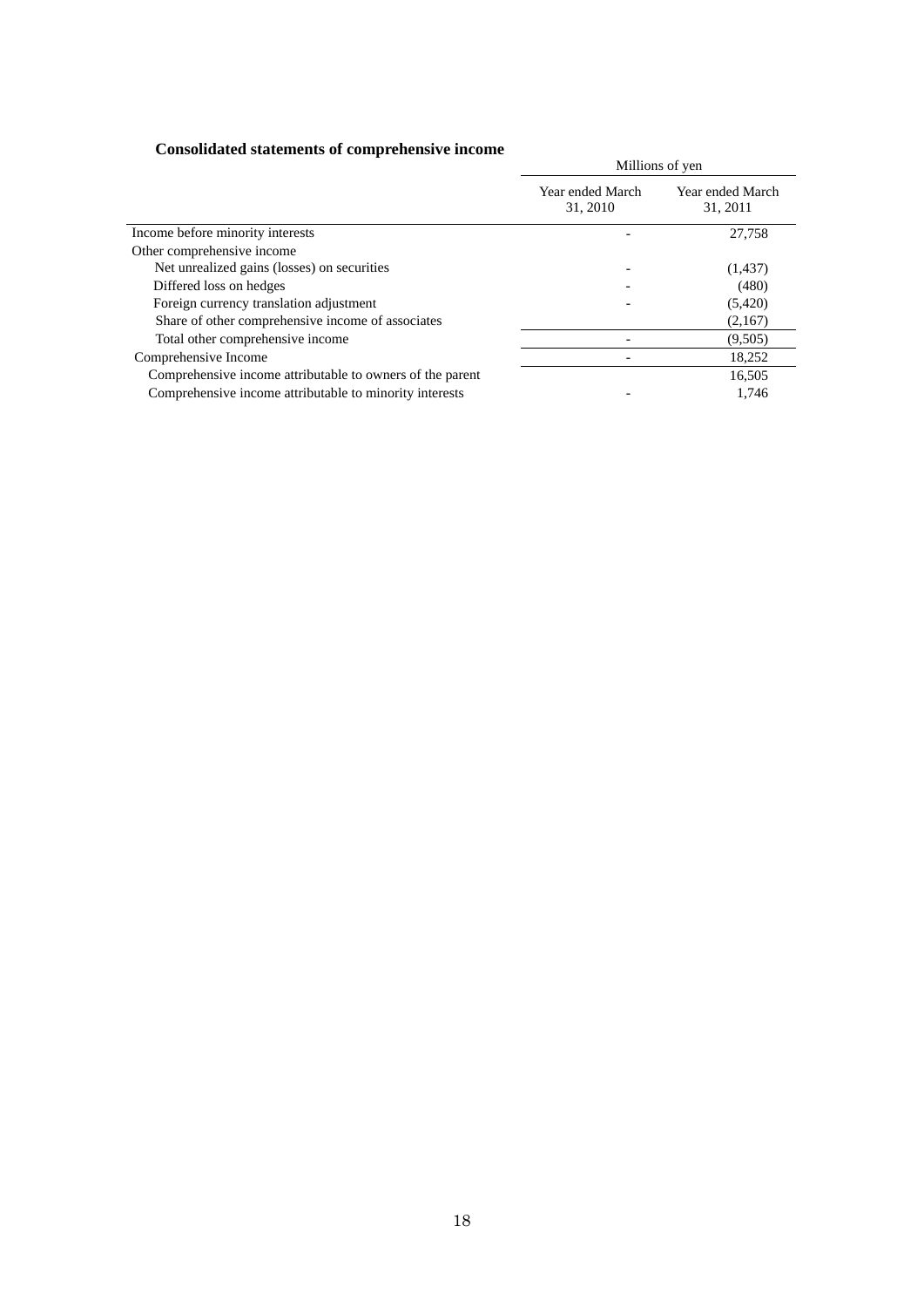|                                                           |                              | Millions of yen              |
|-----------------------------------------------------------|------------------------------|------------------------------|
|                                                           | Year ended March<br>31, 2010 | Year ended March<br>31, 2011 |
| Shareholders' equity                                      |                              |                              |
| Common stock                                              |                              |                              |
| Balance at end of previous year                           | 104,328                      | 104,328                      |
| Changes during the period                                 |                              |                              |
| Conversion of convertible bonds                           |                              | 11                           |
| Total changes during the period                           |                              | 11                           |
| Balance at end of year                                    | 104,328                      | 104,340                      |
| Capital surplus                                           |                              |                              |
| Balance at end of previous year                           | 54,281                       | 54,275                       |
| Changes during the period                                 |                              |                              |
| Conversion of convertible bonds                           |                              | (24)                         |
| Treasury stock disposed                                   | (6)                          | (0)                          |
| Total changes during the period                           | (6)                          | (24)                         |
| Balance at end of year                                    | 54,275                       | 54,251                       |
| Retained earnings                                         |                              |                              |
| Balance at end of previous year                           | 154,272                      | 137,689                      |
| Changes during the period                                 |                              |                              |
| Conversion of convertible bonds                           |                              | (16)                         |
| Cash dividend                                             | (5,004)                      | (5,003)                      |
| Net income for the year (loss)                            | (10, 860)                    | 25,965                       |
| Other                                                     | (718)                        | (19)                         |
| Total changes during the period                           | (16, 583)                    | 20,926                       |
| Balance at end of year                                    | 137,689                      | 158,615                      |
| Treasury stock                                            |                              |                              |
| Balance at end of previous year                           | (467)                        | (552)                        |
| Changes during the period                                 |                              |                              |
| Conversion of convertible bonds                           |                              | 535                          |
| Treasury stock purchased                                  | (107)                        | (15)                         |
| Treasury stock disposed                                   | 23                           | 1                            |
| Total changes during the period                           | (84)                         | 521                          |
| Balance at end of year<br>Total shareholders' equity      | (552)                        | (30)                         |
| Balance at end of previous year                           | 312,415                      | 295,741                      |
| Changes during the period                                 |                              |                              |
| Conversion of convertible bonds                           |                              | 506                          |
| Cash dividend                                             | (5,004)                      | (5,003)                      |
| Net income for the year (loss)                            | (10, 860)                    | 25,965                       |
| Treasury stock purchased                                  | (107)                        | (15)                         |
| Treasury stock disposed                                   | 17                           | 1                            |
| Other                                                     | (718)                        | (19)                         |
| Total changes during the period                           | (16, 674)                    | 21,435                       |
| Balance at end of year                                    | 295,741                      | 317,176                      |
| Total comprehensive income for the year                   |                              |                              |
| Net unrealized gain (loss) on securities                  |                              |                              |
| Balance at end of previous year                           | 3,139                        | 5,305                        |
| Changes during the period                                 |                              |                              |
| Net changes in items other than shareholders' equity      | 2,166                        | (1,429)                      |
|                                                           | 2,166                        | (1, 429)                     |
| Total changes during the period<br>Balance at end of year | 5,305                        | 3,876                        |
| Gains (losses) on hedging items                           |                              |                              |
| Balance at end of previous year                           | (263)                        | (162)                        |
| Changes during the period                                 |                              |                              |
| Net changes in items other than shareholders' equity      | 101                          | (828)                        |
|                                                           |                              |                              |

# **(3) Consolidated statement of changes in shareholders' equity**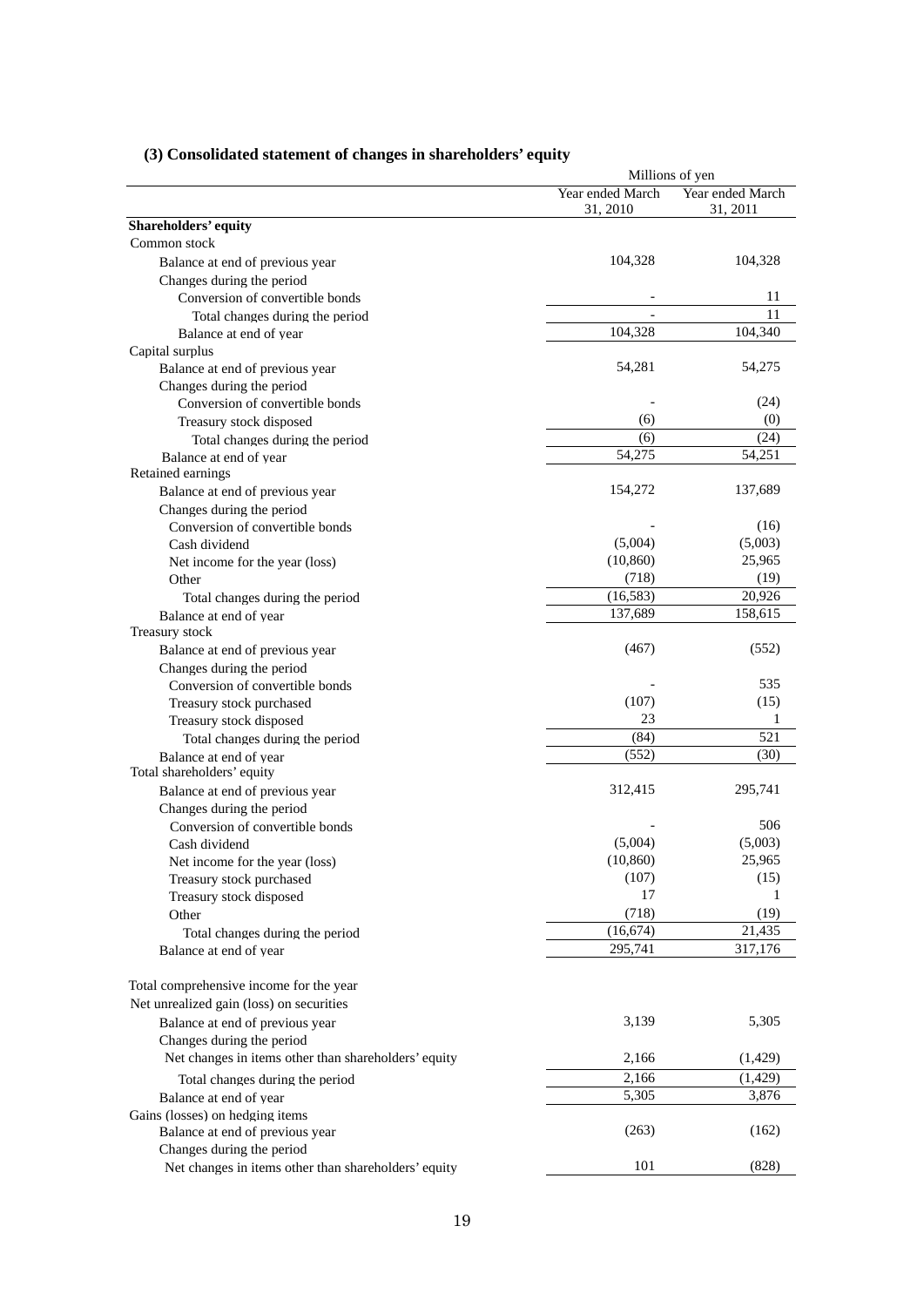| Total changes during the period                      | 101       | (828)     |
|------------------------------------------------------|-----------|-----------|
| Balance at end of year                               | (162)     | (990)     |
|                                                      |           |           |
| Foreign currency translation adjustments             |           |           |
| Balance at end of previous year                      | (24, 850) | (23, 803) |
| Changes during the period                            |           |           |
| Net changes in items other than shareholders' equity | 1,047     | (7,202)   |
| Total changes during the period                      | 1,047     | (7,202)   |
| Balance at end of year                               | (23,803)  | (31,006)  |
| Total comprehensive income for the year              |           |           |
| Balance at end of previous year                      | (21, 974) | (18, 659) |
| Changes during the period                            |           |           |
| Net changes in items other than shareholders' equity | 3,314     | (9,460)   |
| Total changes during the period                      | 3,314     | (9,460)   |
| Balance at end of year                               | (18, 659) | (28, 119) |
| Minority interests                                   |           |           |
| Balance at end of previous year                      | 4,804     | 5,972     |
| Changes during the period                            |           |           |
| Net changes in items other than shareholders' equity | 1,167     | 2,404     |
| Total changes during the period                      | 1,167     | 2,404     |
| Balance at end of year                               | 5,972     | 8,376     |
| <b>Total net assets</b>                              |           |           |
| Balance at end of previous year                      | 295,245   | 283,053   |
| Changes during the period                            |           |           |
| Conversion of convertible bonds                      |           | 506       |
| Cash dividend                                        | (5,004)   | (5,003)   |
| Net income for the year (loss)                       | (10, 860) | 25,965    |
| Treasury stock purchased                             | (107)     | (15)      |
| Treasury stock disposed                              | 17        | 1         |
| Other                                                | (718)     | (19)      |
| Net changes in items other than shareholders' equity | 4,482     | (7,055)   |
| Total changes during the period                      | (12, 192) | 14,380    |
| Balance at end of year                               | 283,053   | 297,433   |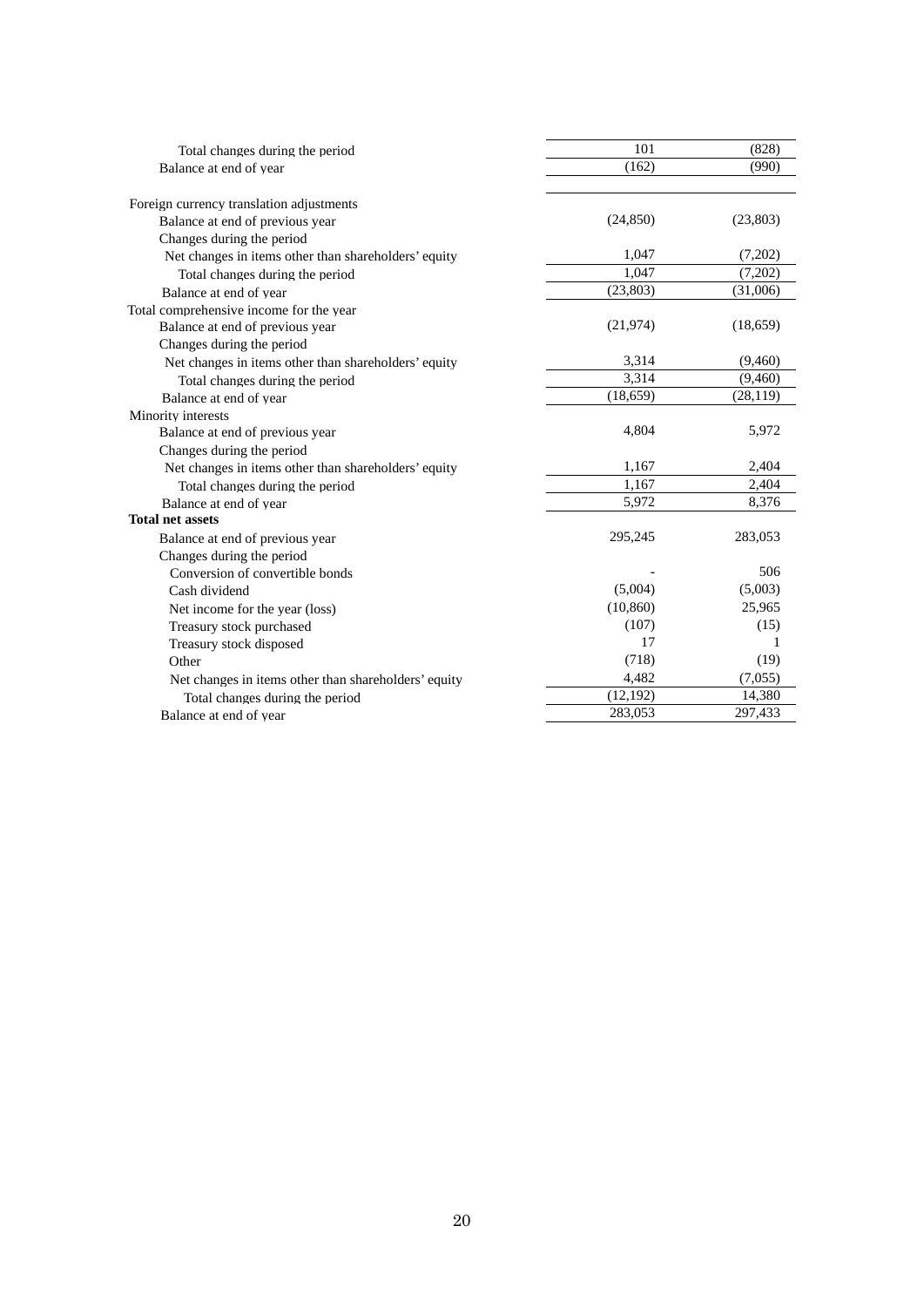# **(4) Consolidated cash flow statement**

|                                                                        |                  | Millions of yen  |
|------------------------------------------------------------------------|------------------|------------------|
|                                                                        | Year ended March | Year ended March |
|                                                                        | 31, 2010         | 31, 2011         |
| Cash flow from operating activities                                    |                  |                  |
| Income (loss) before income taxes and minority interests               | (3,821)          | 38,595           |
| Depreciation and amortization                                          | 51,423           | 50,276           |
| Loss on impairment of fixed assets                                     | 3,132            | 9,923            |
| Increase (decrease) in employees' retirement and severance benefits    | 9,317            | (8,159)          |
| Increase (decrease) in accrued bonuses                                 | (38)             | 1,489            |
| Increase (decrease) in allowance for doubtful receivables              | (615)            | 514              |
| Increase (decrease) in provision for product warranties                | (1,013)          | 794              |
| Increase (decrease) in provision for losses on construction contracts  | (2,916)          | 15,349           |
| Increase (decrease) in provision for restructuring charges             | 6,326            | (5,249)          |
| Increase (decrease) in provision for losses on damages suit            | 4,461            | (837)            |
| Increase (decrease) in provision for environmental measures            | 510              | (658)            |
| Loss on disposal of inventories                                        | 1,992            |                  |
|                                                                        |                  | 1,336            |
| (Gain) loss on sale of marketable and investment securities            | (1,739)          | (0)              |
| (Gain) loss on valuation of securities                                 | 32               | 1,577            |
| (Gain) loss on sale of property, plant, and equipment                  | 784              | 552              |
| Equity in income non-consolidated subsidiaries and affiliates          | (6,522)          | (9,205)          |
| Interest and dividend income                                           | (3,615)          | (2,306)          |
| Interest expense                                                       | 5,399            | 4,677            |
| (Increase) decrease in trade receivables                               | (3,792)          | 14,910           |
| (Increase) decrease in inventories                                     | 56,241           | (17, 775)        |
| (Increase) decrease in other current assets                            | (2,966)          | 8,590            |
| Increase (decrease) in trade payables                                  | (56,396)         | 25,114           |
| Increase (decrease) in advances from customers                         | (27, 179)        | (15, 552)        |
| Increase (decrease) in other current liabilities                       | 12,165           | (17, 156)        |
| Other                                                                  | (404)            | 1,895            |
| Subtotal                                                               | 40,764           | 98,696           |
| Cash received for interest and dividends                               | 7,698            | 6,407            |
| Cash paid for interest                                                 | (5,408)          | (4,762)          |
| Cash paid for income taxes                                             | (12, 876)        | (13,245)         |
| Payment of levies                                                      |                  | (5,165)          |
| Net cash provided by operating activities                              | 30,178           | 81,929           |
|                                                                        |                  |                  |
| Cash flow from investing activities                                    |                  |                  |
| Decrease (Increase) in time deposits with maturities over three months | 21               | (2,138)          |
| Acquisition of property, plant and equipment                           | (61, 198)        | (47, 408)        |
| Proceeds from sale of property, plant and equipment                    | 993              | 616              |
| Acquisition of intangible assets                                       | (4,764)          |                  |
| Proceeds from sale of intangible assets                                | 48               | (4,886)<br>37    |
|                                                                        |                  |                  |
| Acquisition of investments in securities                               | (123)            | (350)            |
| Proceeds from sale of investments in securities                        | 1,913            | 12               |
| Acquisition of investments in subsidiaries of affiliate                | (1, 331)         |                  |
| Decrease (Increase) in short-term loans receivable                     | 518              | 287              |
| Additions to long-term loans receivable                                | (65)             | (40)             |
| Proceeds from collection of long-term loans receivable                 | 115              | 102              |
| Other                                                                  | 594              | 825              |
| Net cash used for investing activities                                 | (63, 277)        | (52, 942)        |
|                                                                        |                  |                  |
| Cash flow from financing activities                                    |                  |                  |
| Increase (decrease) in short-term debt, net                            | (21, 463)        | (53,670)         |
| Proceeds from long-term debt                                           | 74,793           | 24,000           |
| Repayment of long-term debt                                            | (11,518)         | (4,836)          |
| Proceeds from issuance of bonds                                        | 20,000           | 20,000           |
| Redemption of bonds payable                                            | (20,000)         |                  |
| Acquisition of treasury stock                                          | (90)             | (14)             |
| Proceeds from stock issuance to minority shareholders                  | 230              | 1,209            |
| Cash dividends paid                                                    | (5,004)          | (5,000)          |
| Cash dividends paid to minority shareholders                           | (741)            | (476)            |
| Other                                                                  | (293)            | (72)             |
| Net cash used for financing activities                                 | 35,911           | (18, 862)        |
| Effect of exchange rate changes                                        | (88)             | 367              |
| Increase (decrease) in cash and cash equivalents due to changes        | 2,723            | 10,491           |
| Cash and cash equivalents at beginning of year                         | 31,413           | 34,137           |
| Cash and cash equivalents at end of year                               | 34,137           | 44,629           |
|                                                                        |                  |                  |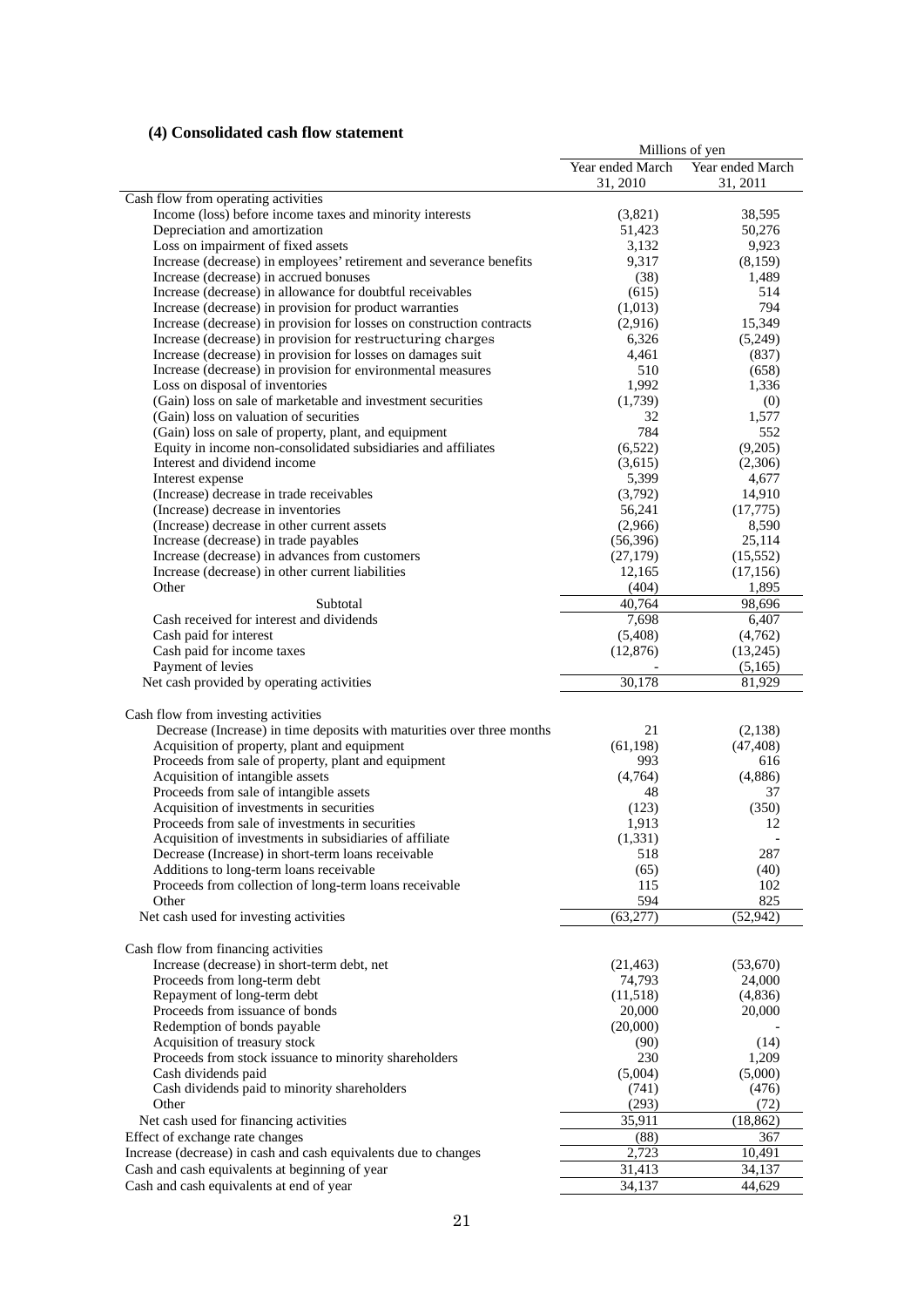#### **(5) Notes on the going-concern assumption**

Not applicable

#### **(6) Basis of preparation of financial statements**

Other than information disclosed under the heading "(7) Changes in Basis of Preparation of Financial Statements" below, no material changes have been made from the information disclosed in the Company's most recent full-year statutory financial report (filed June 25, 2010). An updated disclosure is therefore omitted here.

#### **(7) Changes in basis of preparation of financial statements**

- 1. Change in the scope of consolidation
- (1) Change in the scope of consolidation

Five companies were added as consolidated subsidiaries because they were newly established by the Company.

Six companies ceased to be consolidated subsidiaries. Kawasaki Shipbuilding Corporation, Kawasaki Precision Machinery Ltd., and Kawasaki Plant Systems, Ltd. merged with the Company and were dissolved. One other company merged with another consolidated subsidiary and was dissolved. Another two companies were liquidated.

(2) Number of consolidated subsidiaries after change

96 companies

- 2. Change in application of the equity method
- (1) Non-consolidated subsidiaries which are accounted for under the equity method : None
- (2) Associated companies which are accounted for under the equity method
	- 1) Change in associated companies which are accounted for under the equity method None
	- 2) Number of associated companies accounted for under the equity method after change 14 companies
- 3. Changes in accounting standards
- (1) Adoption of accounting standards related to asset retirement obligations

Effective the first quarter of the fiscal year ended March 31, 2011, the Company adopted the *Accounting Standard for Asset Retirement Obligations* (Statement No. 18, March 31, 2008) and its associated *Guidance on Accounting Standard for Asset Retirement Obligations* (Guidance No. 21, March 31, 2008).

Due to adoption of the standard and guidance, operating income decreased by 16 million yen, recurring profit decreased by 21 million yen, and income before income taxes decreased by 313 million yen.

(2) Adoption of accounting standards related to equity method accounting

Effective the first quarter of the fiscal year ended March 31, 2011, the Company adopted the *Accounting Standard for Equity Method of Accounting for Investments* (ASBJ 11 Statement No. 16, March 10, 2008) and the *Practical Solution on Unification of Accounting Policies Applied to Associates Accounted for Using the Equity Method* (PITF No. 24, March 10, 2008) and made some adjustments required for preparation of consolidated financial statements. The resulting effect on profit and loss is minor.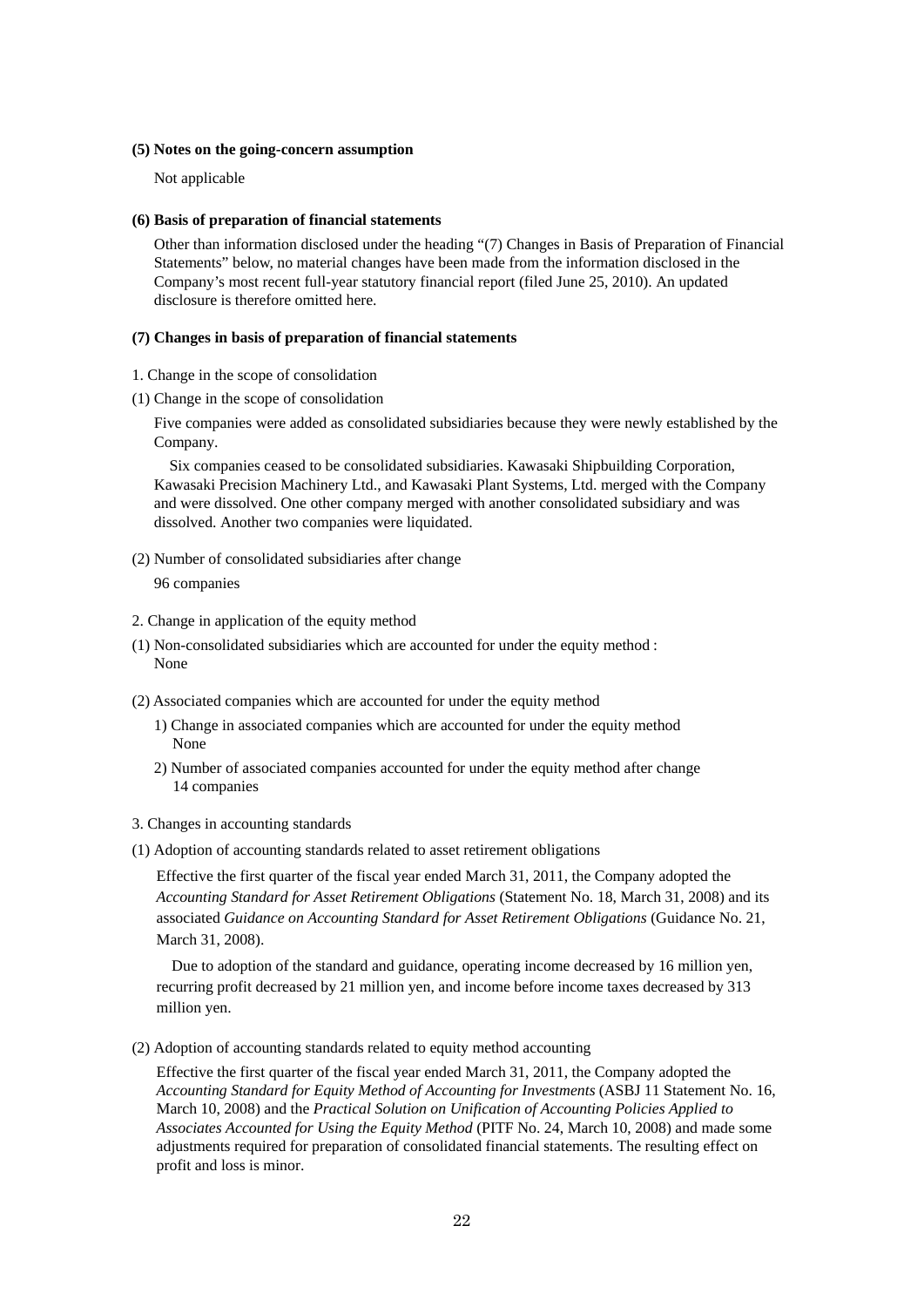(3) Adoption of the Accounting Standard for Business Combinations

Effective the first quarter of the fiscal year ended March 31, 2011, the Company adopted the *Accounting Standard for Business Combinations* (ASBJ Statement No. 21, December 26, 2008), the *Accounting Standard for Consolidated Financial Statements* (ASBJ Statement No. 22, December 26, 2008), the *Amendments to Accounting Standard for Research and Development Costs* (ASBJ Statement No. 23, December 26, 2008), the *Revised Accounting Standard for Business Divestitures*  (ASBJ Statement No. 7, December 26, 2008), the *Revised Accounting Standard for Equity Method of Accounting for Investments* (ASBJ Statement No. 16, December 26, 2008), and the *Revised Guidance on Accounting Standard for Business Combinations and Accounting Standard for Business Divestitures* (ASBJ Guidance No. 10, December 26, 2008).

# **(8) Change in the presentation of accounts**

Year ended March 31, 2011 (April 1, 2010 – March 31, 2011)

# *Consolidated Statements of Income*

- 1. "Loss on valuation of securities" under non-operating expenses ceased to be included in "other" and was presented separately because it increased to more than ten-hundredths of non-operating expenses. Loss on valuation of securities in the fiscal year ended March 31, 2010, was 32 million yen and included in "other" under non-operating expenses.
- 2. Due to adoption of the Cabinet Office Ordinance on Partial Revision of the Regulations Concerning the Terminology, Forms and Preparation Methods of Financial Statements and Others (Cabinet Office Ordinance No. 5, March 24, 2009) based on the Accounting Standard for Consolidated Financial Statements (ASBJ Statement No. 22, December 26, 2008), the Company used the account title "Income before minority interests" for the fiscal year ended March 31, 2011.

# **(9) Additional information**

Year ended March 31, 2011 (April 1, 2010 – March 31, 2011)

Effective the fiscal year ended March 31, 2011, the Company adopted the *Accounting Standard for Presentation of Comprehensive Income* (ASBJ Statement No. 25, June 30, 2010). The figures for "accumulated other comprehensive income" and "total accumulated other comprehensive income" for the fiscal year ended March 31, 2010 were stated with figures for "valuation and translation adjustments" and "total valuation and translation adjustments."

# **(10) Notes on financial statements**

# *Consolidated balance sheets*

Year ended March 31, 2011 (As of March 31, 2011)

Information is omitted here as its disclosure in this report is not of material importance.

# *Consolidated Statements of Income*

Year ended March 31, 2011 (April 1, 2010 – March 31, 2011)

# 1. Loss on impairment of fixed assets

(1) Outline asset groups in which loss on impairment of fixed assets was recognized

| Purpose                  | Location           | Type                          |
|--------------------------|--------------------|-------------------------------|
| Assets held for business | Akashi-city, Hyogo | Buildings and structures,     |
|                          |                    | Machinery and equipment, etc. |
| Assets held for business | Chuo-ku, Kobe      | Buildings and structures,     |
|                          |                    | Machinery and equipment, etc. |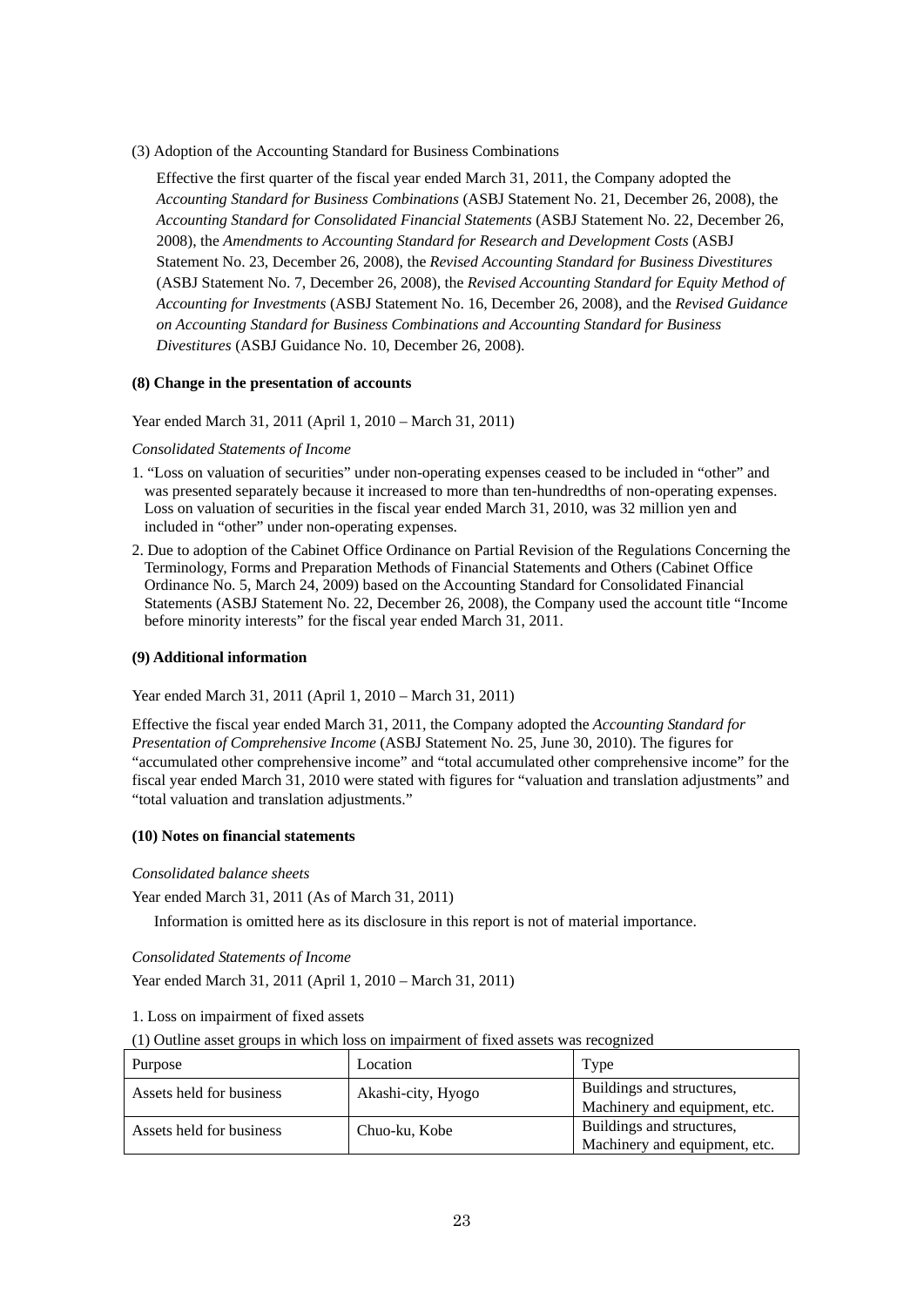(2) Method for asset grouping

Asset grouping is based on line of business, and principle assets held for lease and idle assets are treated as independent asset groups.

(3) Reason for recognition of loss on impairment of fixed assets

The book values of some assets were written down to recoverable amounts due to deteriorating business income, market price declines, or diminished expectation of future use.

(4) Calculation of recoverable amount

Recoverable amounts are measured by net sales price or utility value. Net sales price is principally calculated based on assessment by a real estate appraiser or on fixed assets' tax-assessment values. Utility value is calculated based on expected future cash flows with a 4.0% discount rate.

(5) Loss on impairment of fixed assets

A write-down of 9,923 million yen was recorded as loss on impairment of fixed assets in extraordinary losses. Amounts by asset type are listed below.

| Buildings and structures      | 3,731 million yen |
|-------------------------------|-------------------|
| Machinery and equipment, etc. | 2,300 million yen |
| Other                         | 3,891 million yen |
|                               | 9,923 million yen |

Other than the notes on consolidated statements of income stated above, information is omitted here as its disclosure in this report is not of material importance.

#### *Consolidated Statements of Comprehensive Income*

# Year ended March 31, 2011 (April 1, 2010 – March 31, 2011)

\*1. Comprehensive income for the fiscal year ended March 31, 2010

|                                                              | Millions of yen |
|--------------------------------------------------------------|-----------------|
| Comprehensive income attributable to owners of<br>the parent | (7,545)         |
| Comprehensive income attributable to minority<br>interests   | 2,081           |
| Total                                                        | (5.464)         |

#### \*2. Other comprehensive income for the fiscal year ended March 31, 2010

|                                                                                                      | Millions of yen |
|------------------------------------------------------------------------------------------------------|-----------------|
| Net unrealized gains (losses) on securities                                                          | 2,215           |
| Gain (losses) on hedge items                                                                         | 833             |
| Foreign currency translation adjustments                                                             | 859             |
| Share of other comprehensive income of associated<br>companies accounted for under the equity method | 431             |
| Total                                                                                                |                 |

# *Information Omitted*

Notes on the consolidated statements of changes in shareholders' equity, the consolidated cash flow statements, lease transactions, related-party transactions, tax-effect accounting, financial instruments, securities, derivative transactions, retirement benefits, stock-based compensation, asset retirement obligations, investment and rental property, and special purpose companies are omitted here, as their disclosure in this report is not of material importance.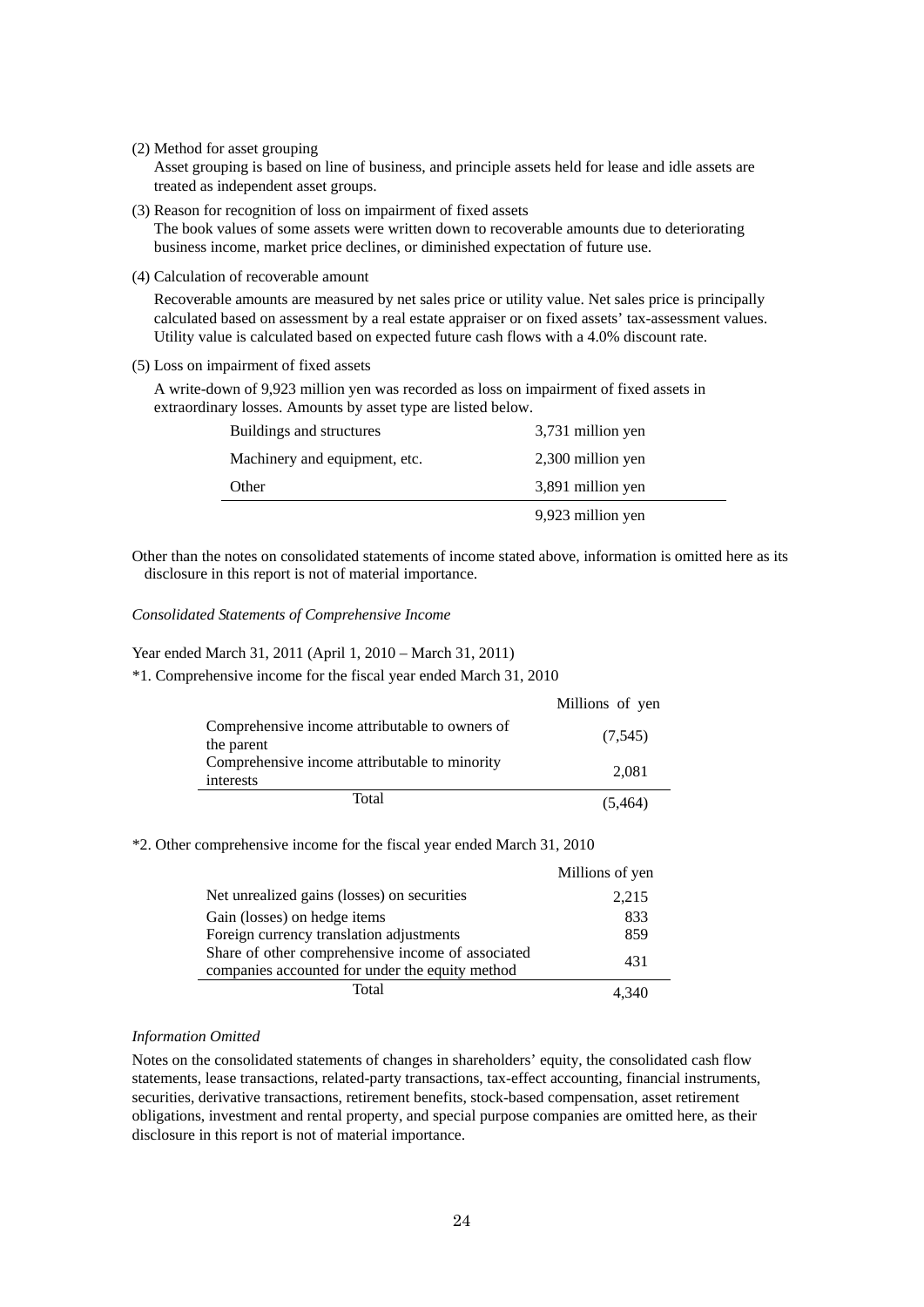# **Segment information 1) Information by industry segment**

|                                                      |                                   |                                       |             |                       |                                        |                                                                | Millions of yen               |                         |
|------------------------------------------------------|-----------------------------------|---------------------------------------|-------------|-----------------------|----------------------------------------|----------------------------------------------------------------|-------------------------------|-------------------------|
|                                                      | Sales and operating income (loss) |                                       |             |                       |                                        | Assets, depreciation/amortization, and<br>capital expenditures |                               |                         |
|                                                      | External sales                    | Intersegment<br>sales or<br>transfers | Total sales | Operating<br>expenses | Operating<br>income<br>$(\text{loss})$ | Assets                                                         | Depreciation/<br>amortization | Capital<br>expenditures |
| Shipbuilding                                         | 151,893                           | 1,564                                 | 153,458     | 151,967               | 1,490                                  | 128,948                                                        | 4,350                         | 6,693                   |
| Rolling Stock                                        | 167,156                           | 2,413                                 | 169,570     | 161,810               | 7,759                                  | 172,420                                                        | 3,668                         | 5,264                   |
| Aerospace                                            | 188,892                           | 2,005                                 | 190,897     | 189,147               | 1,749                                  | 304,371                                                        | 8,192                         | 9,142                   |
| Gas Turbines &<br>Machinery                          | 191,379                           | 22,765                                | 214,144     | 207,450               | 6,694                                  | 215,874                                                        | 6,222                         | 10,278                  |
| Plant &<br>Infrastructure<br>Engineering<br>Consumer | 90,495                            | 11,076                                | 101,571     | 95,294                | 6,277                                  | 104,851                                                        | 975                           | 1,111                   |
| Products &<br>Machinery<br>Hydraulic                 | 216,990                           | 3,973                                 | 220,964     | 252,614               | (31,649)                               | 236,306                                                        | 19,283                        | 17,105                  |
| Machinery                                            | 68,809                            | 7,319                                 | 76,129      | 69,167                | 6.961                                  | 57,901                                                         | 3,883                         | 2,282                   |
| <b>Other Operations</b>                              | 97,855                            | 32,550                                | 130,406     | 130,825               | (419)                                  | 154,652                                                        | 3,064                         | 5,551                   |
| Total                                                | 1,173,473                         | 83,669                                | 1,257,142   | 1,258,277             | (1,134)                                | 1,375,326                                                      | 49,639                        | 57,429                  |
| Eliminations/                                        |                                   |                                       |             |                       |                                        |                                                                |                               |                         |
| corporation                                          | $\overline{a}$                    | (83,669)                              | (83,669)    | (83, 487)             | (181)                                  | (22, 886)                                                      | 1,783                         | 1,843                   |
| Consolidated                                         |                                   |                                       |             |                       |                                        |                                                                |                               |                         |
| total                                                | 1,173,473                         | $\overline{\phantom{a}}$              | 1,173,473   | 1,174,789             | (1,316)                                | 1,352,439                                                      | 51,423                        | 59,272                  |

Year ended March 31, 2010 (April 1, 2009 – March 31, 2010)

Notes: 1. Method of segmentation

Business segmentation is based on the categorization used by management.

| Industry segment     | Major products                      |
|----------------------|-------------------------------------|
| Shipbuilding         | Ships and vessels                   |
| <b>Rolling Stock</b> | Rolling stock, snow plows, crushers |

2. Major products by industry segment

| muusu y segment             | <b>National</b> products                                          |
|-----------------------------|-------------------------------------------------------------------|
| Shipbuilding                | Ships and vessels                                                 |
| <b>Rolling Stock</b>        | Rolling stock, snow plows, crushers                               |
| Aerospace                   | Aircrafts                                                         |
| Gas Turbines &<br>Machinery | Jet engines, general-purpose gas turbine generators, prime movers |
| Plant & Infrastructure      | Industrial equipment, boilers, environmental equipment, steel     |
| Engineering                 | structures                                                        |
| Consumer Products &         | Motorcycles, personal watercraft, all-terrain vehicles (ATV),     |
| Machinery                   | utility vehicles, general-purpose gasoline engines, industrial    |
|                             | robots                                                            |
| <b>Hydraulic Machinery</b>  | Industrial hydraulic products                                     |
| <b>Other Operations</b>     | Construction machinery, commercial activities, sales/order agency |
|                             | and intermediary activities, management of welfare facilities     |

٦

- 3. The figure for "Eliminations/corporation" under "Assets" includes working funds (cash on hand and in banks) of the Company, fixed assets shared by all the segments, deferred tax assets, and long-term investment funds (investment in securities), together totaling 114,487 million yen.
- 4. The figure for "Eliminations/corporation" under "Depreciation/amortization" includes depreciation expenses for fixed assets shared by all the segments, and the figure for "Eliminations/corporation" under "Capital expenditure" includes expenses related to fixed assets shared by all the segments.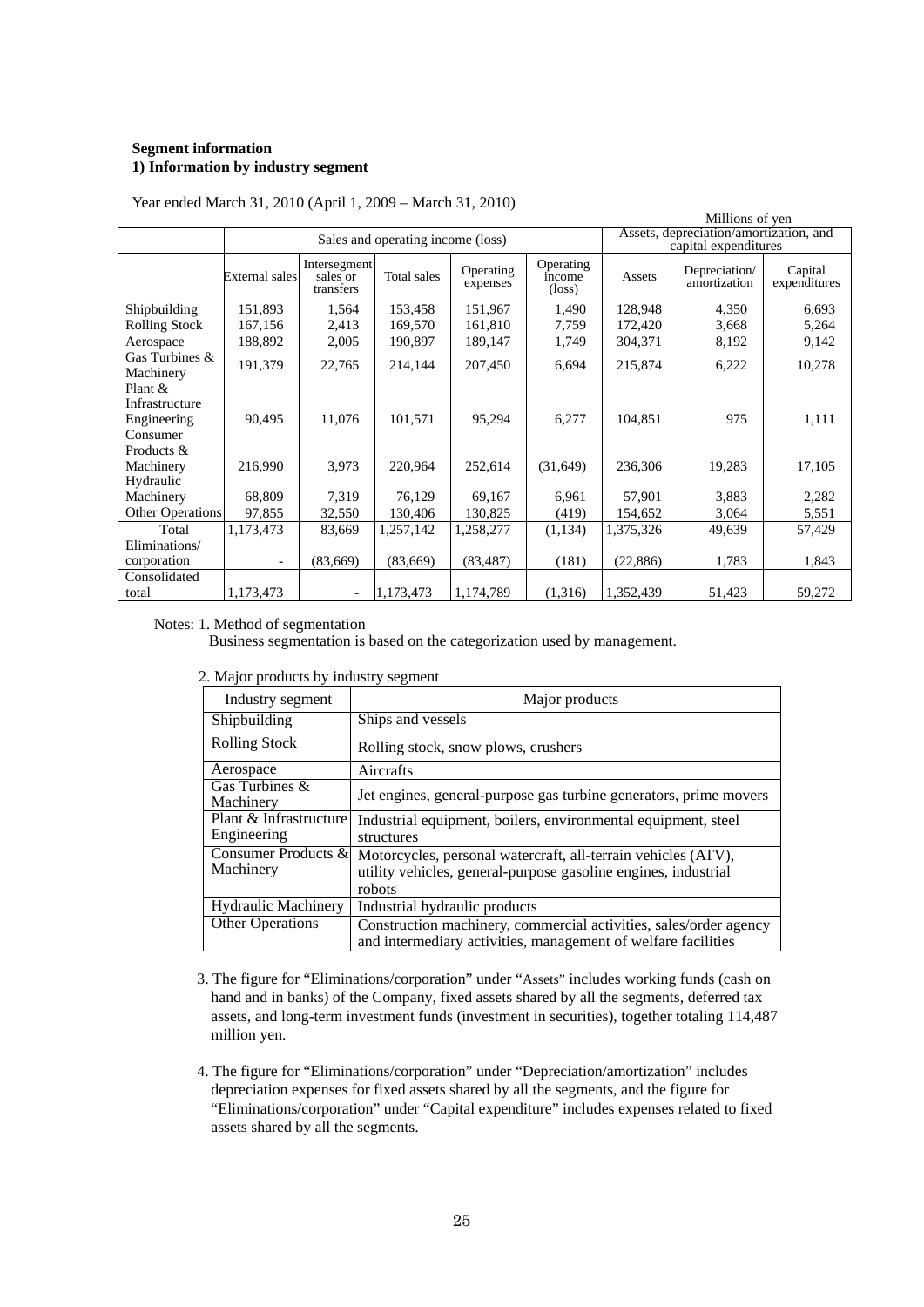#### 5. Change in method of segmentation

In October 2008, the Company, Hitachi Construction Machinery Co., Ltd., and TCM Corporation reached an agreement on forming an alliance with respect to their wheel loader businesses. The alliance is to involve (i) joint research and development and (ii) a spin-off of the Company's wheel loader operation into a newly created subsidiary of the Company, and Hitachi's investment in that subsidiary.

In accordance with the agreement, the construction machinery business was spun-off in April 2009 and succeeded by the Company's subsidiary, KCM Corporation. As a result, said business's relationship with the Rolling Stock & Construction Machinery segment was weakened and effective the fiscal year ended March 31, 2010, it was therefore shifted from the Rolling Stock & Construction Machinery segment to the Other Operations segment.

Due to this change, compared with what they would have been under the previous method, net sales for the fiscal year ended March 31, 2010, in the Rolling Stock segment was 20,625 million yen lower (including 22,207 million yen of external sales) and in the Other Operations segment, 21,622 million yen higher (including 22,207 million yen of external sales). By the same comparison, operating income in the Rolling Stock segment was 3,321 million yen higher, while operating loss in the Other Operations segment was 3,322 million yen higher.

#### 6. Change in accounting standard for construction revenue and cost

As stated under the heading "Changes in accounting standard" in the "Changes in basis of preparation of financial statements" section, the Company previously used the percentage-of-completion method for accounting of revenues associated mainly with construction contracts with a contract amount of 3 billion yen or more and a construction period of over one year, and other construction works were accounted for with the completed-contract method. Effective the fiscal year ended March 31, 2010, however, in conjunction with adoption of the *Accounting Standard for Construction Contracts* (ASBJ Statement No.15, December 27, 2007) and its associated *Guidance on Accounting Standard for Construction Contracts* (ASBJ Guidance No.18, December 27, 2007), the percentage-of-completion method was applied to construction contracts that were started during the fiscal year ended March 31, 2010, for which certain elements were determinable with certainty as of March 31, 2010. The percentage of completion is estimated mainly with the proportion-of-cost method, under which the percentage of construction completed during the period is calculated as the ratio of the construction cost incurred during that period relative to the total construction cost. The completed-contract method was applied to other works.

Due to this change, net sales for the fiscal year ended March 31, 2010, in the Shipbuilding segment was 15,609 million yen higher; in the Rolling Stock segment, 702 million yen higher; in the Aerospace segment, 5,663 million yen higher; in the Gas Turbines & Machinery segment, 7,247 million yen higher; and in the Plant & Infrastructure Engineering segment, 2,991 million yen higher. Also due to the change, operating income in the Shipbuilding segment was 1,374 million yen higher; in the Rolling Stock segment, 65 million yen higher; in the Aerospace segment, 494 million yen higher; in the Gas Turbines & Machinery segment, 649 million yen higher; and in the Plant & Infrastructure Engineering segment, 504 million yen higher.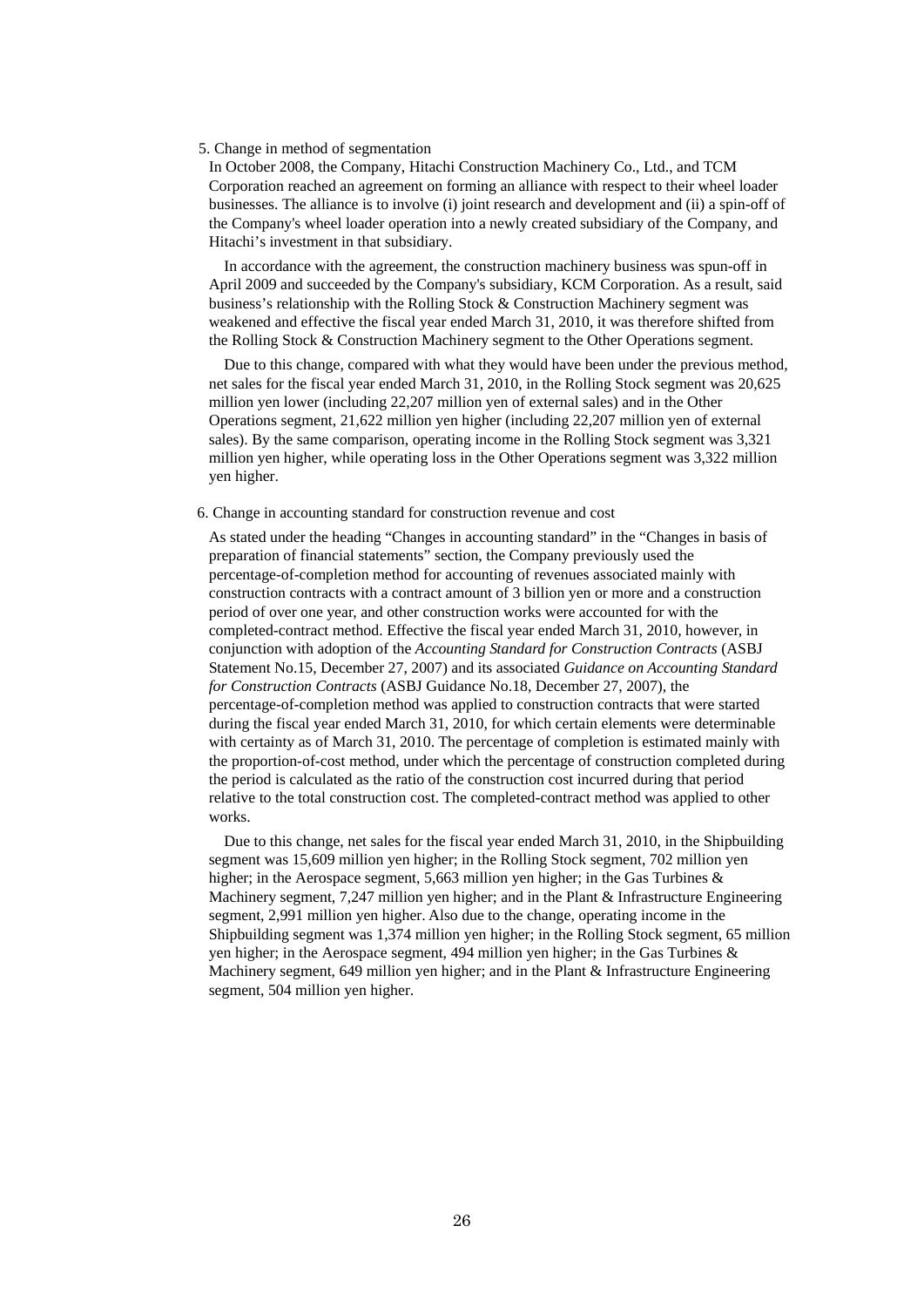# **2) Information by geographic area**

|                        |                |                                       |             |                       |                            | Millions of yen |
|------------------------|----------------|---------------------------------------|-------------|-----------------------|----------------------------|-----------------|
|                        | External sales | Intersegment<br>sales or<br>transfers | Total sales | Operating<br>expenses | Operating<br>income (loss) | Assets          |
| Japan                  | 917,366        | 154,199                               | 1,071,566   | 1,072,557             | (990)                      | 1,130,537       |
| North America          | 135,306        | 16,764                                | 152,070     | 160,241               | (8,170)                    | 159,335         |
| Europe                 | 66,865         | 1,792                                 | 68,657      | 67,809                | 848                        | 47,042          |
| Asia                   | 42,909         | 37,842                                | 80,751      | 74,676                | 6,075                      | 39,328          |
| Other areas            | 11,025         | 190                                   | 11,215      | 10,287                | 927                        | 6,870           |
| Total                  | 1,173,473      | 210,788                               | 1,384,261   | 1,385,571             | (1,310)                    | 1,383,113       |
| Eliminations/corporate |                | (210, 788)                            | (210, 788)  | (210, 781)            | (6)                        | (30,674)        |
| Consolidated total     | 1,173,473      | $\overline{\phantom{a}}$              | 1,173,473   | 1,174,789             | (1,316)                    | 1,352,439       |

Year ended March 31, 2010 (April 1, 2009 – March 31, 2010)

Notes: 1. Classification method of geographic segment: by geographic proximity 2. Major countries or regions in each segment other than Japan:

| North America | The U.S.A. and Canada                           |
|---------------|-------------------------------------------------|
| Europe        | The Netherlands, the United Kingdom,            |
|               | and Germany                                     |
| Asia          | Thailand, Indonesia, the Philippines, and Korea |
| Other areas   | Australia and Brazil                            |

3. The figure for "Eliminations/corporation" under "Assets" includes working funds (cash on hand and in banks) of the Company, fixed assets shared by all the segments, deferred tax assets, and long-term investment funds (investment in securities), together totaling 114,487 million yen.

#### 4. Change in accounting standard for construction revenue and cost

As stated under the heading "Changes in accounting standard" in the "Changes in basis of preparation of financial statements" section, the Company previously used the percentage-of-completion method for accounting of revenues associated mainly with construction contracts with a contract amount of 3 billion yen or more and a construction period of over one year, and other construction works were accounted for with the completed-contract method. Effective the fiscal year ended March 31, 2010, however, in conjunction with adoption of the *Accounting Standard for Construction Contracts* (ASBJ Statement No.15, December 27, 2007) and its associated *Guidance on Accounting Standard for Construction Contracts* (ASBJ Guidance No.18, December 27, 2007), the percentage-of-completion method was applied to construction contracts that were started during the fiscal year ended March 31, 2010, for which certain elements were determinable with certainty as of March 31, 2010. The percentage of completion is estimated mainly with the proportion-of-cost method, under which the percentage of construction completed during the period is calculated as the ratio of the construction cost incurred during that period relative to the total construction cost. The completed-contract method was applied to other works.

Due to this change, net sales for the fiscal year ended March 31, 2010, in Japan was 32,214 million yen higher, while operating loss in Japan was 3,088 million yen lower.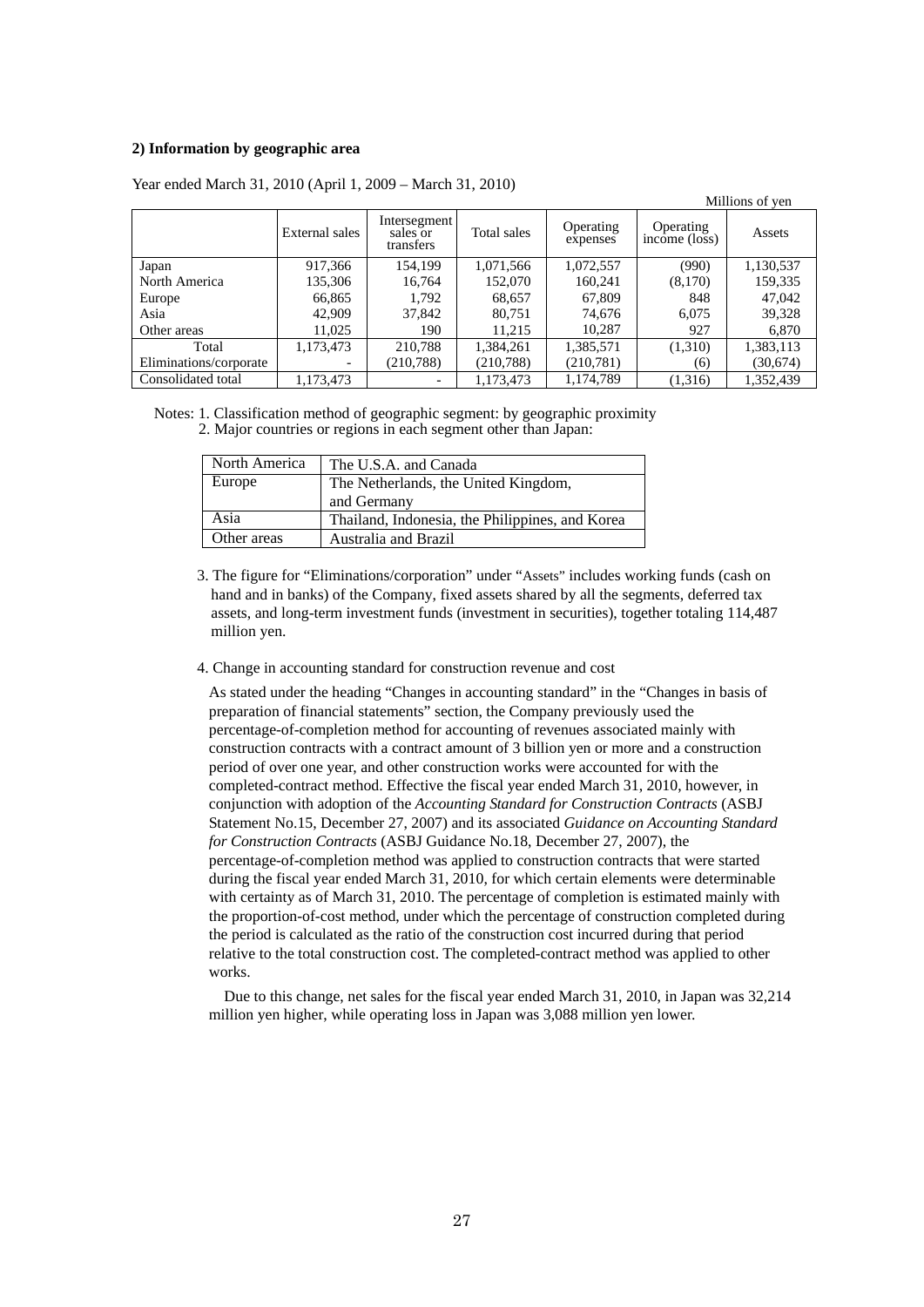# **3) Overseas sales**

|               |                |                        | Millions of yen                                          |
|---------------|----------------|------------------------|----------------------------------------------------------|
|               | Overseas sales | Consolidated net sales | Ratio of overseas sales<br>to consolidated sales<br>$\%$ |
| North America | 226,859        |                        | 19.3                                                     |
| Europe        | 93,035         |                        | 7.9                                                      |
| Asia          | 141,577        |                        | 12.0                                                     |
| Other areas   | 100,124        |                        | 8.5                                                      |
| Total         | 561,595        | 1,173,473              | 47.8                                                     |

Year ended March 31, 2010 (April 1, 2009 – March 31, 2010)

Notes: 1. "Overseas sales" includes sales by the Company and its consolidated subsidiaries to the countries and regions other than Japan.

2. Classification method of geographic segment: by geographic proximity

3. Major countries or regions in each segment:

| North America | The U.S.A. and Canada                                |
|---------------|------------------------------------------------------|
| Europe        | The United Kingdom, Germany, France, and the         |
|               | <b>Netherlands</b>                                   |
| Asia          | China, Taiwan, Korea, the Philippines, and Indonesia |
| Other areas   | Panama, Brazil and Australia                         |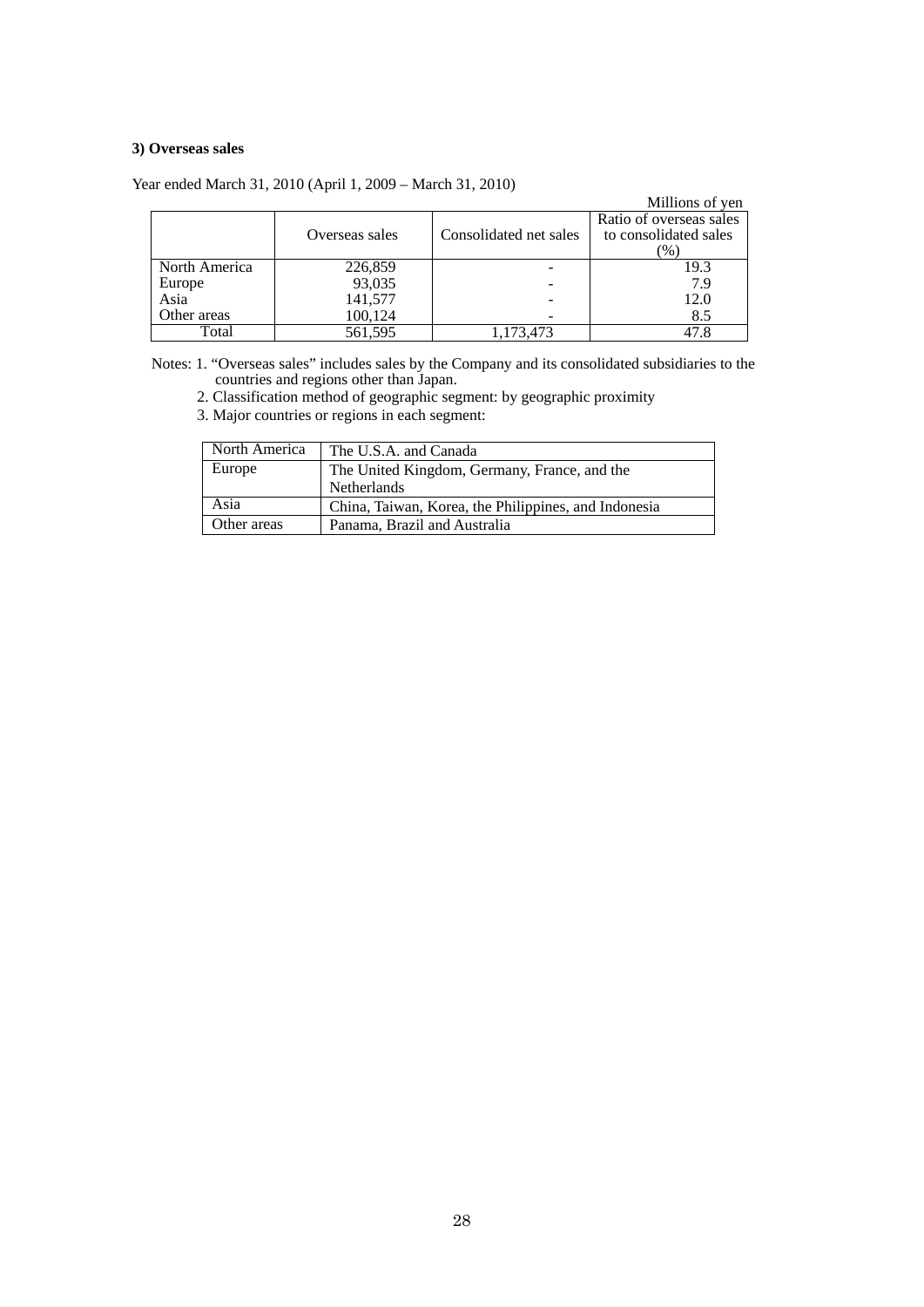## **4) Segment Information**

## **1. Overview of reportable segments**

The Company's reportable segments are components of the company about which separate financial information is available. These segments are subject to periodic reviews by the Company's board of directors to decide how to allocate resources and assess performance. The Company's operations are divided into internal companies based on product categories. Certain authority is delegated to each of the internal companies, based on which they conduct businesses in Japan and overseas. The Company's operations are therefore segmented based on each internal company's product categories. The Company's eight reportable segments are the Ship & Offshore Structure segment, the Rolling Stock segment, the Aerospace segment, the Gas Turbine & Machinery segment, the Plant & Infrastructure segment, the Motorcycle & Engine segment, the Precision Machinery segment, and the Other segment.

In conjunction with its October 2010 organizational restructuring, the Group renamed its Shipbuilding segment the Ship & Offshore Structure segment.

| Industry segment             | Major products                                                                                                                                                         |
|------------------------------|------------------------------------------------------------------------------------------------------------------------------------------------------------------------|
| Ship & Offshore<br>Structure | Construction and sale of ships and other vessels, etc.                                                                                                                 |
| <b>Rolling Stock</b>         | Production and sale of rolling stock, snow plows, etc.                                                                                                                 |
| Aerospace                    | Production and sale of aircraft, etc.                                                                                                                                  |
| Gas Turbines &<br>Machinery  | Production and sale of jet engines, general-purpose gas turbine<br>generators, prime movers, etc.                                                                      |
| Plant & Infrastructure       | Production and sale of industrial equipment, boilers, environmental<br>equipment, steel structures, crushers, etc.                                                     |
| Motorcycle & Engine          | Production and sale of motorcycles, personal watercraft, all-terrain<br>vehicles (ATV), utility vehicles, general-purpose gasoline engines, etc.                       |
| <b>Precision Machinery</b>   | Production and sale of industrial hydraulic products, industrial robots, etc.                                                                                          |
| Other                        | Production and sale of construction machinery, commercial activities,<br>sales/order agency and intermediary activities, administration of welfare<br>facilities, etc. |

Main segment businesses are listed below.

# **2. Calculation methods for sales, income (loss), assets, liabilities and other items by reportable segment**

Accounting methods applied for calculation of sales, income (loss), assets, liabilities, and other items by industry segment largely correspond to information presented under "(6) Basis of Preparation of Financial Statements". Segment income is based on operating income. Intersegment sales or transfers are based on market prices.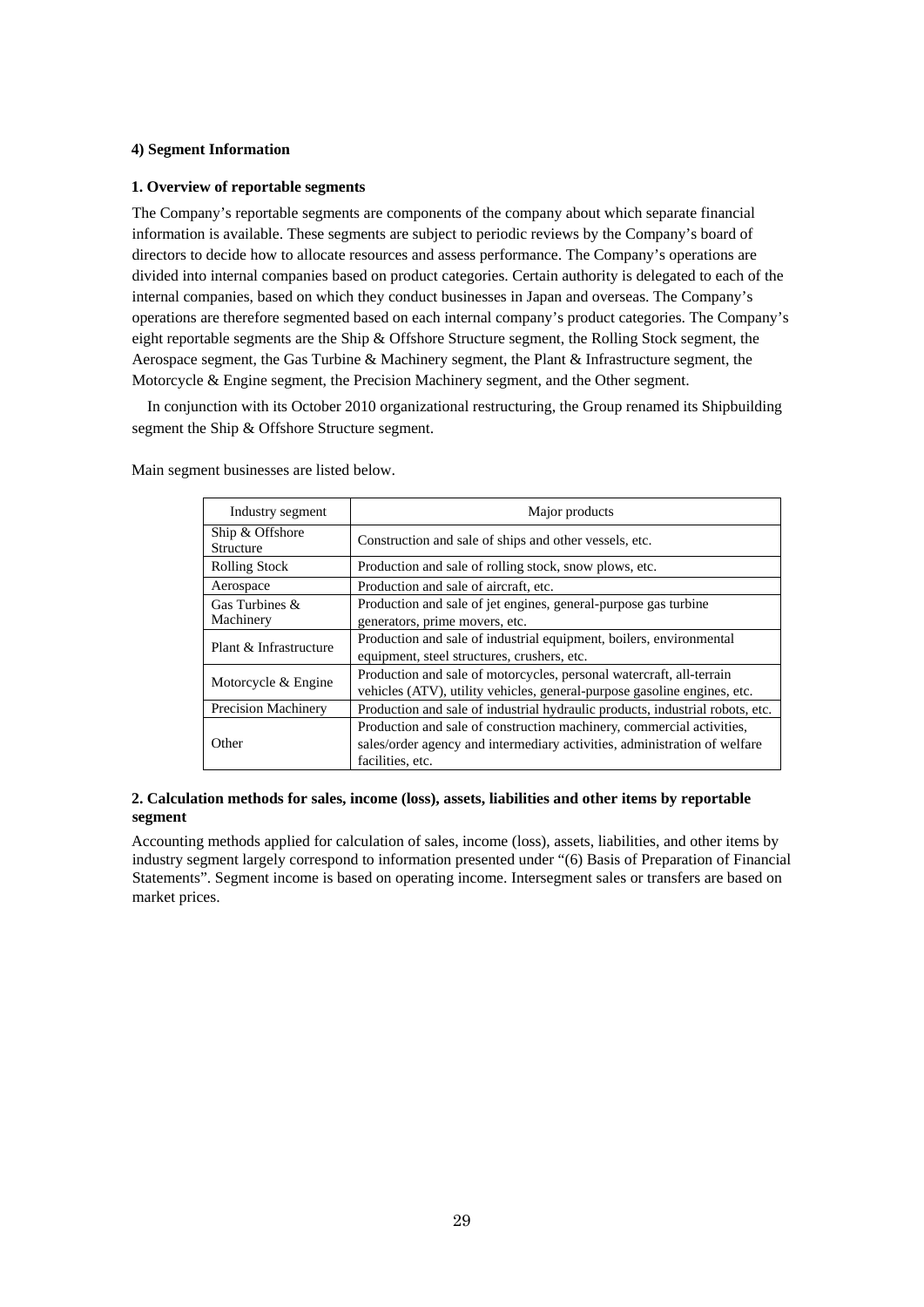# **3. Sales, income (loss), assets, liabilities, and other items by reportable segment**

|                                   |                |                                      |           |                                      |                   | Millions of yen               |                                                  |                                                                          |
|-----------------------------------|----------------|--------------------------------------|-----------|--------------------------------------|-------------------|-------------------------------|--------------------------------------------------|--------------------------------------------------------------------------|
|                                   | <b>Sales</b>   |                                      |           |                                      | Other items       |                               |                                                  |                                                                          |
|                                   | External sales | Intersegment<br>sales or<br>transfer | Total     | Segment<br>income<br>$(\text{loss})$ | Segment<br>assets | Depreciation/<br>amortization | Investment in<br>equity-<br>method<br>affiliates | Increase in<br>property,<br>plant and<br>equipment<br>and<br>intangibles |
| Ship $\&$                         |                |                                      |           |                                      |                   |                               |                                                  |                                                                          |
| Offshore                          | 151,893        | 1,564                                | 153,458   | 1,550                                | 128,948           | 4,350                         | 13,133                                           | 6,693                                                                    |
| Structure<br><b>Rolling Stock</b> | 150,071        | 1,755                                | 151,826   | 8,726                                | 161,648           | 3,165                         | 77                                               | 4,843                                                                    |
| Aerospace                         | 188,892        | 2,005                                | 190,897   | 3,766                                | 304,371           | 8,192                         |                                                  | 9,142                                                                    |
| Gas Turbines<br>& Machinery       | 191,379        | 22,765                               | 214,144   | 8,941                                | 215,874           | 6,222                         | 190                                              | 10,278                                                                   |
| Plant &<br>Infrastructure         | 107,580        | 11,122                               | 118,702   | 7,944                                | 115,408           | 1,478                         | 7,719                                            | 1,533                                                                    |
| Motorcycle<br>$&$ Engine          | 203,084        | 1,550                                | 204,634   | (27,005)                             | 219,150           | 18,483                        | 998                                              | 16,335                                                                   |
| Precision<br>Machinery            | 82,715         | 10,260                               | 92,976    | 3,415                                | 75,066            | 4,683                         |                                                  | 3,052                                                                    |
| Other<br><b>Operations</b>        | 97,855         | 32,550                               | 130,406   | (1,080)                              | 154,652           | 3,064                         | 2,207                                            | 5,551                                                                    |
| Total                             | 1,173,473      | 83,574                               | 1,257,047 | 6,259                                | 1,375,120         | 49,639                        | 24,327                                           | 57,429                                                                   |
| Adjustments                       |                | (83, 574)                            | (83, 574) | (7,575)                              | (22,680)          | 1,783                         |                                                  | 1,843                                                                    |
| Consolidated<br>total             | 1,173,473      |                                      | 1,173,473 | (1,316)                              | 1,352,439         | 51,423                        | 24,327                                           | 59,272                                                                   |

Year ended March 31, 2010 (April 1, 2009 – March 31, 2010)

# Year ended March 31, 2011 (April 1, 2010 – March 31, 2011)

| Millions of yen             |                       |                                       |           |                                      |                   |                               |                          |                                                  |                                                                          |
|-----------------------------|-----------------------|---------------------------------------|-----------|--------------------------------------|-------------------|-------------------------------|--------------------------|--------------------------------------------------|--------------------------------------------------------------------------|
|                             |                       | <b>Sales</b>                          |           |                                      |                   | Other items                   |                          |                                                  |                                                                          |
|                             | <b>External</b> sales | Intersegment<br>sales or<br>transfers | Total     | Segment<br>income<br>$(\text{loss})$ | Segment<br>assets | Depreciation/<br>amortization | Impairment<br>loss       | Investment in<br>equity-<br>method<br>affiliates | Increase in<br>property,<br>plant and<br>equipment<br>and<br>intangibles |
| Ship &                      |                       |                                       |           |                                      |                   |                               |                          |                                                  |                                                                          |
| Offshore                    | 118,416               | 1,894                                 | 120,311   | (1,013)                              | 115,800           | 4,264                         | ٠                        | 13,125                                           | 3,183                                                                    |
| Structure                   |                       |                                       |           |                                      |                   |                               |                          |                                                  |                                                                          |
| Rolling Stock               | 131,104               | 2,079                                 | 133,183   | 8,173                                | 151,212           | 3,634                         | $\overline{\phantom{0}}$ | 123                                              | 2,416                                                                    |
| Aerospace                   | 196,876               | 1,810                                 | 198,687   | 3,030                                | 288,495           | 9,402                         |                          |                                                  | 7,121                                                                    |
| Gas Turbines<br>& Machinery | 202,692               | 20,782                                | 223,475   | 9,545                                | 211,369           | 6,550                         | 67                       | 61                                               | 5,659                                                                    |
| Plant &<br>Infrastructure   | 89,012                | 12,017                                | 101,029   | 8,281                                | 95,115            | 1,554                         | 141                      | 8,603                                            | 2,033                                                                    |
| Motorcycle &<br>Engine      | 234,479               | 1,211                                 | 235,690   | (4,961)                              | 216,559           | 15,294                        | 9,520                    | 946                                              | 11,340                                                                   |
| Precision<br>Machinery      | 140,328               | 13,277                                | 153,605   | 22,318                               | 99,612            | 4,872                         |                          |                                                  | 9,822                                                                    |
| Other<br><b>Operations</b>  | 114,038               | 34,340                                | 148,378   | 2,576                                | 159,616           | 2,474                         | 193                      | 2,305                                            | 8,013                                                                    |
| Total                       | 1,226,949             | 87,412                                | 1,314,362 | 47,950                               | 1,337,780         | 48,047                        | 9,923                    | 25,166                                           | 49,591                                                                   |
| Adjustments                 |                       | (87, 412)                             | (87, 412) | (5,322)                              | 16,497            | 2,228                         |                          |                                                  | 5,743                                                                    |
| Consolidated<br>total       | 1,226,949             | $\blacksquare$                        | 1,226,949 | 42,628                               | 1,354,278         | 50,276                        | 9,923                    | 25,166                                           | 55,334                                                                   |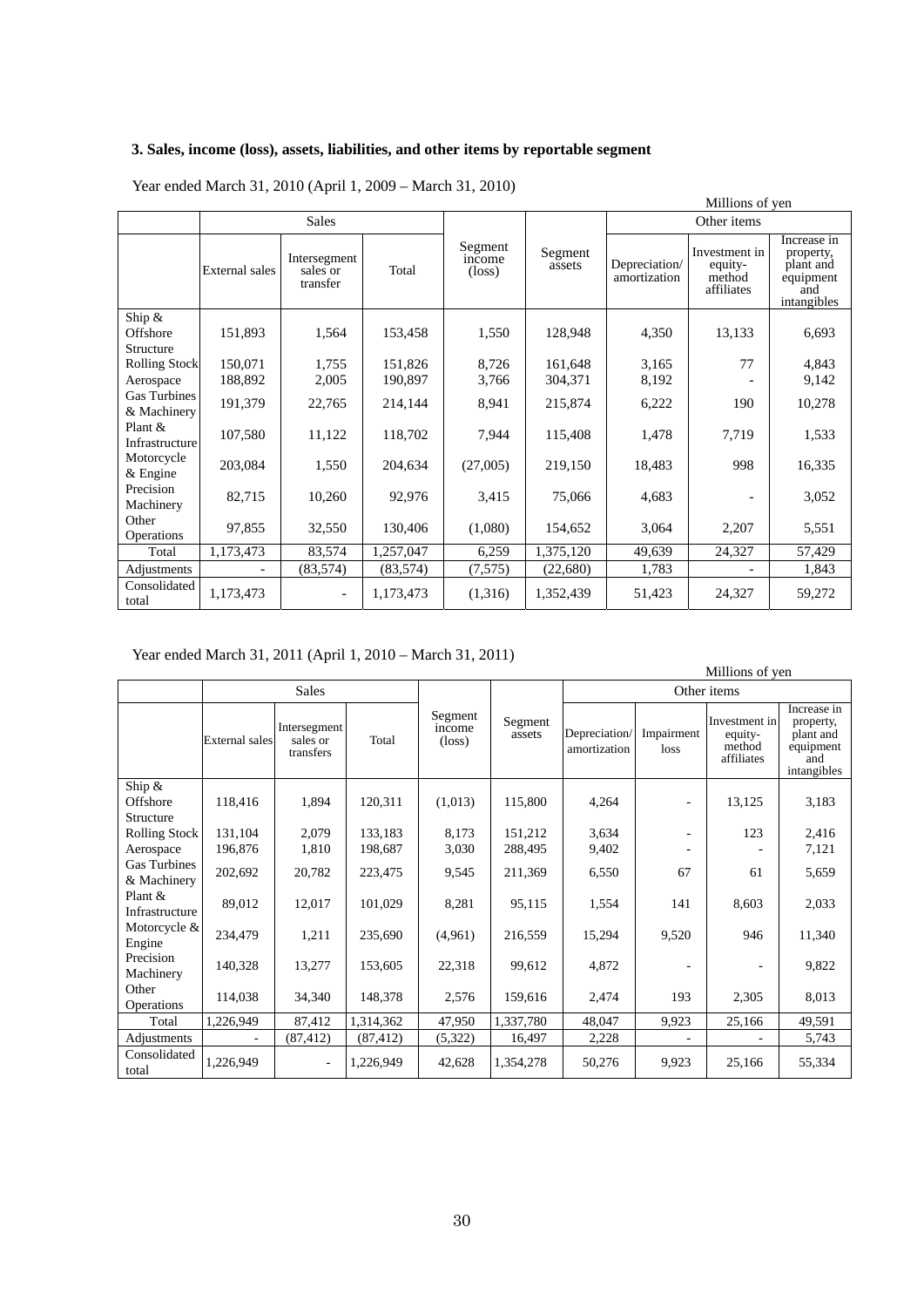# **4. Reconciliation and main components of difference between total for reportable segments and amounts on the consolidated financial statement**s

|                                                  |                      | Millions of yen      |
|--------------------------------------------------|----------------------|----------------------|
|                                                  | Year ended March 31, | Year ended March 31, |
| Net sales                                        | 2010                 | 2011                 |
| Total for reportable segments                    | 1,257,047            | 1,314,362            |
| Intersegment transactions                        | (83, 574)            | (87, 412)            |
| Net sales reported on the consolidated financial | 1,173,473            | 1,226,949            |
| statements                                       |                      |                      |

|                                                                 |                              | Millions of yen              |
|-----------------------------------------------------------------|------------------------------|------------------------------|
| Income                                                          | Year ended March 31,<br>2010 | Year ended March 31,<br>2011 |
| Total for reportable segments                                   | 6,259                        | 47,950                       |
| Intersegment transactions                                       |                              | (3)                          |
| Corporate expenses*                                             | (7,585)                      | (5,318)                      |
| Operating income (loss) on consolidated<br>financial statements | (1,316)                      | 42.628                       |

\*Note: Corporate expenses mainly comprise general and administrative expenses not attributed to reportable segments.

|                                                      |                      | Millions of yen      |
|------------------------------------------------------|----------------------|----------------------|
| Assets                                               | As of March 31, 2010 | As of March 31, 2011 |
| Total for reportable segments                        | 1,375,120            | 1,337,780            |
| Corporate assets shared by all segments*             | 114,487              | 141,028              |
| Intersegment transactions etc.                       | (137, 168)           | (124, 531)           |
| Total assets on consolidated financial<br>statements | 1,352,439            | 1,354,278            |

\*Note: Corporate assets shared by all segments mainly comprise fixed assets not attributed to reportable segments.

|                                                                 |                                  |        |                      |       |                                                                 | Millions of yen |
|-----------------------------------------------------------------|----------------------------------|--------|----------------------|-------|-----------------------------------------------------------------|-----------------|
| Other items                                                     | Total for reportable<br>segments |        | Adjustments*         |       | Amounts reported on the<br>consolidated financial<br>statements |                 |
|                                                                 | Year ended March 31,             |        | Year ended March 31, |       | Year ended March 31,                                            |                 |
|                                                                 | 2010                             | 2011   | 2010                 | 2011  | 2010                                                            | 2011            |
| Depreciation/amortization                                       | 49,639                           | 48,047 | 1,783                | 2,228 | 51,423                                                          | 50,276          |
| Increase in property, plant<br>and equipment and<br>intangibles | 57,429                           | 49,591 | 1,843                | 5,743 | 59,272                                                          | 55,334          |

\*Note: Adjustments are mainly due to fixed assets not attributed to reportable segments

# **Additional information**

Effective the fiscal year ended March 31, 2011, the Company adopted the *Revised Accounting Standard for Disclosures about Segments of an Enterprise and Related information* (ASBJ Statement No.17, revised March 27, 2009) and its associated *Guidance on the Accounting Standard for Disclosures about Segments of an Enterprise and Related Information* (Guidance No. 20, March 21, 2008).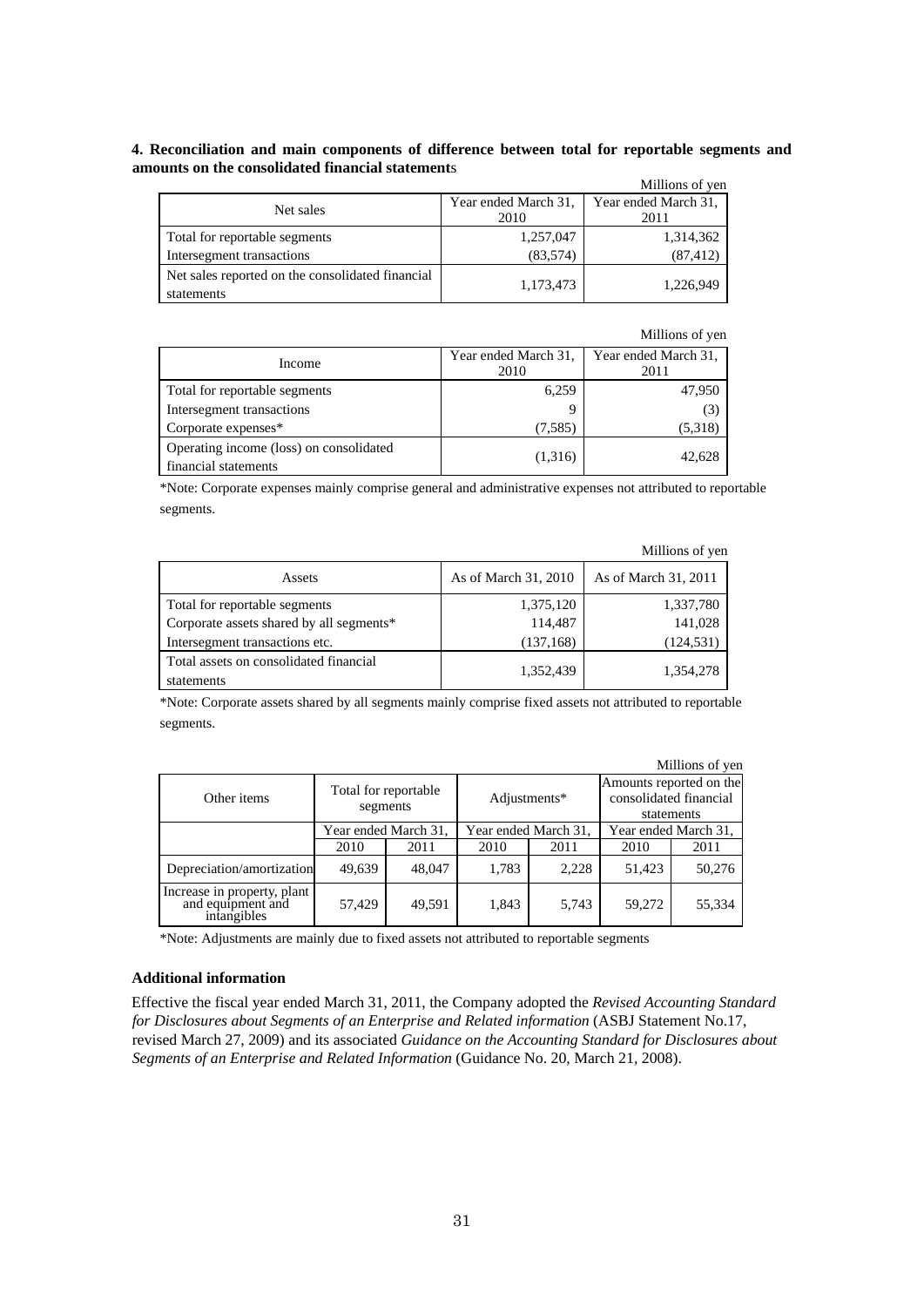# **5) Related Information**

Year ended March 31, 2011 (April 1, 2010 – March 31, 2011)

1. Information by product and service

Information by product and service is omitted here as segmentation is equivalent to that used for reportable segments.

# 2. Information by geographic area

(1) Net sales

|         |         |        |         |             | Millions of ven |
|---------|---------|--------|---------|-------------|-----------------|
| Japan   | USA     | Europe | Asıa    | Other areas | Total           |
| 558,126 | 236,572 | 1.162  | 224.685 | 120.402     | ,226,949        |

#### (2) Property, plant and equipment

|         |               |        |        |             | Millions of ven              |
|---------|---------------|--------|--------|-------------|------------------------------|
| Japan   | North America | Europe | Asıa   | Other areas | Total                        |
| 241.132 | 20.611        | 2,304  | 10,945 | 785         | 275.780<br>$\angle$ l $J, I$ |

# 3. Information by major clients

Millions of yen

| Clients             | Net sales | Related segments                                                     |
|---------------------|-----------|----------------------------------------------------------------------|
| Ministry of Defense | 182,633   | Ship & Offshore Structure, Aerospace, Gas Turbines $\&$<br>Machinery |

## **6) Impairment loss on fixed assets by reportable segment**

Year ended March 31, 2011 (April 1, 2010 – March 31, 2011)

Information is omitted here as it is equivalent to that stated in "4) Segment information".

#### **7) Amortization amount for and unamortized balance of goodwill**

Year ended March 31, 2011 (April 1, 2010 – March 31, 2011)

Information is omitted here as it is not of material importance.

# **8) Gain on negative goodwill by reportable segment**

Year ended March 31, 2011 (April 1, 2010 – March 31, 2011) Information is omitted here as it is not of material importance.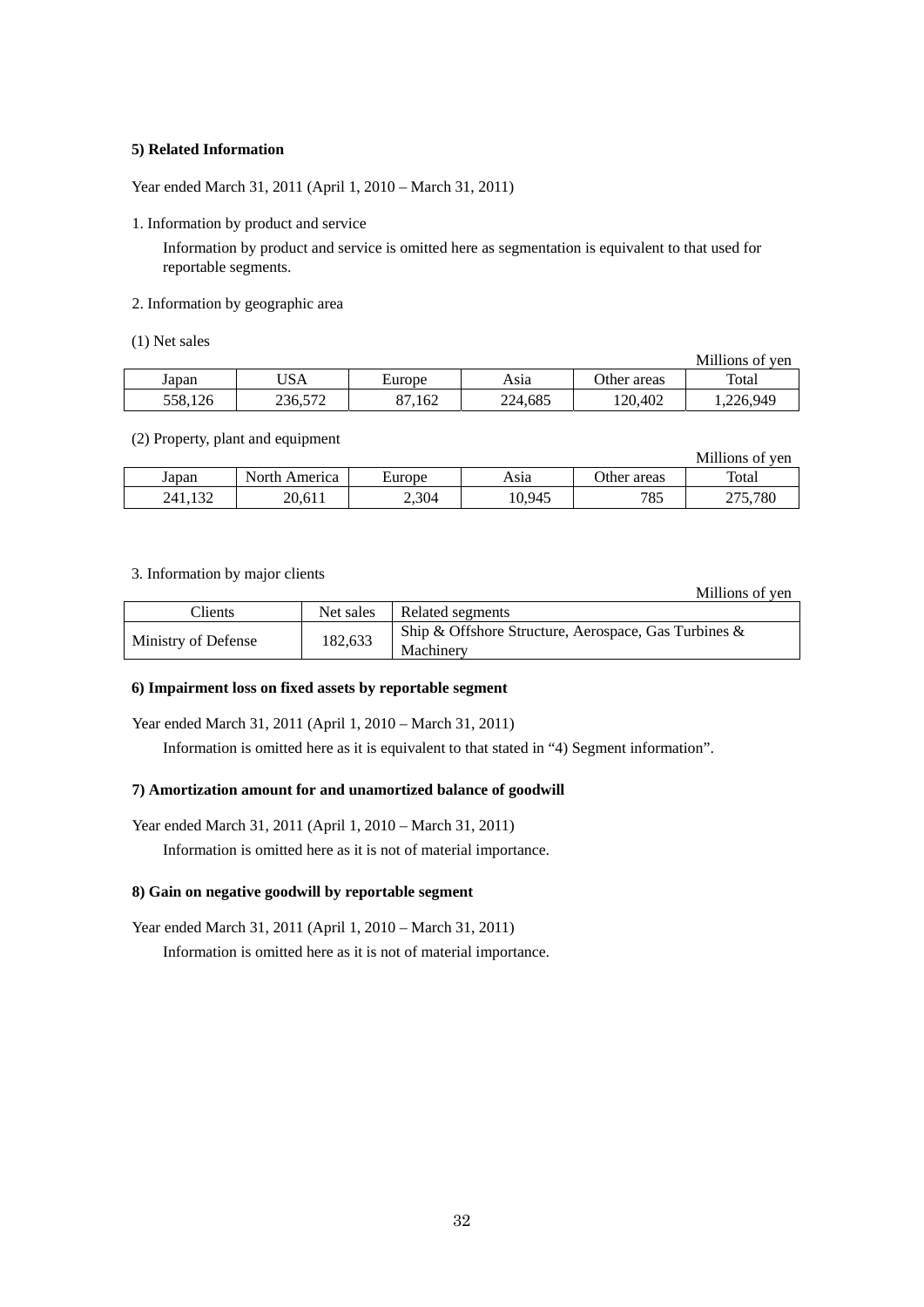### **Business combination**

Year ended March 31, 2011 (April 1, 2010 – March 31, 2011)

### *Transactions under common control*

The Company merged Kawasaki Shipbuilding Corporation, Kawasaki Precision Machinery Ltd. (KPM), and Kawasaki Plant Systems, Ltd. (K Plant) into the Company as of October 1, 2010, pursuant to decisions made at the Board Meeting of September 30, 2009.

1. Name and outline of business of constituent company, date of business combination, legal form of business combination, name of company after business combination, and outline of transactions including purpose of transactions

#### (1) Name and outline of business of constituent company

#### *Company surviving in absorption-type merger*

| Name:                | Kawasaki Heavy Industries, Ltd. (KHI)                                            |
|----------------------|----------------------------------------------------------------------------------|
| Outline of business: | Production and sale of ships and vessels, rolling stock, construction machinery, |
|                      | crushers, aircrafts, jet engines, general-purpose gas turbine generators, prime  |
|                      | movers, various industrial plants/industrial equipment, boilers, environmental   |
|                      | equipment, steel structures, motorcycles, all-terrain vehicles (ATV), industrial |
|                      | robots, and various industrial hydraulic products                                |

#### *Company absorbed in absorption-type merger*

| Name:                | Kawasaki Shipbuilding Corporation                                              |
|----------------------|--------------------------------------------------------------------------------|
| Outline of business: | Design, production, sale and maintenance of ships, naval vessels, marine       |
|                      | equipment, other transportation equipment, and accompanying equipment and      |
|                      | parts                                                                          |
| Name:                | Kawasaki Precision Machinery Ltd. (KPM)                                        |
| Outline of business: | Design, procurement, production, installation, maintenance, and sale of        |
|                      | industrial hydraulic products, hydraulic systems, electronic control equipment |
|                      | and systems, and accompanying devices, parts, and accessories                  |
| Name:                | Kawasaki Plant Systems, Ltd. (K Plant)                                         |
| Outline of business: | Design, production, installation, and sale of various plant machinery and      |
|                      | equipment                                                                      |
|                      |                                                                                |

- (2) Date of business combination October 1, 2010
- (3) Legal form of business combination

The merger was an absorption-type merger whereby the Company (KHI) is the surviving entity and the three subsidiaries were dissolved.

- (4) Name of company after business combination Kawasaki Heavy Industries, Ltd.
- (5) Outline of transactions including purpose of transactions

Guided by its mission statement adopted in 2007, the Company has been working to create new value for a better environment and brighter future by leveraging its advanced technological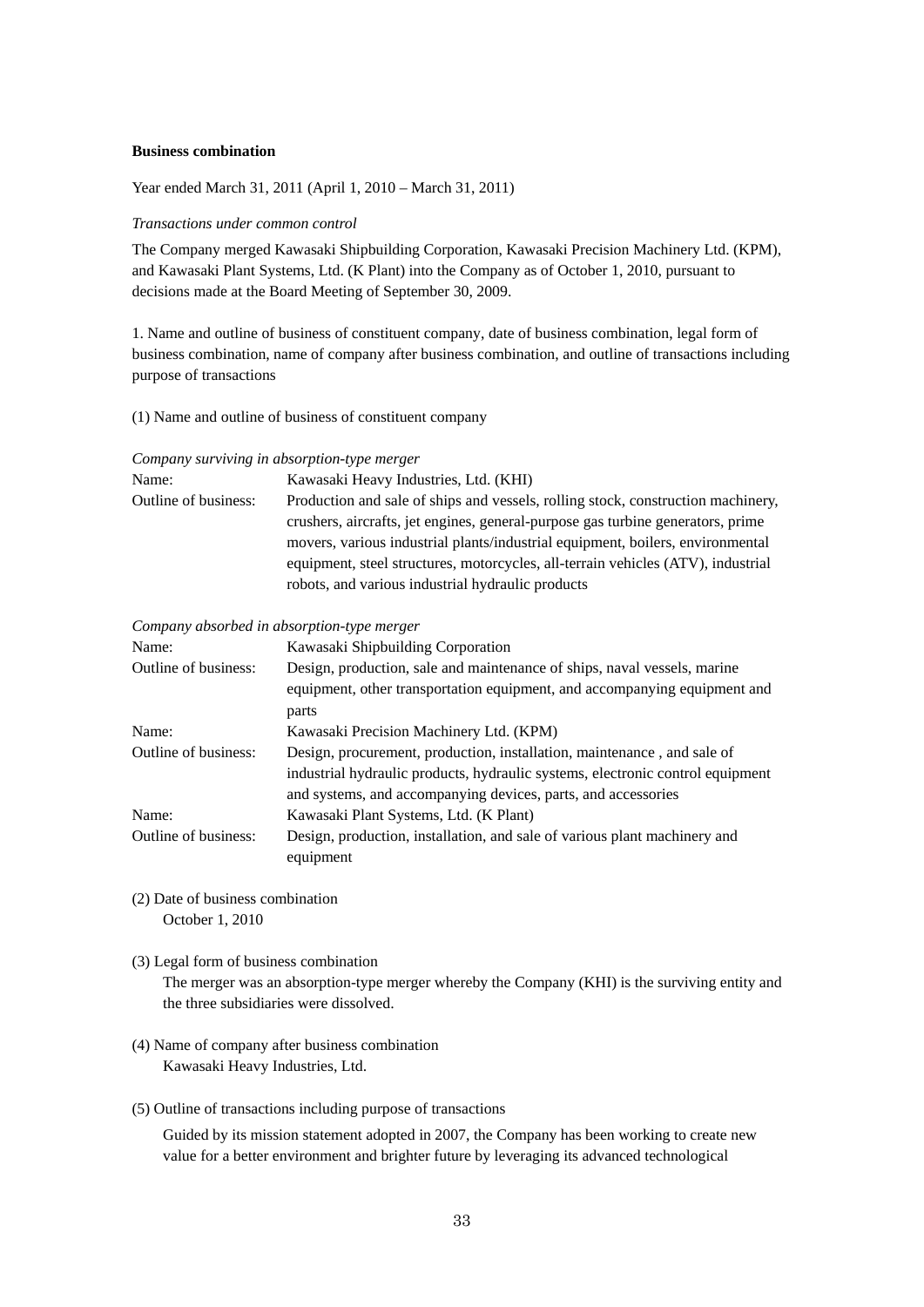capability across a broad range of fields. Creating new value involves making existing products smarter through innovation and developing brand new products in totally new fields. To do this, Kawasaki must work quickly to efficiently integrate and make the most of the entire Kawasaki Group's intellectual assets.

For these reasons, KHI decided to remerge Kawasaki Shipbuilding, KPM, and K Plant in order to achieve maximum efficiency in leveraging the Group's technological assets and human resources, while removing any restrictions caused by being subsidiaries.

In addition to the pursuit of greater competitiveness in existing businesses, the *Kawasaki Business Vision 2020*, formulated in April 2011, designates the development of new products and businesses as a key measure for accelerating sustained Group growth. The Company will use the merger to draw together technological expertise and knowhow across conventional organizational and product boundaries to develop new products in the transportation systems, energy and environment, and industrial equipment sectors. The Company also intends to advance research and development of core technologies in new business fields such as CO<sub>2</sub>-free hydrogen technologies and ocean energy. By accelerating initiatives aimed at Group-wide sharing and maximal utilization of intellectual assets amassed by KHI Group companies, such as those related to sales expertise, technologies, procurement, and human resources, the Company seeks to realize its Group Mission Statement, "Kawasaki, working as one for the good of the planet."

#### 2. Outline of accounting procedure used

The merger was accounted for as a transaction under common control based on the *Accounting Standard for Business Combinations* (ASBJ Statement No.21, December 26, 2008) and its associated *Revised Guidance on Accounting Standard for Business Combinations and Accounting Standard for Business Divestitures* (ASBJ Guidance No.10, revised December 26, 2008).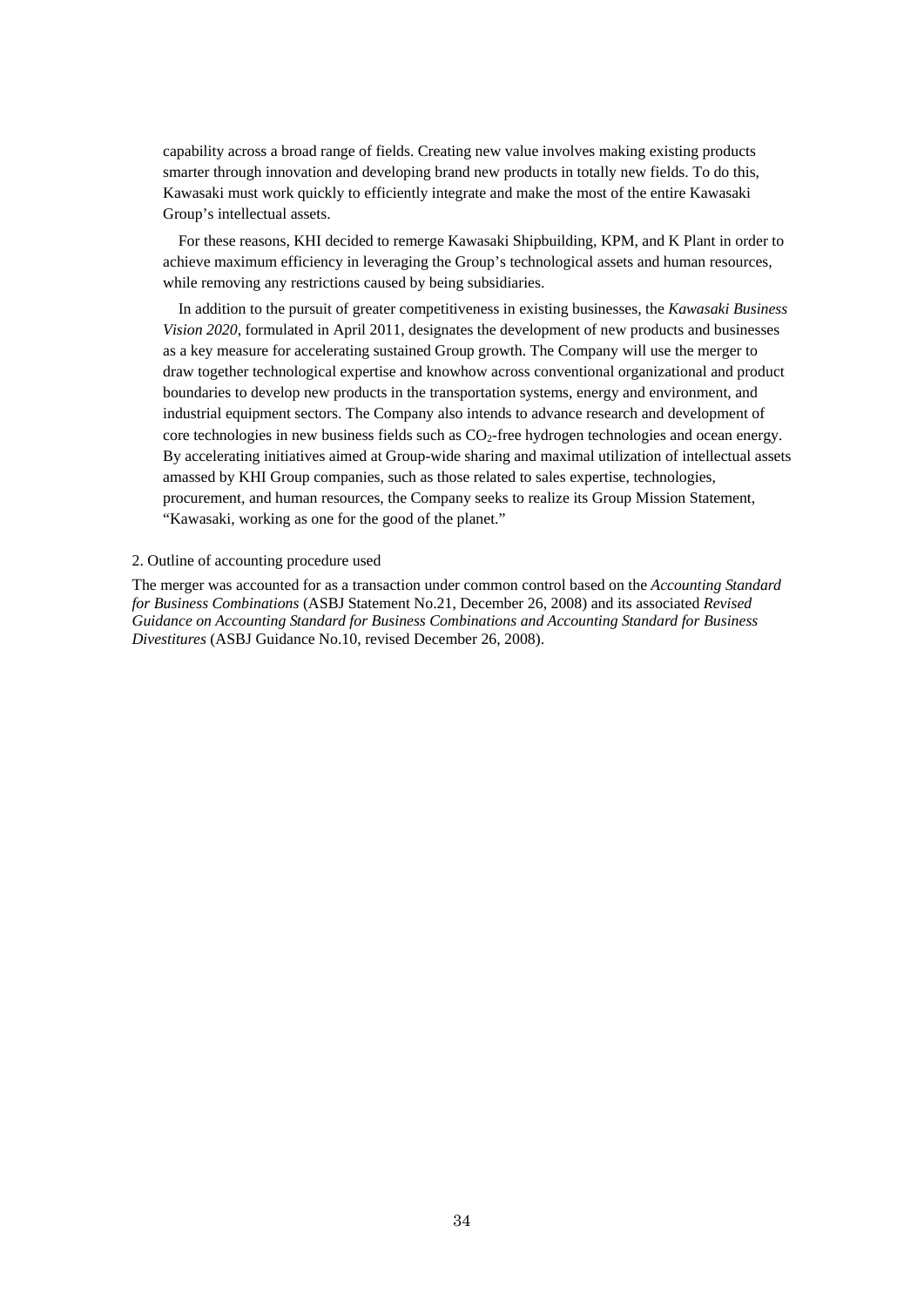**Per-share Data** 

|                                                         |        |                              | (Yen)  |  |
|---------------------------------------------------------|--------|------------------------------|--------|--|
| Year ended March 31, 2010                               |        | Year ended March 31, 2011    |        |  |
| Net assets per share                                    | 166.13 | Net assets per share         | 173.03 |  |
| Loss per share - basic                                  | 6.51   | Earnings per share - basic   | 15.55  |  |
| Diluted net earnings per share is not stated because we |        | Earnings per share - diluted | 15.32  |  |
| posted net loss for the period.                         |        |                              |        |  |

Notes:

1. Net assets per share were calculated based on the following:

|                                                              |                       | As of March 31,<br>2010 | As of March 31,<br>2011 |
|--------------------------------------------------------------|-----------------------|-------------------------|-------------------------|
| Total net assets                                             | (millions of yen)     | 283,053                 | 297,433                 |
| Amounts excluded from total net assets                       | (millions of yen)     | 5.972                   | 8,376                   |
| Of which: minority interest                                  | (millions of yen)     | (5, 972)                | (8,376)                 |
| Net assets attributable to the common shares                 | (millions of yen)     | 277,081                 | 289,056                 |
| Number of common shares used to compute net assets per share | (thousands of shares) | 1,667,848               | 1,670,546               |

2. Net income/loss per share and net income per share (diluted) were calculated based on the following:

|                                                                    |                              | Year ended March       | Year ended March |
|--------------------------------------------------------------------|------------------------------|------------------------|------------------|
|                                                                    |                              | 31, 2010               | 31, 2011         |
| Earnings per share - basic                                         |                              |                        |                  |
| Net income (loss)                                                  | (millions of yen)            | (10, 860)              | 25,965           |
| Earnings not attributable to common shareholders (millions of yen) |                              |                        |                  |
| Net income (loss) allocated to the common shares (millions of yen) |                              | (10, 860)              | 25,965           |
| Average number of common shares outstanding (thousands of shares)  |                              | 1,668,119              | 1,669,359        |
| Earnings per share (diluted)                                       |                              |                        |                  |
| Net income adjustment                                              | (millions of yen)            |                        | 44               |
| Of which: interest expense etc. (after-tax equivalent)             |                              |                        |                  |
|                                                                    | (millions of yen)            | $(-)$                  | (44)             |
|                                                                    |                              |                        |                  |
| Increase in common shares                                          | (thousands of shares)        |                        | 28,052           |
| Of which: exercise of convertible bonds                            | <i>(thousands of shares)</i> | $(-)$                  | (11,769)         |
| Of which: Zero-coupon convertible bond (thousands of shares)       |                              | $(-)$                  | (16, 283)        |
|                                                                    |                              | 9th Series Convertible |                  |
|                                                                    |                              | <b>Unsecured Bonds</b> |                  |
|                                                                    |                              | (aggregate face value: |                  |
|                                                                    |                              | 7,038 million yen),    |                  |
|                                                                    |                              | Euro Yen Convertible   |                  |
| Summary of non-diluting residual securities not included in the    |                              | Bonds due 2010         |                  |
| computation of diluted earnings per share                          |                              | (aggregate principal:  |                  |
|                                                                    |                              | 477 million yen),      |                  |
|                                                                    |                              | Euro Yen Convertible   |                  |
|                                                                    |                              | Bonds due 2011         |                  |
|                                                                    |                              | (aggregate principal:  |                  |
|                                                                    |                              | 3,475 million yen)     |                  |

# **Material subsequent events**

Year ended March 31, 2011 (April 1, 2010 – March 31, 2011)

Not applicable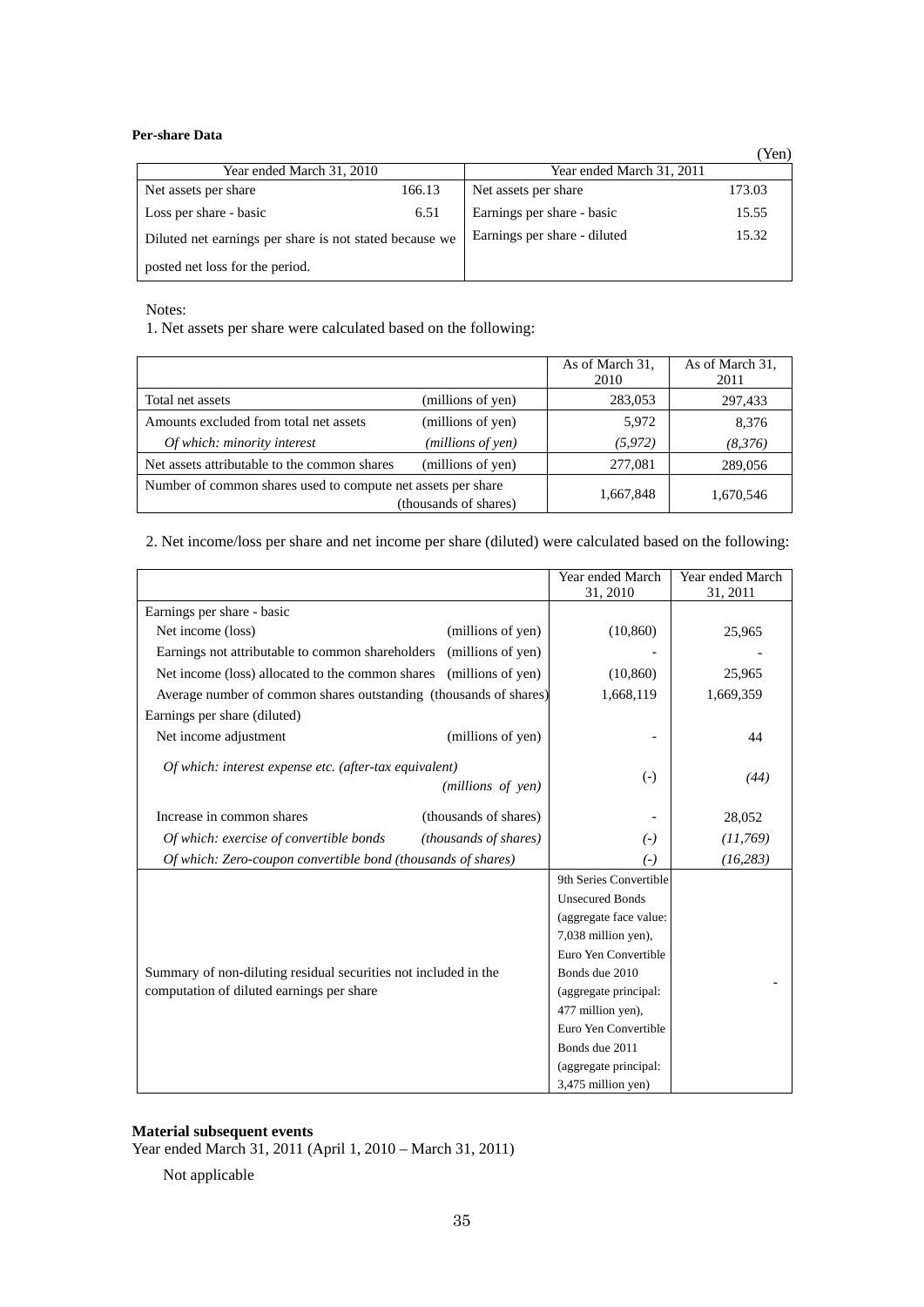# **5. Non-consolidated Financial Statements**

# **(1) Non-consolidated balance sheets**

|                                                   | Millions of yen         |                         |  |
|---------------------------------------------------|-------------------------|-------------------------|--|
|                                                   | As of<br>March 31, 2010 | As of<br>March 31, 2011 |  |
| <b>Assets</b>                                     |                         |                         |  |
| Current assets                                    |                         |                         |  |
| Cash on hand and in banks                         | 17,495                  | 29,970                  |  |
| Notes receivable-trade                            | 1,372                   | 5,460                   |  |
| Accounts receivable-trade                         | 229,499                 | 317,841                 |  |
| Work in process                                   | 221,869                 | 230,601                 |  |
| Raw materials and supplies                        | 50,570                  | 65,076                  |  |
| Advance payments                                  | 15,829                  | 17,949                  |  |
| Prepaid expenses                                  | 371                     | 370                     |  |
| Deferred tax assets                               | 13,765                  | 29,360                  |  |
| Short-term loans                                  | 44,621                  | 16,042                  |  |
| Accounts receivable, other                        | 12,280                  | 19,410                  |  |
| Accrued income                                    | 50                      | 75                      |  |
| Derivative assets                                 | 5,850                   | 2,504                   |  |
| Other                                             | 3,997                   | 3,893                   |  |
| Allowance for doubtful receivables                | (399)                   | (611)                   |  |
| Total current assets                              | 617,175                 | 737,948                 |  |
| Fixed assets                                      |                         |                         |  |
| Net property, plant and equipment                 |                         |                         |  |
| <b>Buildings</b>                                  | 53,671                  | 59,216                  |  |
| <b>Structures</b>                                 | 10,446                  | 15,054                  |  |
| Docks                                             |                         | 1,621                   |  |
| Machinery and equipment                           | 39,580                  | 52,525                  |  |
| <b>Vessels</b>                                    | $\theta$                | 6                       |  |
| Aircraft                                          | 94                      | 75                      |  |
| Vehicles                                          | 498                     | 689                     |  |
| Tools, furniture and fixtures                     | 7,886                   | 7,336                   |  |
| Land                                              | 33,698                  | 37,629                  |  |
| Leased assets                                     | 144                     | 155                     |  |
| Construction in progress                          | 5,594                   | 8,821                   |  |
| Total property, plant and equipment               | 151,615                 | 183,132                 |  |
| Intangible assets                                 |                         |                         |  |
| Software                                          | 8,716                   | 9,527                   |  |
| License production and licensee's execution right | 726                     | 598                     |  |
| Other                                             | 5,649                   | 5,514                   |  |
| Total intangible assets                           | 15,091                  | 15,639                  |  |
| Investments and other assets                      |                         |                         |  |
| Investments in securities                         | 25,394                  | 22,750                  |  |
| Shares of affiliates                              | 111,853                 | 87,764                  |  |
| Investments in capital of affiliates              | 3,537                   | 17,006                  |  |
| Long-term loans                                   | 11                      | 6                       |  |
| Long-term loans to employees                      | 224                     | 227                     |  |
| Long-term loans to affiliates                     | 11,127                  | 6,487                   |  |
| Claims in bankruptcy and rehabilitation           | 318                     | 292                     |  |
| Deferred tax assets                               | 35,779                  | 38,582                  |  |
| Other                                             | 6,487                   | 6,911                   |  |
| Allowance for doubtful receivables                | (2,157)                 | (675)                   |  |
| Total investments and other assets                | 192,577                 | 179,354                 |  |
| Total fixed assets                                | 359,285                 | 378,127                 |  |
| <b>Total assets</b>                               | 976,460                 | 1,116,076               |  |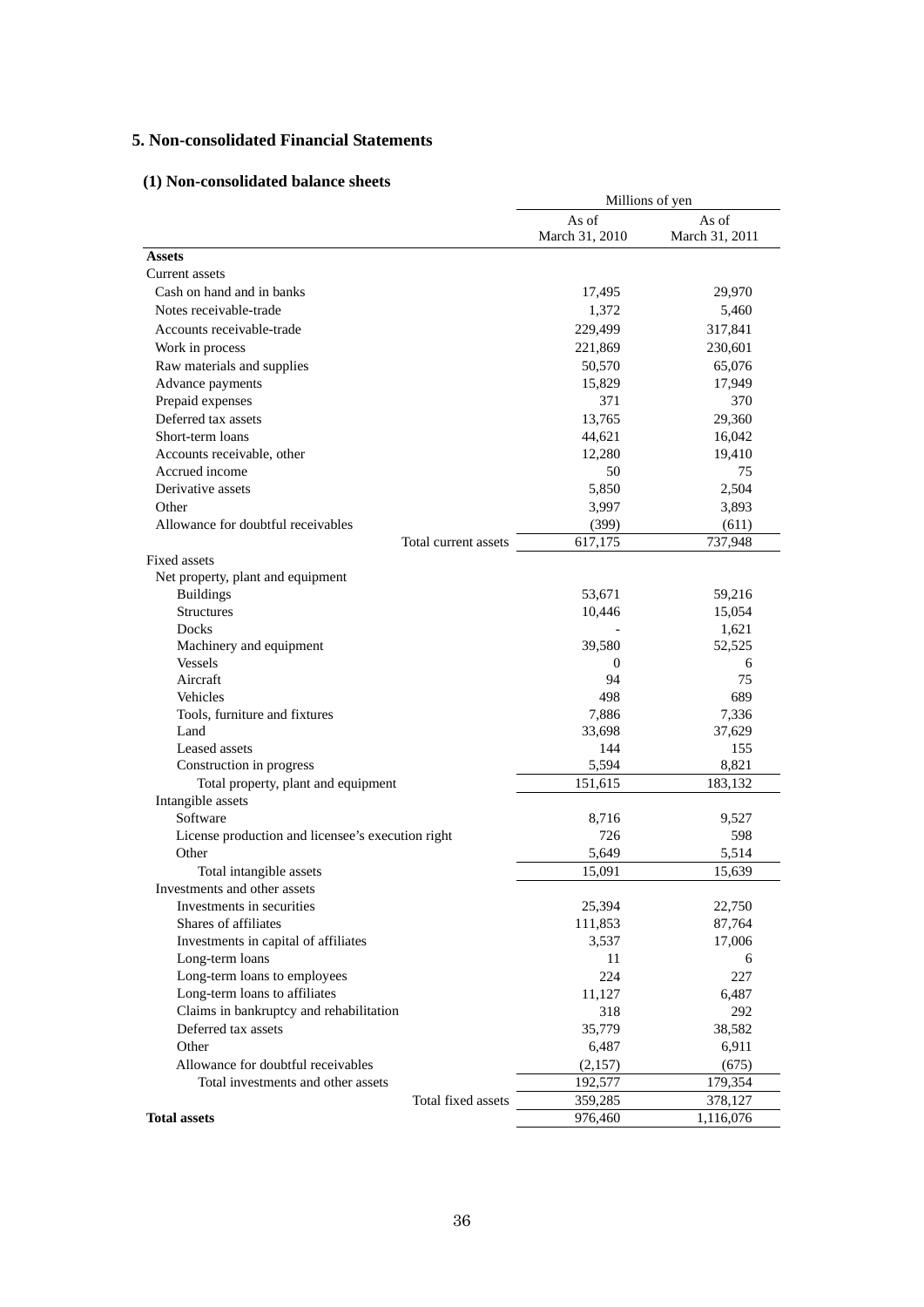| <b>Liabilities</b>                                                               |                  |                 |
|----------------------------------------------------------------------------------|------------------|-----------------|
| Current liabilities                                                              |                  |                 |
| Notes payable-trade                                                              | 20,480           | 28,181          |
| Accounts payable-trade                                                           | 190,559          | 251,141         |
| Short-term debt                                                                  | 93,529           | 74,972          |
| Current portion of long-term debt                                                | 3,613            | 29,017          |
| Lease obligations, current                                                       | $\overline{4}$   | 9               |
| Accounts payable, other                                                          | 12,569           | 16,782          |
| Accrued expenses                                                                 | 24,981           | 23,757          |
| Income taxes payable                                                             | 462              | 618             |
| Advances from customers                                                          | 41,297           | 54,054          |
| Deposits received                                                                | 1,620            | 2,118           |
| Unearned revenue                                                                 | 17               | 10              |
| <b>Accrued bonuses</b>                                                           | 6,615            | 10,164          |
| Provision for product warranties                                                 | 744              | 5,152           |
| Provision for losses on construction contracts                                   | 8,717            | 26,618          |
| Provision for restructuring charges                                              | 6,326            | 1,077           |
| Provision for losses on damages suit                                             | 5,165            |                 |
| Provision for environmental measures                                             | 778              | 499             |
| Asset retirement obligations                                                     |                  | 10              |
| Current portion of bonds payable<br>Current portion of convertible bonds payable |                  | 20,000<br>7,038 |
| Current portion of bonds with stock acquisition rights                           | 477              | 3,445           |
| Commercial paper                                                                 | 32,000           |                 |
| Notes payable-facilities                                                         | 1,488            | 874             |
| Other                                                                            | 2,092            | 4,061           |
| Total current liabilities                                                        | 453,541          | 559,604         |
| Long-term liabilities                                                            |                  |                 |
| Bonds payable                                                                    | 50,000           | 50,000          |
| Convertible bond                                                                 | 7,038            |                 |
| Bonds with stock acquisition rights                                              | 3,475            |                 |
| Long-term debt                                                                   | 205,587          | 203,591         |
| Lease obligations                                                                | 1                | 13              |
| Provision for losses on damages suit                                             | 6,706            | 5,868           |
| Provision for environmental measures                                             | 2,461            | 2,993           |
| Employees' retirement and severance benefits                                     | 26,131           | 45,163          |
| Asset retirement obligations                                                     |                  | 422             |
| Long-term accounts payable                                                       | 91               | 27              |
| Other                                                                            | 706              | 1,503           |
| Total long-term liabilities                                                      | 302,198          | 309,582         |
| <b>Total liabilities</b>                                                         | 755,740          | 869,187         |
|                                                                                  |                  |                 |
| <b>Net assets</b>                                                                |                  |                 |
| Shareholders' equity                                                             |                  |                 |
| Common stock                                                                     | 104,328          | 104,340         |
| Capital surplus                                                                  |                  |                 |
| Legal capital surplus                                                            | 52,058           | 52,067          |
| Other capital surplus                                                            | 33               | $\theta$        |
| Total capital surplus                                                            | 52,091           | 52,067          |
| Retained earnings                                                                |                  |                 |
| Other retained earnings                                                          |                  |                 |
| Provision for special depreciation                                               | 715              | 942             |
| Provision for advanced depreciation of fixed assets                              | 7,044            | 6,959           |
| Retained earnings brought forward                                                | 52,136           | 80,316          |
| Total retained earnings                                                          | 59,895           | 88,217          |
| Treasury stock                                                                   | (552)<br>215,764 | (30)<br>244,595 |
| Total shareholders' equity<br>Valuation and translation adjustments              |                  |                 |
| Net unrealized gains (losses) on securities                                      | 4,775            | 3,219           |
| Gains (losses) on hedging items                                                  | 180              | (925)           |
| Total valuation and translation adjustments                                      | 4,955            | 2,293           |
| <b>Total net assets</b>                                                          | 220,720          | 246,888         |
| <b>Total net assets and liabilities</b>                                          | 976,460          | 1,116,076       |
|                                                                                  |                  |                 |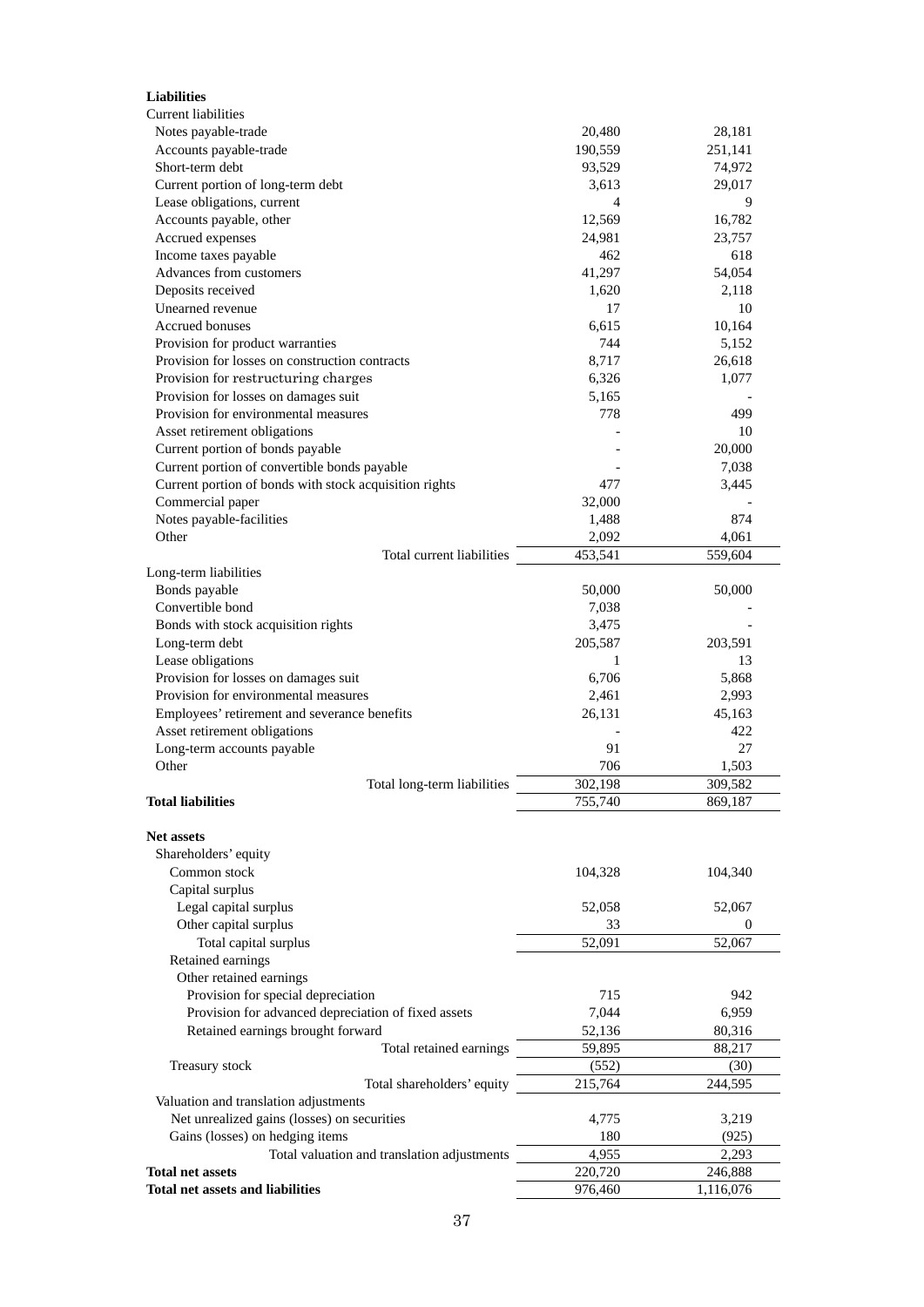# **(2) Non-consolidated statements of income**

| 27 A vil-consonuaticu statements of income                      | Millions of yen              |                              |  |
|-----------------------------------------------------------------|------------------------------|------------------------------|--|
|                                                                 | Year ended March<br>31, 2010 | Year ended March<br>31, 2011 |  |
| Net sales                                                       | 644,133                      | 817,455                      |  |
| Cost of sales                                                   | 597,898                      | 742,870                      |  |
| Gross profit                                                    | 46,234                       | 74,585                       |  |
| Selling, general and administrative expenses                    |                              |                              |  |
| Salaries and benefits                                           | 12,027                       | 14,593                       |  |
| Depreciation and amortization                                   | 861                          | 1,178                        |  |
| Allowance for doubtful receivables                              |                              | 245                          |  |
| R&D expenses                                                    | 32,316                       | 33,755                       |  |
| Unallocated expenses                                            | 5,330                        | 8,556                        |  |
| Contract expenses                                               | 3,014                        | 3,324                        |  |
| Other                                                           | 11,678                       | 11,199                       |  |
| Total selling, general and administrative expenses              | 65,229                       | 72,853                       |  |
| Operating income (loss)                                         | (18,995)                     | 1,731                        |  |
| Non-operating income                                            |                              |                              |  |
| Interest income                                                 | 1,054                        | 859                          |  |
| Dividend income                                                 | 20,888                       | 34,374                       |  |
| Gain on sale of marketable and investment securities            | 1,741                        | $\overline{0}$               |  |
| Foreign exchange gains, net                                     | 9,745                        | 2,172                        |  |
| Other                                                           | 3,317                        | 3,508                        |  |
| Total non-operating income                                      | 36,747                       | 40,915                       |  |
| Non-operating expenses                                          |                              |                              |  |
| Interest expense                                                | 3,761                        | 3,355                        |  |
| Interest on bonds                                               | 805                          | 907                          |  |
| Loss on valuation of securities                                 |                              | 1,551                        |  |
| Loss on reduction of non-current assets                         | 999                          |                              |  |
| Loss on assignment of accounts receivable                       | 934                          |                              |  |
| Other                                                           | 2,623                        | 3,994                        |  |
| Total non-operating expenses                                    | 9,125                        | 9,809                        |  |
| Recurring profit                                                | 8,627                        | 32,837                       |  |
| Extraordinary income                                            |                              |                              |  |
| Gain on extinguishment of tie-in shares                         |                              | 8,116                        |  |
| Reversal of provision for environmental measures                | 1.077                        |                              |  |
| Reversal of allowance for doubtful accounts for subsidiaries    |                              |                              |  |
| and affiliates                                                  | 460                          |                              |  |
| Total extraordinary income                                      | 1,537                        | 8,116                        |  |
| <b>Extraordinary losses</b>                                     |                              |                              |  |
| Loss on impairment of fixed assets                              |                              | 9,923                        |  |
| Loss on adjustment for changes of accounting standard for asset |                              | 192                          |  |
| retirement obligations                                          |                              |                              |  |
| Loss on investment in subsidiaries and affiliates               | 7,234                        |                              |  |
| Provision for losses on damages suit                            | 6,983                        |                              |  |
| Restructuring charges                                           | 6,326                        |                              |  |
| Provision for environmental measures                            | 1,368                        |                              |  |
| Total extraordinary losses                                      | 21,912                       | 10,116                       |  |
| Income (loss) before income taxes                               | (11,748)                     | 30,837                       |  |
| Income taxes                                                    |                              |                              |  |
| Current                                                         | 260                          | 1,201                        |  |
| Deferred                                                        | (6,591)                      | (3,704)                      |  |
| Total income taxes                                              | (6,330)                      | (2,503)                      |  |
| Net income (loss)                                               | (5,417)                      | 33,341                       |  |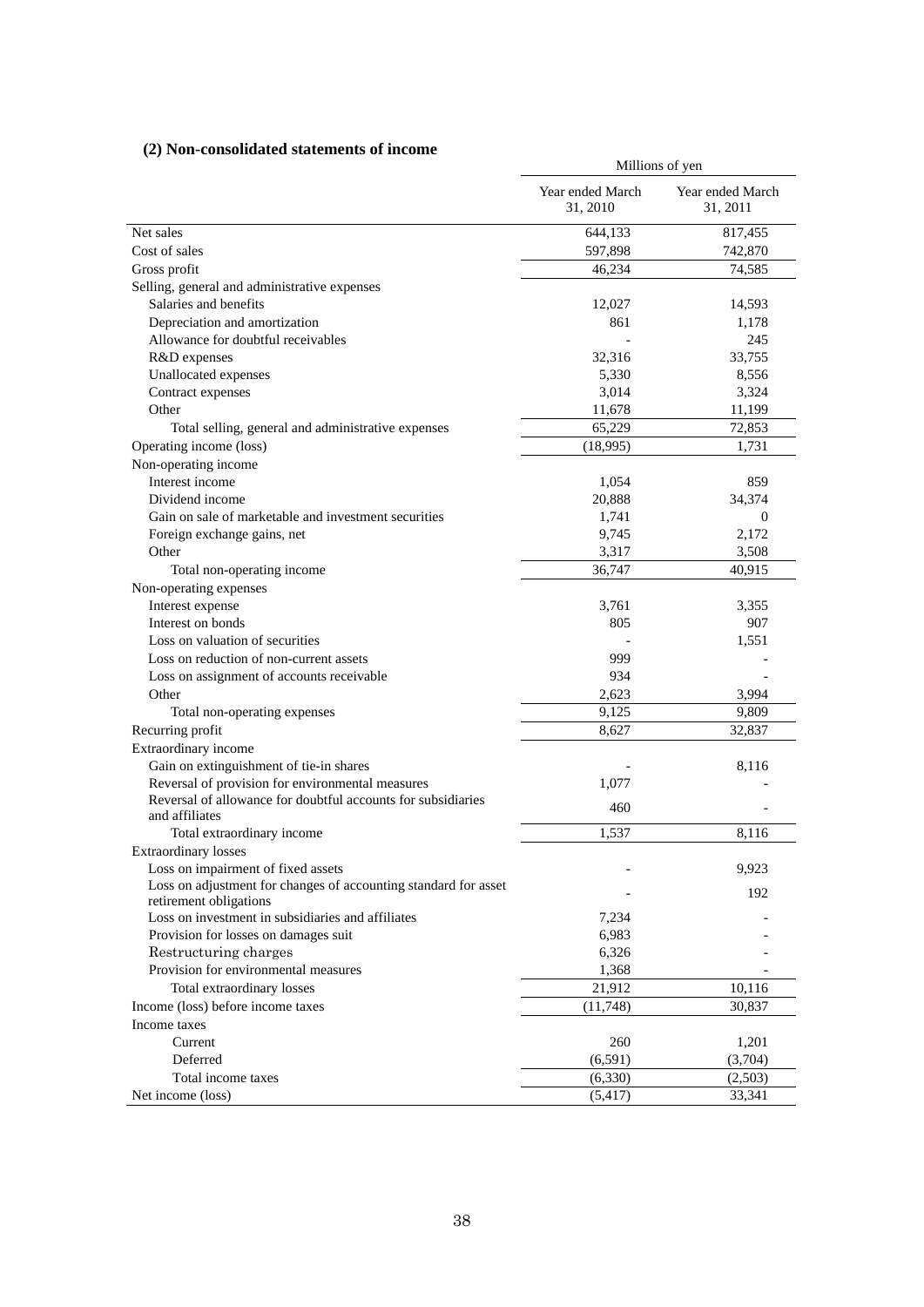| (3) Non-consolidated statement of changes in shareholders' equity |  |  |
|-------------------------------------------------------------------|--|--|
|                                                                   |  |  |

|                                                                                        | Millions of yen              |                              |
|----------------------------------------------------------------------------------------|------------------------------|------------------------------|
|                                                                                        | Year ended March<br>31, 2010 | Year ended March<br>31, 2011 |
| Shareholders' equity                                                                   |                              |                              |
| Common stock                                                                           |                              |                              |
| Balance at end of previous year                                                        | 104,328                      | 104,328                      |
| Changes during the period                                                              |                              |                              |
| Conversion of convertible bonds                                                        |                              | 11                           |
| Total changes during the period                                                        | $\overline{a}$               | 11                           |
| Balance at end of year                                                                 | 104,328                      | 104,340                      |
| Capital surplus                                                                        |                              |                              |
| Capital reserve                                                                        |                              |                              |
| Balance at end of previous year                                                        | 52,058                       | 52,058                       |
| Changes during the period                                                              |                              |                              |
| Conversion of convertible bonds                                                        |                              | 9                            |
| Total changes during the period                                                        |                              | 9                            |
| Balance at end of year                                                                 | 52,058                       | 52,067                       |
| Other capital surplus                                                                  |                              |                              |
| Balance at end of previous year                                                        | 39                           | 33                           |
| Changes during the period                                                              |                              |                              |
| Conversion of convertible bonds                                                        |                              | (33)                         |
| Treasury stock disposed                                                                | (6)                          | (0)                          |
| Total changes during the period                                                        | (6)                          | (33)                         |
| Balance at end of year                                                                 | 33                           | $\overline{0}$               |
| Retained earnings                                                                      |                              |                              |
| Other retained earnings                                                                |                              |                              |
| Provision for special depreciation                                                     |                              |                              |
| Balance at end of previous year                                                        | 146                          | 715                          |
| Changes during the period                                                              |                              |                              |
| Provision for special depreciation                                                     | 672                          | 389                          |
| Reversal of provision for special depreciation                                         | (103)                        | (162)                        |
| Total changes during the period                                                        | 569                          | 226                          |
| Balance at end of year                                                                 | 715                          | 942                          |
| Provision for advanced depreciation of fixed assets                                    |                              |                              |
| Balance at end of previous year                                                        | 6,798                        | 7,044                        |
| Changes during the period                                                              |                              |                              |
| Provision for advanced depreciation of fixed assets                                    | 411                          | 66                           |
| Reversal of provision for advanced depreciation of fixed assets                        | (165)                        | (150)                        |
| Total changes during the period                                                        | 245                          | (84)                         |
| Balance at end of year                                                                 | 7,044                        | 6,959                        |
| Provision for special account for advanced depreciation of fixed                       |                              |                              |
| assets                                                                                 |                              |                              |
| Balance at end of previous year                                                        | 384                          |                              |
| Changes during the period                                                              |                              |                              |
| Provision for special account for advanced depreciation of                             |                              |                              |
| fixed assets                                                                           |                              |                              |
| Reversal of provision for special account for advanced<br>depreciation of fixed assets | (384)                        |                              |
| Total changes during the period                                                        | (384)                        |                              |
| Balance at end of year                                                                 | $\qquad \qquad \blacksquare$ |                              |
| Retained earnings brought forward                                                      |                              |                              |
| Balance at end of previous year                                                        | 62,988                       | 52,136                       |
| Changes during the period                                                              |                              |                              |
| Conversion of convertible bonds                                                        |                              | (16)                         |
| Cash dividend                                                                          | (5,004)                      | (5,003)                      |
| Net income (loss)                                                                      | (5, 417)                     | 33,341                       |
| Provision for special depreciation                                                     | (672)                        | (389)                        |
| Reversal of provision for special depreciation                                         | 103                          | 162                          |
| Provision for advanced depreciation of fixed assets                                    | (411)                        | (66)                         |
| Reversal of provision for advanced depreciation of fixed assets                        | 165                          | 150                          |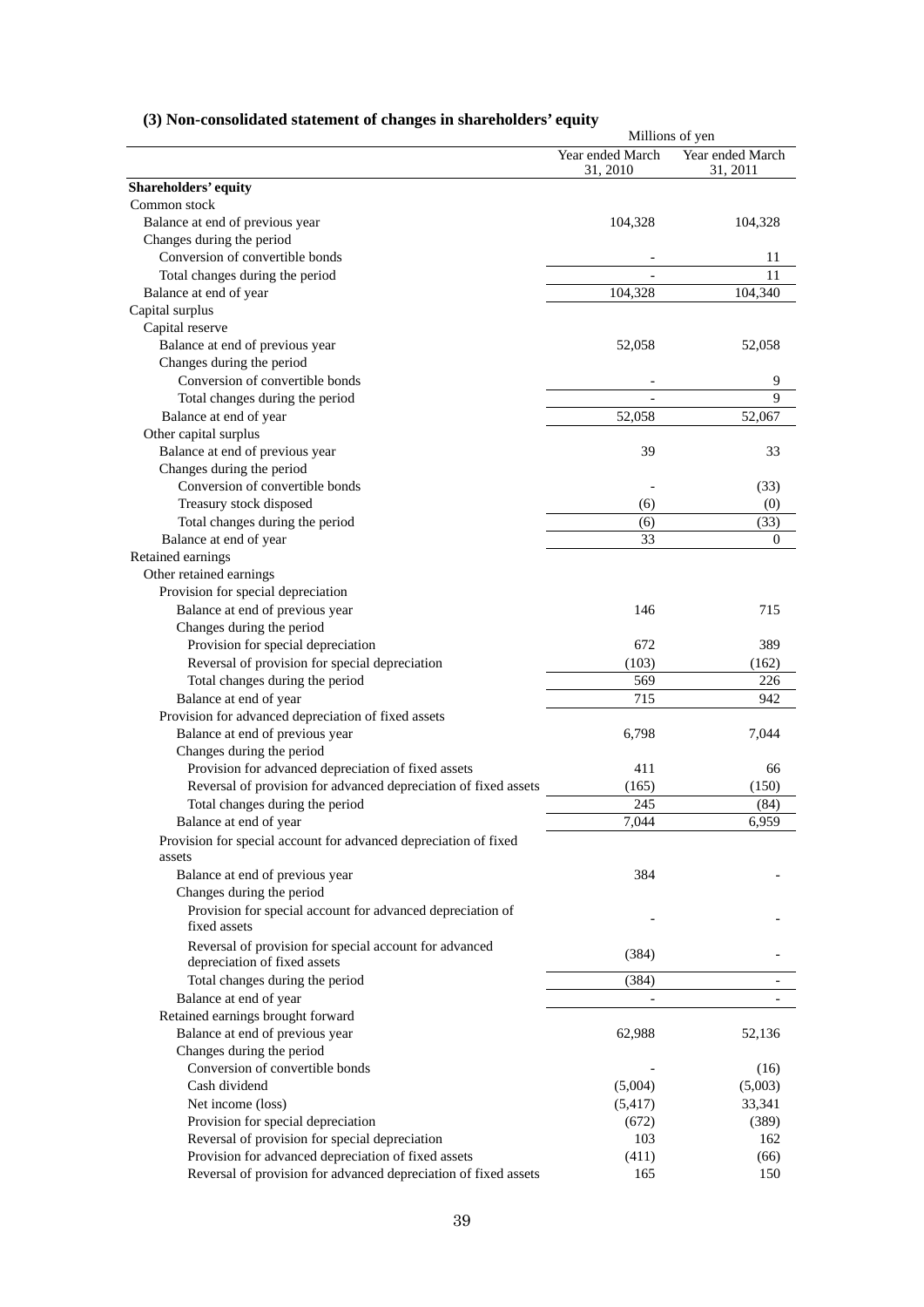| Provision for special account for advanced depreciation of<br>fixed assets |           |          |
|----------------------------------------------------------------------------|-----------|----------|
| Reversal of provision for special account for advanced                     |           |          |
| depreciation of fixed assets                                               | 384       |          |
| Total changes during the period                                            | (10, 852) | 28,179   |
| Balance at end of year                                                     | 52,136    | 80,316   |
| Treasury stock                                                             |           |          |
| Balance at end of previous year                                            | (467)     | (552)    |
| Changes during the period                                                  |           |          |
| Conversion of convertible bonds                                            |           | 535      |
| Treasury stock purchased                                                   | (107)     | (15)     |
| Treasury stock disposed                                                    | 23        | 1        |
| Total changes during the period                                            | (84)      | 521      |
| Balance at end of year                                                     | (552)     | (30)     |
| Total shareholders' equity                                                 |           |          |
| Balance at end of previous year                                            | 226,277   | 215,764  |
| Changes during the period                                                  |           |          |
| Conversion of convertible bonds                                            |           | 506      |
| Cash dividend                                                              | (5,004)   | (5,003)  |
| Net income for the year                                                    | (5, 417)  | 33,341   |
| Treasury stock purchased                                                   | (107)     | (15)     |
| Treasury stock disposed                                                    | 17        | 1        |
| Total changes during the period                                            | (10,512)  | 28,830   |
| Balance at end of year                                                     | 215,764   | 244,595  |
|                                                                            |           |          |
| Valuation and translation adjustments                                      |           |          |
| Net unrealized gain (loss) on securities                                   |           |          |
| Balance at end of previous year                                            | 2,872     | 4,775    |
| Changes during the period                                                  |           |          |
| Net changes in items other than shareholders' equity                       | 1,902     | (1, 555) |
| Total changes during the period                                            | 1,902     | (1, 555) |
| Balance at end of year                                                     | 4,775     | 3,219    |
| Gains (losses) on hedging items                                            |           |          |
| Balance at end of previous year                                            | 1,649     | 180      |
| Changes during the period                                                  |           |          |
| Net changes in items other than shareholders' equity                       | (1,469)   | (1,106)  |
| Total changes during the period                                            | (1, 469)  | (1,106)  |
| Balance at end of year                                                     | 180       | (925)    |
| Total valuation and translation adjustments                                |           |          |
| Balance at end of previous year                                            | 4,522     | 4,955    |
| Changes during the period                                                  |           |          |
| Net changes in items other than shareholders' equity                       | 433       | (2,662)  |
| Total changes during the period                                            | 433       | (2,662)  |
| Balance at end of year                                                     | 4,955     | 2,293    |
|                                                                            |           |          |
| <b>Total net assets</b>                                                    |           |          |
| Balance at end of previous year                                            | 230,799   | 220,720  |
| Changes during the period                                                  |           |          |
| Conversion of convertible bonds                                            |           | 506      |
| Cash dividend                                                              | (5,004)   | (5,003)  |
| Net income for the year                                                    | (5, 417)  | 33,341   |
| Treasury stock purchased                                                   | (107)     | (15)     |
| Treasury stock disposed                                                    | 17        | 1        |
| Net changes in items other than shareholders' equity                       | 433       | (2,662)  |
| Total changes during the period                                            | (10,079)  | 26,168   |
| Balance at end of year                                                     | 220,720   | 246,888  |

# **(4) Events or circumstances that raise material doubt regarding the going-concern assumption**

Not applicable.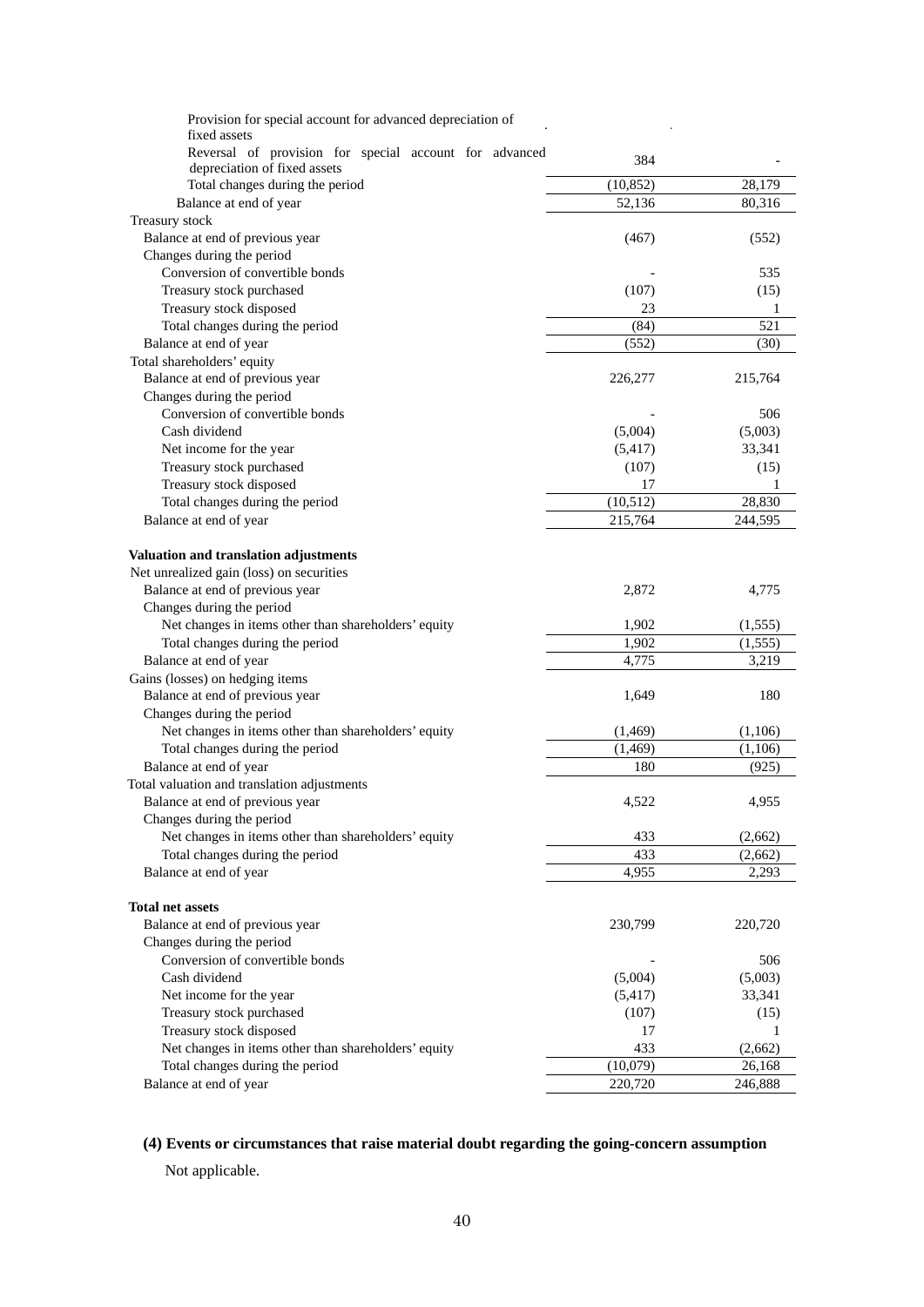# **6. Others**

### **(1) Corporate officer changes**

Refer to the Company's press release on February 21, 2011, titled "Directors and Executive Officers to Change."

# **(2) Consolidated orders and sales**

Effective from the first quarter of the fiscal year ending March 31, 2011, the Group adopted the *Revised Accounting Standard for Disclosures about Segments of an Enterprise and Related Information* (ASBJ Statement No.17, March 27, 2009) and its associated *Guidance on the Accounting Standard for Disclosures about Segments of an Enterprise and Related Information* (ASBJ Guidance No.20, March 21, 2009). The Group also changed the name of its Consumer Products & Machinery segment to the Motorcycle & Engine segment and the name of its Hydraulic Machinery segment to the Precision Machinery segment in conjunction with the April 2010 adoption of new industry segmentation for internal reporting. Also effective from April 2010, the crushing machine business was shifted from the Rolling Stock segment to the Plant  $\&$ Infrastructure segment and the industrial robot business was shifted from the Consumer Products & Machinery segment to the Precision Machinery segment. Additionally, in conjunction with its October 2010 organizational restructuring, the Group renamed its Shipbuilding segment the Ship & Offshore Structure segment.

To reflect this change, orders received, net sales, and order backlog for the year ended March 31, 2010 in the table below have been restated based on the newly adopted accounting standard and guidance and the resegmentation of operations.

|                            | Year ended March 31,<br>2010(A) |            | Year ended March 31,<br>$2011$ (B) |            | Change $(B-A)$ |            |
|----------------------------|---------------------------------|------------|------------------------------------|------------|----------------|------------|
|                            | million yen                     | % of total | million yen                        | % of total | million yen    | % of total |
| Ship & Offshore Structure  | 16,128                          | 1.6        | 78,953                             | 6.2        | 62,824         | 389.5      |
| <b>Rolling Stock</b>       | 66,269                          | 6.6        | 187,122                            | 14.7       | 120,852        | 182.3      |
| Aerospace                  | 171,380                         | 17.1       | 206,730                            | 16.2       | 35,350         | 20.6       |
| Gas Turbine & Machinery    | 226,228                         | 22.5       | 187,582                            | 14.7       | (38, 646)      | (17.0)     |
| Plant & Infrastructure     | 135,664                         | 13.5       | 119.987                            | 9.4        | (15,677)       | (11.5)     |
| Motorcycle & Engine        | 203,084                         | 20.2       | 234,479                            | 18.4       | 31,394         | 15.4       |
| <b>Precision Machinery</b> | 84,948                          | 8.4        | 148.955                            | 11.7       | 64,006         | 75.3       |
| Other                      | 97.584                          | 9.7        | 106,841                            | 8.4        | 9.257          | 9.4        |
| Total                      | 1,001,290                       | 100.0      | 1.270.652                          | 100.0      | 269,362        | 26.9       |

#### **Orders received**

Note: The Motorcycle & Engine segment's orders received are equal to its net sales as production is based mainly on estimated demand.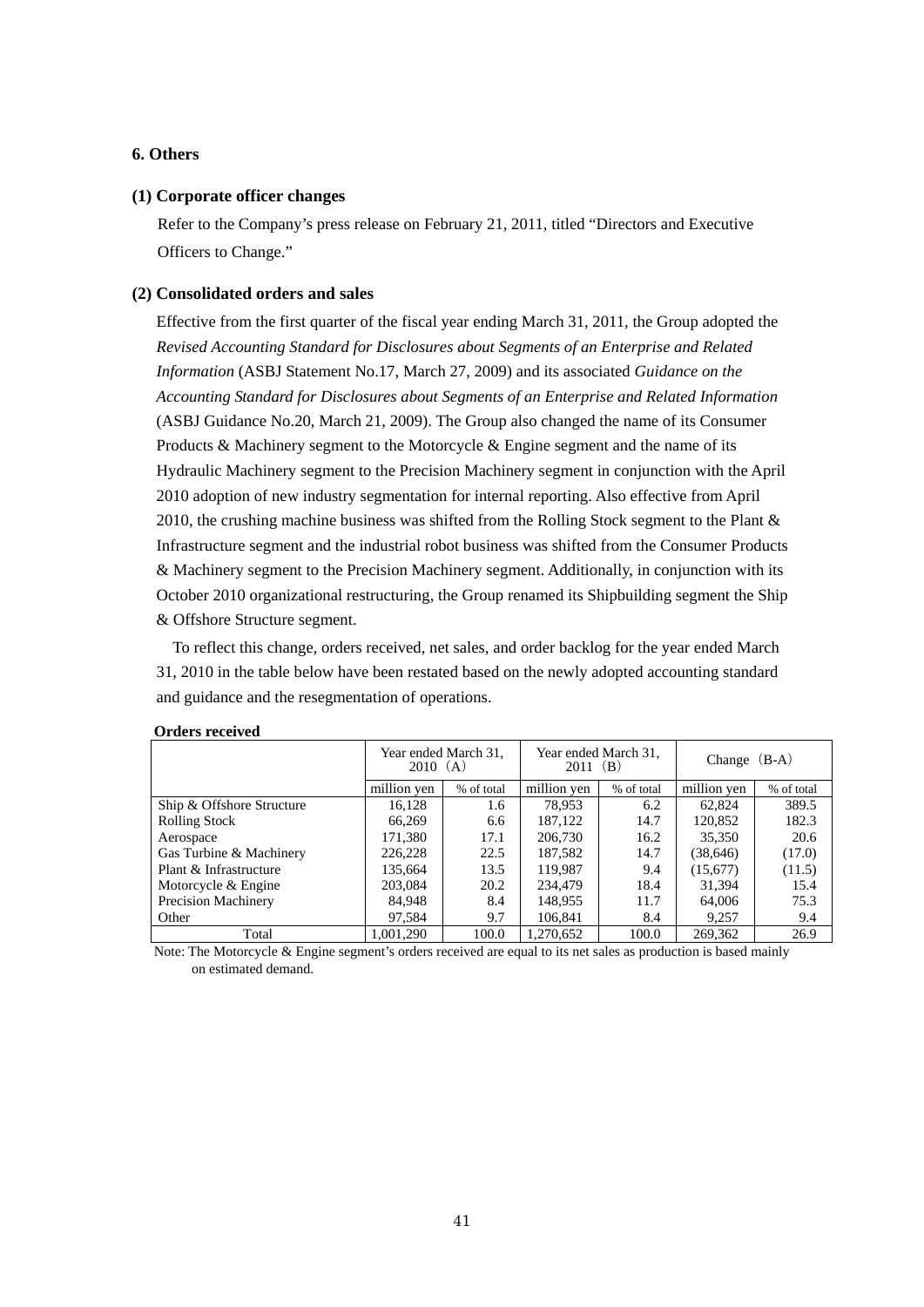#### **Net sales**

|                            | Year ended March 31.<br>2010(A) |            |             | Year ended March 31,<br>2011 (B) |             | Change $(B-A)$ |  |
|----------------------------|---------------------------------|------------|-------------|----------------------------------|-------------|----------------|--|
|                            | million yen                     | % of total | million yen | % of total                       | million yen | % of total     |  |
| Ship & Offshore Structure  | 151,893                         | 12.9       | 118.416     | 9.6                              | (33, 477)   | (22.0)         |  |
| <b>Rolling Stock</b>       | 150.071                         | 12.7       | 131,104     | 10.6                             | (18,966)    | (12.6)         |  |
| Aerospace                  | 188,892                         | 16.1       | 196,876     | 16.0                             | 7.984       | 4.2            |  |
| Gas Turbine & Machinery    | 191,379                         | 16.3       | 202,692     | 16.5                             | 11,313      | 5.9            |  |
| Plant & Infrastructure     | 107,580                         | 9.1        | 89,012      | 7.2                              | (18, 568)   | (17.2)         |  |
| Motorcycle & Engine        | 203,084                         | 17.3       | 234,479     | 19.1                             | 31.394      | 15.4           |  |
| <b>Precision Machinery</b> | 82,715                          | 7.0        | 140,328     | 11.4                             | 57,612      | 69.6           |  |
| Other                      | 97,855                          | 8.3        | 114,038     | 9.2                              | 16,183      | 16.5           |  |
| Total                      | 1,173,473                       | 100.0      | 1.226.949   | 100.0                            | 53.476      | 4.5            |  |

#### **Order backlog**

|                            |             | Year ended March 31,<br>2010(A) |             | Year ended March 31,<br>2011 (B) | Change $(B-A)$ |            |
|----------------------------|-------------|---------------------------------|-------------|----------------------------------|----------------|------------|
|                            | million yen | % of total                      | million yen | % of total                       | million ven    | % of total |
| Ship & Offshore Structure  | 218,134     | 14.4                            | 177.254     | 11.8                             | (40, 880)      | (18.7)     |
| <b>Rolling Stock</b>       | 378,391     | 25.1                            | 411,560     | 27.5                             | 33,169         | 8.7        |
| Aerospace                  | 264,788     | 17.5                            | 269,470     | 18.0                             | 4.682          | 1.7        |
| Gas Turbine & Machinery    | 426,506     | 28.3                            | 382,269     | 25.5                             | (44,236)       | (10.3)     |
| Plant & Infrastructure     | 153,830     | 10.2                            | 185,414     | 12.3                             | 31,583         | 20.5       |
| Motorcycle & Engine        |             |                                 |             |                                  |                |            |
| <b>Precision Machinery</b> | 30,772      | 2.0                             | 42,790      | 2.8                              | 12.018         | 39.0       |
| Other                      | 34,635      | 2.2                             | 26,589      | 1.7                              | (8,046)        | (23.2)     |
| Total                      | 1.507.057   | 100.0                           | 1.495.349   | 100.0                            | (11.708)       | (0.7)      |

## **(3) Non-consolidated orders and sales**

Due to merger with Kawasaki Shipbuilding Corporation (Ship & Offshore Structure segment), Kawasaki Precision Machinery Ltd. (Precision Machinery segment), and Kawasaki Plant Systems, Ltd. (Plant & Infrastructure segment) as of October 1, 2010, the year-on-year rate of these segment does not mentioned below.

The Company changed the name of its Consumer Products & Machinery segment to the Motorcycle & Engine segment and the name of its Hydraulic Machinery segment to the Precision Machinery segment in conjunction with the April 2010 adoption of new industry segmentation for internal reporting. Also effective from April 2010, the industrial robot business was shifted from the Consumer Products & Machinery segment to the Precision Machinery segment. Additionally, in conjunction with its October 2010 organizational restructuring, the Group renamed its Shipbuilding segment the Ship & Offshore Structure segment. To reflect this change, orders received, net sales, and order backlog for the year ended March 31, 2010 in the table below have been restated based on the resegmentation of operations.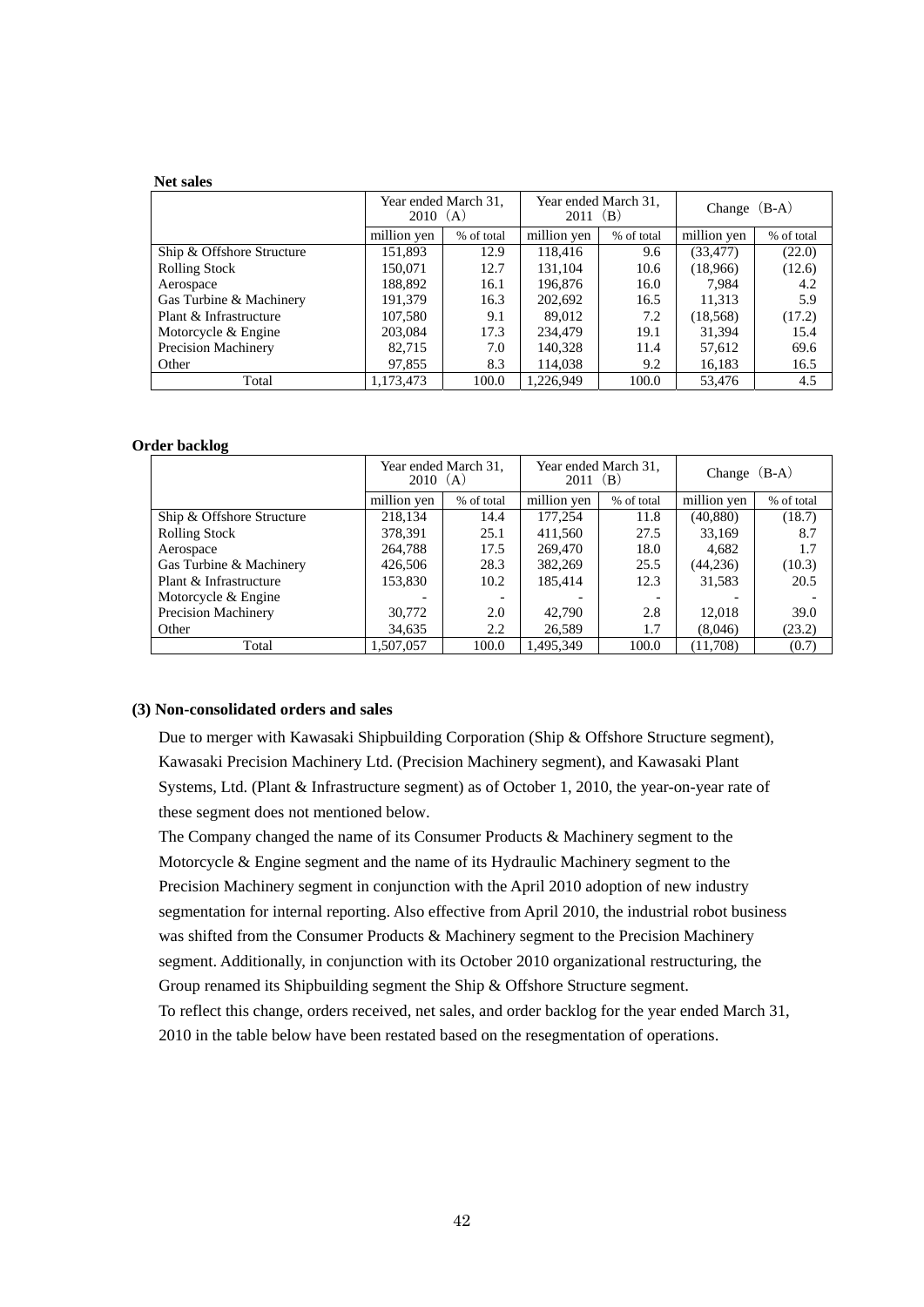# **Orders, net sales and order backlog by industry segment**

# **Orders received**

|                           | Year ended March 31,<br>2010(A) |                          | Year ended March 31,<br>2011 (B) |            | Change $(B-A)$ |            |
|---------------------------|---------------------------------|--------------------------|----------------------------------|------------|----------------|------------|
|                           | million yen                     | % of total               | million yen                      | % of total | million yen    | % of total |
| Ship & Offshore Structure |                                 | $\overline{\phantom{a}}$ | 39.994                           | 4.9        |                |            |
| <b>Rolling Stock</b>      | 53,617                          | 9.2                      | 116.019                          | 14.2       | 62,402         | 116.3      |
| Aerospace                 | 153,077                         | 26.4                     | 189.740                          | 23.2       | 36,662         | 23.9       |
| Gas Turbine & Machinery   | 216.216                         | 37.3                     | 173.821                          | 21.3       | (42,395)       | (19.6)     |
| Plant & Infrastructure    | 12,778                          | 2.2                      | 55,433                           | 6.7        | 42,655         | 333.8      |
| Motorcycle & Engine       | 130,620                         | 22.5                     | 150,023                          | 18.3       | 19.403         | 14.8       |
| Precision Machinery       | 12,366                          | 2.1                      | 91,054                           | 11.1       | 78,687         | 636.3      |
| Total                     | 578,676                         | 100.0                    | 816,086                          | 100.0      | 237,409        | 41.0       |
| Export orders received    | 318.553                         | 55.0                     | 493.738                          | 60.5       | 175.184        | 54.9       |

Note: The Motorcycle & Engine segment's orders received are equal to its net sales as production is based mainly on estimated demand.

# **Net sales**

|                            | Year ended March 31,<br>2010(A) |                          |             | Year ended March 31,<br>2011 (B) |             | Change $(B-A)$ |  |
|----------------------------|---------------------------------|--------------------------|-------------|----------------------------------|-------------|----------------|--|
|                            | million yen                     | % of total               | million yen | % of total                       | million yen | % of total     |  |
| Ship & Offshore Structure  |                                 | $\overline{\phantom{0}}$ | 54,807      | 6.7                              |             |                |  |
| <b>Rolling Stock</b>       | 118.679                         | 18.4                     | 102.851     | 12.5                             | (15,827)    | (13.3)         |  |
| Aerospace                  | 169,211                         | 26.2                     | 179,780     | 21.9                             | 10,569      | 6.2            |  |
| Gas Turbine & Machinery    | 184.886                         | 28.7                     | 191,690     | 23.4                             | 6.803       | 3.6            |  |
| Plant & Infrastructure     | 28,368                          | 4.4                      | 50,773      | 6.2                              | 22,404      | 78.9           |  |
| Motorcycle & Engine        | 130,620                         | 20.2                     | 150.023     | 18.3                             | 19.403      | 14.8           |  |
| <b>Precision Machinery</b> | 12,366                          | 1.9                      | 87,529      | 10.7                             | 75,162      | 607.8          |  |
| Total                      | 644,133                         | 100.0                    | 817,455     | 100.0                            | 173,322     | 26.9           |  |
| Net export sales           | 337,390                         | 52.3                     | 454,793     | 55.6                             | 117,403     | 34.8           |  |

# **Order backlog**

|                           | Year ended March 31,<br>2010(A) |                          | Year ended March 31,<br>$2011$ (B) |            | Change $(B-A)$           |            |
|---------------------------|---------------------------------|--------------------------|------------------------------------|------------|--------------------------|------------|
|                           | million yen                     | % of total               | million yen                        | % of total | million yen              | % of total |
| Ship & Offshore Structure |                                 |                          | 176.594                            | 13.0       |                          |            |
| <b>Rolling Stock</b>      | 285,197                         | 27.6                     | 291,985                            | 21.6       | 6.787                    | 2.3        |
| Aerospace                 | 251,438                         | 24.3                     | 256,226                            | 18.9       | 4.788                    | 1.9        |
| Gas Turbine & Machinery   | 452,429                         | 43.8                     | 394.640                            | 29.2       | (57, 788)                | (12.7)     |
| Plant & Infrastructure    | 42,889                          | 4.1                      | 182,694                            | 13.5       | 139,804                  | 325.9      |
| Motorcycle & Engine       |                                 | $\overline{\phantom{a}}$ |                                    |            | $\overline{\phantom{0}}$ |            |
| Precision Machinery       | $\overline{\phantom{a}}$        | $\overline{\phantom{a}}$ | 47,622                             | 3.5        | $\overline{\phantom{a}}$ |            |
| Total                     | 1.031.954                       | 100.0                    | 1.349.764                          | 100.0      | 317,810                  | 30.8       |
| Export order backlog      | 507,820                         | 49.2                     | 719,171                            | 53.2       | 211,350                  | 41.6       |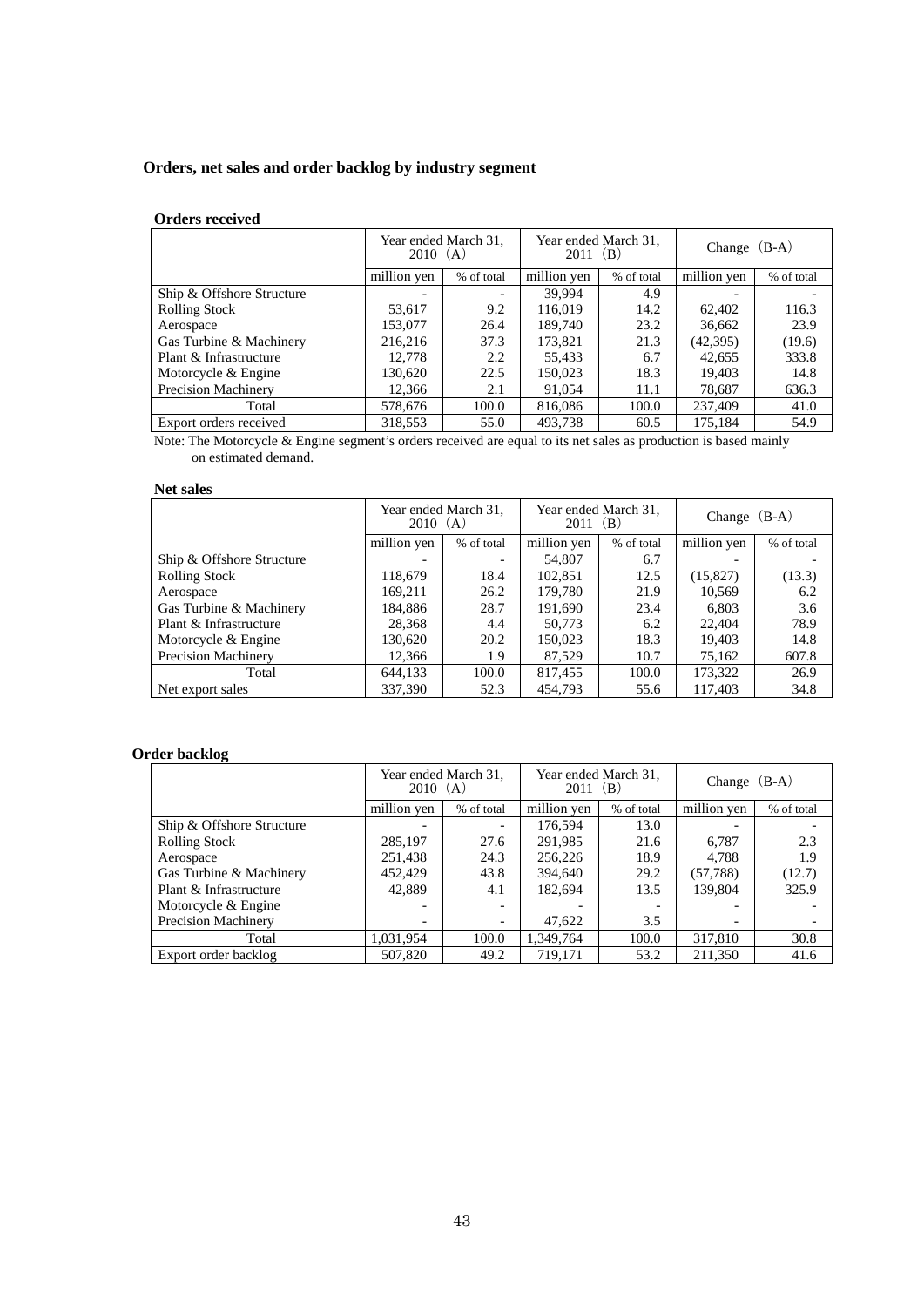# **(4) Supplementary information on earnings forecasts for the fiscal year ending March 31, 2012**

# **1) Consolidated earnings outlook**

|                                                           |                                                      |                                             | Billions of yen  |
|-----------------------------------------------------------|------------------------------------------------------|---------------------------------------------|------------------|
|                                                           | Outlook for the year<br>ending March 31, 2012<br>(A) | Year ended March 31,<br>2011(B)<br>(actual) | Change $(A - B)$ |
| Net sales                                                 | 1,360.0                                              | 1,226.9                                     | 133.1            |
| Operating income                                          | 50.0                                                 | 42.6                                        | 7.4              |
| Recurring profit                                          | 52.0                                                 | 49.1                                        | 2.9              |
| Net income                                                | 32.0                                                 | 25.9                                        | 6.1              |
|                                                           |                                                      |                                             |                  |
| Orders received                                           | 1,360.0                                              | 1,270.6                                     | 89.4             |
| Before-tax ROIC (%)                                       | 7.8%                                                 | 6.0%                                        | 1.8%             |
| R&D expenses                                              | 43.0                                                 | 37.0                                        | 6.0              |
| Capital expenditures                                      | 76.0                                                 | 55.3                                        | 20.7             |
| Depreciation/                                             |                                                      |                                             |                  |
| amortization                                              | 55.0                                                 | 50.3                                        | 4.7              |
| Number of employees<br>at end of period                   | 33,200                                               | 32,706                                      | 494              |
| *Number of employees outside<br>of Japan included therein | $*8,200$                                             | $*8,195$                                    | $*5$             |

Notes: 1. Outlook's assumed foreign exchange rates: ¥83 = US\$1, ¥115 = 1 euro

2. Before-tax ROIC = (income before income taxes + interest expense) / invested capital.

3. Capital expenditures represent the total of newly recorded property, plant and equipment and newly recorded intangible assets. Depreciation/amortization represents depreciation/amortization expenses for property, plant and equipment and intangible assets.

# **2) Outlook by reportable segment**

(a) Net sales and operating income (loss)

|                                       |                                                     |                                        |                                             |                                        |                  | Billions of yen               |
|---------------------------------------|-----------------------------------------------------|----------------------------------------|---------------------------------------------|----------------------------------------|------------------|-------------------------------|
|                                       | Outlook for the year<br>ending March 31,<br>2012(A) |                                        | Year ended March 31,<br>2011(B)<br>(actual) |                                        | Change $(A - B)$ |                               |
|                                       | Net sales                                           | Operating<br>income<br>$(\text{loss})$ | Net sales                                   | Operating<br>income<br>$(\text{loss})$ | Net sales        | Operating<br>income<br>(loss) |
| Ship & Offshore Structure             | 110.0                                               | (4.0)                                  | 118.4                                       | (1.0)                                  | (8.4)            | (3.0)                         |
| <b>Rolling Stock</b>                  | 150.0                                               | 7.0                                    | 131.1                                       | 8.1                                    | 18.9             | (1.1)                         |
| Aerospace                             | 220.0                                               | 8.0                                    | 196.8                                       | 3.0                                    | 23.2             | 5.0                           |
| Gas Turbine & Machinery               | 210.0                                               | 5.0                                    | 202.6                                       | 9.5                                    | 7.4              | (4.5)                         |
| Plant & Infrastructure<br>Engineering | 130.0                                               | 11.0                                   | 89.0                                        | 8.2                                    | 41.0             | 2.8                           |
| Motorcycle & Engine                   | 260.0                                               | 5.0                                    | 234.4                                       | (4.9)                                  | 25.6             | 9.9                           |
| <b>Precision Machinery</b>            | 170.0                                               | 25.0                                   | 140.3                                       | 22.3                                   | 29.7             | 2.7                           |
| Other                                 | 110.0                                               | 2.0                                    | 114.0                                       | 2.5                                    | (4.0)            | (0.5)                         |
| Adjustments                           |                                                     | (9.0)                                  |                                             | (5.3)                                  |                  | (3.7)                         |
| Total                                 | 1.360.0                                             | 50.0                                   | 1,226.9                                     | 42.6                                   | 133.1            | 7.4                           |

44